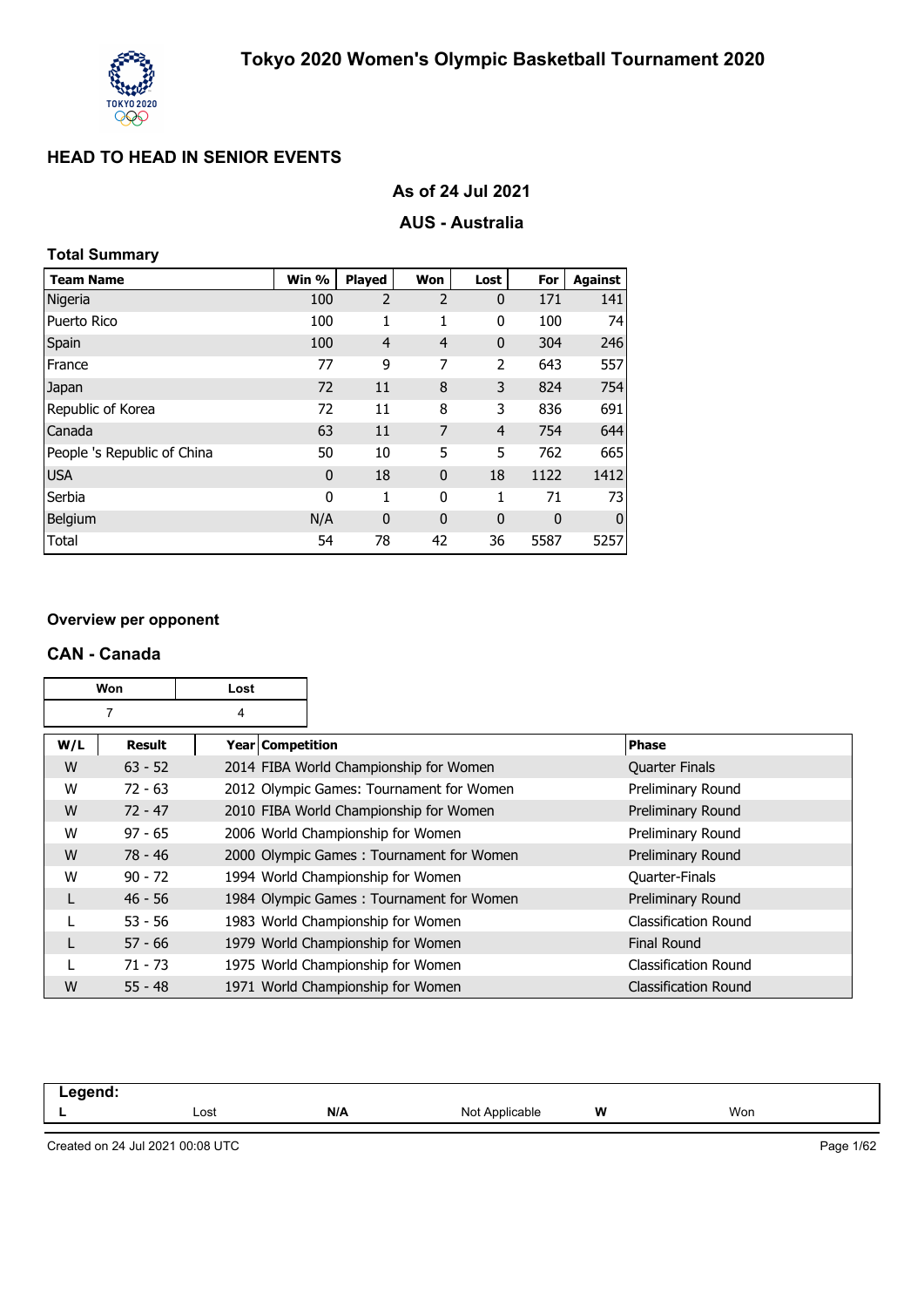

#### **As of 24 Jul 2021**

### **AUS - Australia**

## **CHN - People 's Republic of China**

| Won |            | Lost             |                                          |                   |
|-----|------------|------------------|------------------------------------------|-------------------|
|     | 5          | 5                |                                          |                   |
| W/L | Result     | Year Competition |                                          | <b>Phase</b>      |
| L   | $69 - 70$  |                  | 2019 FIBA Women's Asia Cup Division A    | Group Phase       |
| W   | $83 - 42$  |                  | 2018 FIBA Women's Basketball World Cup   | Quarter-Finals    |
| W   | $75 - 60$  |                  | 2012 Olympic Games: Tournament for Women | Quarter-Finals    |
| W   | $91 - 68$  |                  | 2010 FIBA World Championship for Women   | Preliminary Round |
| W   | $90 - 56$  |                  | 2008 Olympic Games: Tournament Women     | Semi-Finals       |
| W   | $101 - 72$ |                  | 2002 World Championship for Women        | Eight-Final Round |
| L   | $67 - 87$  |                  | 1994 World Championship for Women        | Preliminary Round |
|     | $65 - 66$  |                  | 1994 World Championship for Women        | Semi-Finals       |
|     | $57 - 77$  |                  | 1986 World Championship for Women        | Preliminary Round |
|     | $64 - 67$  |                  | 1984 Olympic Games: Tournament for Women | Preliminary Round |

#### **ESP - Spain**

| Won<br>Lost |           |                                        |                   |
|-------------|-----------|----------------------------------------|-------------------|
| 4           |           |                                        |                   |
| W/L         | Result    | <b>Year Competition</b>                | <b>Phase</b>      |
| W           | $72 - 66$ | 2018 FIBA Women's Basketball World Cup | Semi-Finals       |
| W           | $72 - 68$ | 2006 World Championship for Women      | Eight-Final Round |
| W           | $73 - 58$ | 2002 World Championship for Women      | Preliminary Round |
| W           | $87 - 54$ | 1998 World Championship for Women      | Quarter-Finals    |

| -- - |      |     |                          |   |     |  |
|------|------|-----|--------------------------|---|-----|--|
|      | Lost | N/A | NI∩i<br>Applicable<br>◥◡ | W | Won |  |
|      |      |     |                          |   |     |  |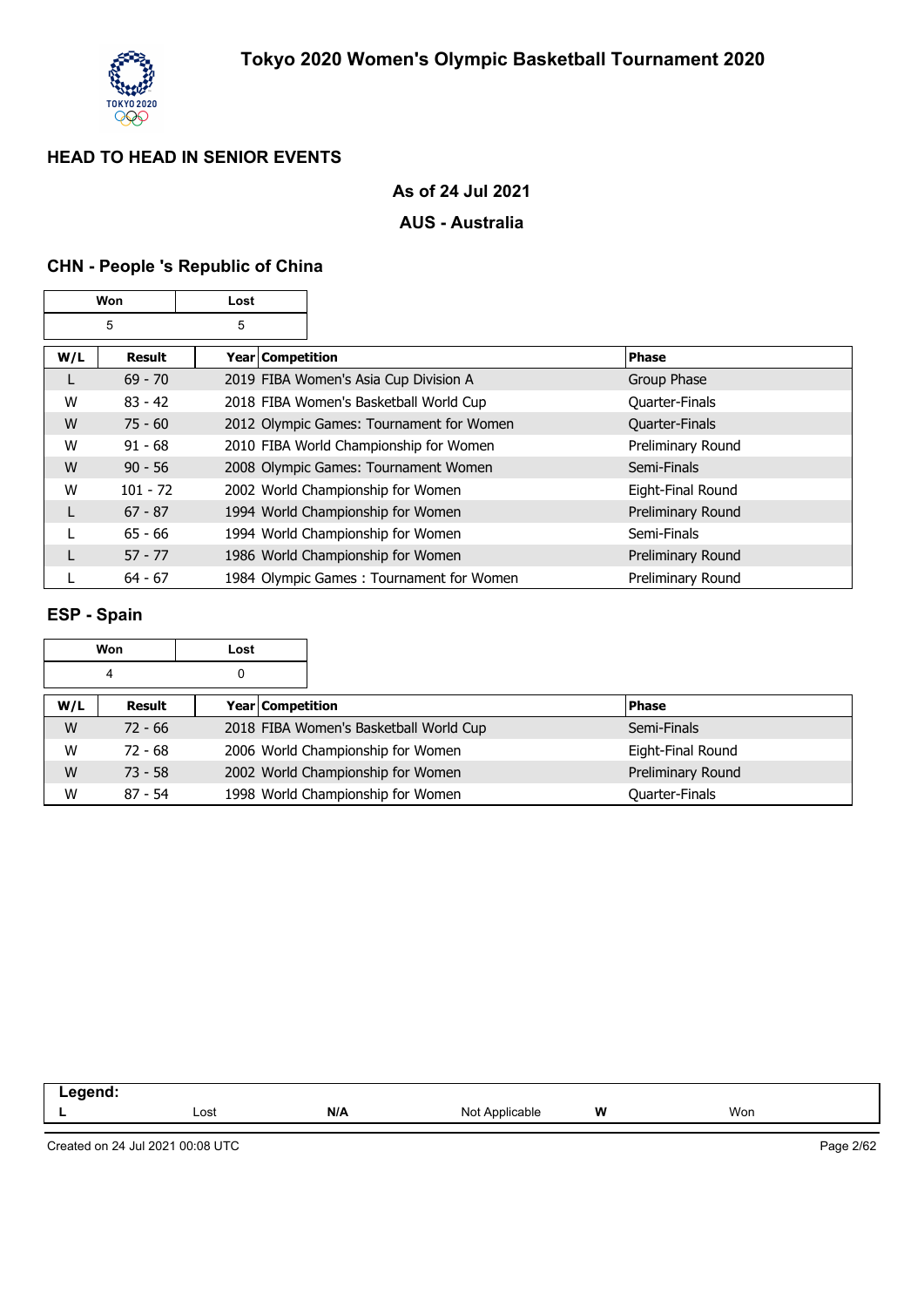

## **As of 24 Jul 2021**

### **AUS - Australia**

### **FRA - France**

| Won<br>Lost |           |                  |                                                       |                          |
|-------------|-----------|------------------|-------------------------------------------------------|--------------------------|
|             | 7         | $\overline{2}$   |                                                       |                          |
| W/L         | Result    | Year Competition |                                                       | <b>Phase</b>             |
| L           | $63 - 72$ | 2020<br>France   | FIBA Women's Olympic Qualifying Tournament - Bourges, | Group Phase              |
| W           | $89 - 71$ |                  | 2016 Olympic Games: Tournament for Women              | Group Phase              |
| L           | $70 - 74$ |                  | 2012 Olympic Games: Tournament for Women              | Preliminary Round        |
| W           | $62 - 52$ |                  | 2010 FIBA World Championship for Women                | Eight-Final Round        |
| W           | $74 - 62$ |                  | 2010 FIBA World Championship for Women                | Classification $(5 - 8)$ |
| W           | $79 - 66$ |                  | 2006 World Championship for Women                     | Quarter-Finals           |
| W           | $78 - 52$ |                  | 2002 World Championship for Women                     | Quarter-Finals           |
| W           | $69 - 62$ |                  | 2000 Olympic Games: Tournament for Women              | Preliminary Round        |
| W           | $59 - 46$ |                  | 1979 World Championship for Women                     | <b>Final Round</b>       |

## **JPN - Japan**

| <b>Won</b><br>Lost |           |                         |                                          |                    |
|--------------------|-----------|-------------------------|------------------------------------------|--------------------|
|                    | 8         | 3                       |                                          |                    |
| W/L                | Result    | <b>Year Competition</b> |                                          | <b>Phase</b>       |
|                    | $64 - 76$ |                         | 2019 FIBA Women's Asia Cup Division A    | Semi-Finals        |
| W                  | $83 - 74$ |                         | 2017 FIBA Women's Asia Cup Division A    | Group Phase        |
|                    | $73 - 74$ |                         | 2017 FIBA Women's Asia Cup Division A    | Final              |
| W                  | $92 - 86$ |                         | 2016 Olympic Games: Tournament for Women | Group Phase        |
| W                  | $97 - 78$ |                         | 2004 Olympic Games: Tournament for Women | Preliminary Round  |
| W                  | $98 - 53$ |                         | 2002 World Championship for Women        | Preliminary Round  |
| W                  | $60 - 58$ |                         | 1994 World Championship for Women        | Preliminary Round  |
| W                  | $84 - 58$ |                         | 1983 World Championship for Women        | Preliminary Round  |
| W                  | $61 - 60$ |                         | 1979 World Championship for Women        | <b>Final Round</b> |
| W                  | $62 - 60$ |                         | 1975 World Championship for Women        | Preliminary Round  |
|                    | $50 - 77$ |                         | 1971 World Championship for Women        | Preliminary Round  |

| ----- |      |     |                |   |     |
|-------|------|-----|----------------|---|-----|
| -     | Lost | N/A | licable<br>Not | W | Won |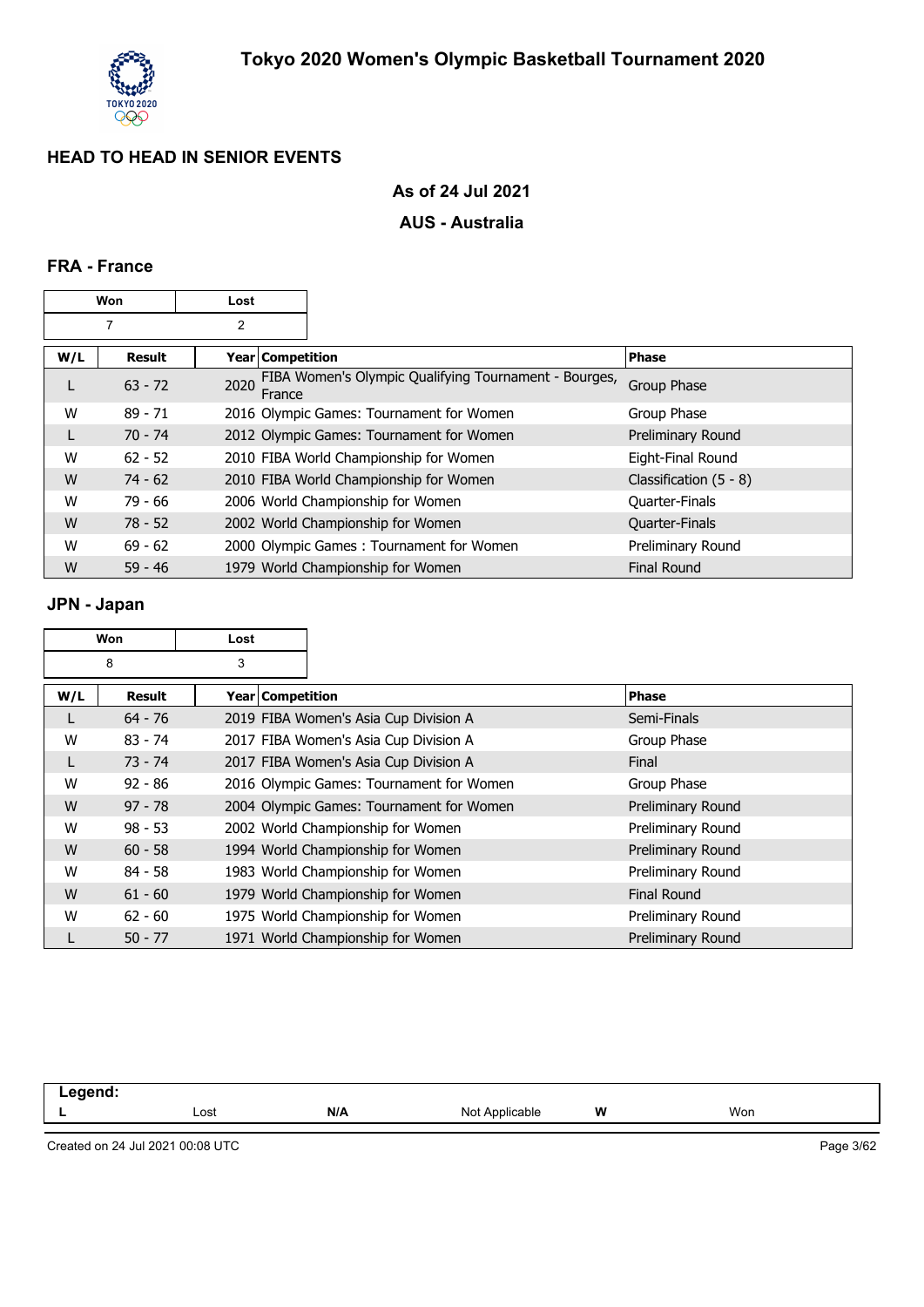

#### **As of 24 Jul 2021**

### **AUS - Australia**

## **KOR - Republic of Korea**

| Won<br>Lost |           |                    |                                          |                    |
|-------------|-----------|--------------------|------------------------------------------|--------------------|
|             | 8         | 3                  |                                          |                    |
| W/L         | Result    | Year   Competition |                                          | <b>Phase</b>       |
| W           | $98 - 62$ |                    | 2019 FIBA Women's Asia Cup Division A    | 3rd Place Game     |
| W           | $78 - 54$ |                    | 2017 FIBA Women's Asia Cup Division A    | Group Phase        |
| W           | $81 - 64$ |                    | 2017 FIBA Women's Asia Cup Division A    | Semi Finals        |
| W           | $87 - 54$ |                    | 2014 FIBA World Championship for Women   | Group Phase        |
| W           | $90 - 62$ |                    | 2008 Olympic Games: Tournament Women     | Preliminary Round  |
| W           | $91 - 63$ |                    | 2002 World Championship for Women        | <b>Finals</b>      |
| W           | $76 - 61$ |                    | 1996 Olympic Games: Tournament for Women | Preliminary Round  |
|             | $55 - 91$ |                    | 1988 Olympic Games: Tournament for Women | Preliminary Round  |
| W           | $60 - 50$ |                    | 1986 World Championship for Women        | <b>Final Round</b> |
|             | $48 - 54$ |                    | 1984 Olympic Games: Tournament for Women | Preliminary Round  |
|             | $72 - 76$ |                    | 1979 World Championship for Women        | <b>Final Round</b> |

## **NGR - Nigeria**

|     | Won       | Lost |                    |                                          |  |                   |
|-----|-----------|------|--------------------|------------------------------------------|--|-------------------|
|     |           |      |                    |                                          |  |                   |
| W/L | Result    |      | Year   Competition |                                          |  | <b>IPhase</b>     |
| W   | $86 - 68$ |      |                    | 2018 FIBA Women's Basketball World Cup   |  | Group Phase       |
| W   | $85 - 73$ |      |                    | 2004 Olympic Games: Tournament for Women |  | Preliminary Round |

### **PUR - Puerto Rico**

|     | Won           | Lost        |                         |                                                                   |              |
|-----|---------------|-------------|-------------------------|-------------------------------------------------------------------|--------------|
|     |               |             |                         |                                                                   |              |
| W/L | <b>Result</b> |             | <b>Year Competition</b> |                                                                   | <b>Phase</b> |
| W   | $100 - 74$    | 2020 France |                         | FIBA Women's Olympic Qualifying Tournament - Bourges, Group Phase |              |

| ----<br>-- |      |     |                  |   |     |  |
|------------|------|-----|------------------|---|-----|--|
| -          | Lost | N/A | $\sim$<br>$\sim$ | W | Won |  |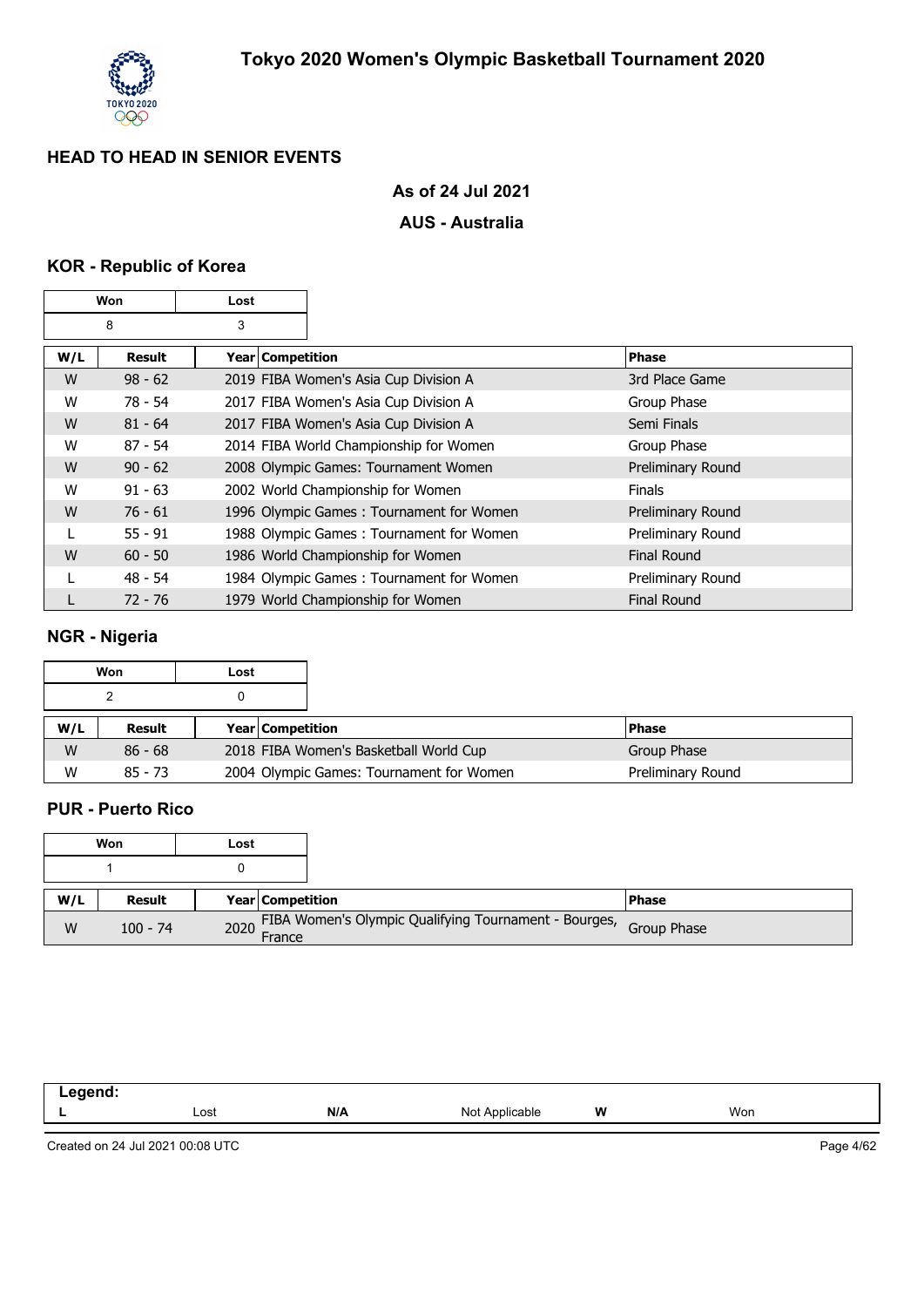

## **As of 24 Jul 2021**

#### **AUS - Australia**

#### **SRB - Serbia**

|     | Won       | Lost |                    |                                          |
|-----|-----------|------|--------------------|------------------------------------------|
|     |           |      |                    |                                          |
| W/L | Result    |      | Year   Competition |                                          |
|     | $71 - 73$ |      |                    | 2016 Olympic Games: Tournament for Women |

#### **USA - USA**

|     | Won           | Lost             |                                          |                             |
|-----|---------------|------------------|------------------------------------------|-----------------------------|
|     | 0             | 18               |                                          |                             |
| W/L | <b>Result</b> | Year Competition |                                          | <b>Phase</b>                |
|     | $56 - 73$     |                  | 2018 FIBA Women's Basketball World Cup   | Final                       |
|     | $70 - 82$     |                  | 2014 FIBA World Championship for Women   | Semi-Finals                 |
|     | $73 - 86$     |                  | 2012 Olympic Games: Tournament for Women | Semi-Finals                 |
|     | $75 - 83$     |                  | 2010 FIBA World Championship for Women   | Eight-Final Round           |
|     | $65 - 92$     |                  | 2008 Olympic Games: Tournament Women     | <b>Finals</b>               |
|     | $63 - 74$     |                  | 2004 Olympic Games: Tournament for Women | Finals                      |
|     | $56 - 71$     |                  | 2002 World Championship for Women        | Semi-Finals                 |
|     | $54 - 76$     |                  | 2000 Olympic Games: Tournament for Women | Finals                      |
|     | 79 - 96       |                  | 1996 Olympic Games: Tournament for Women | Preliminary Round           |
|     | $71 - 93$     |                  | 1996 Olympic Games: Tournament for Women | Semi-Finals                 |
|     | $70 - 88$     |                  | 1994 World Championship for Women        | Quarter-Finals              |
|     | $95 - 100$    |                  | 1994 World Championship for Women        | Final                       |
|     | $50 - 76$     |                  | 1986 World Championship for Women        | Preliminary Round           |
|     | $47 - 81$     |                  | 1984 Olympic Games: Tournament for Women | Preliminary Round           |
|     | $59 - 74$     |                  | 1979 World Championship for Women        | <b>Final Round</b>          |
|     | $52 - 65$     |                  | 1975 World Championship for Women        | Preliminary Round           |
|     | $49 - 60$     |                  | 1971 World Championship for Women        | <b>Classification Round</b> |
|     | $38 - 42$     |                  | 1967 World Championship for Women        | Preliminary Round           |

**Legend: L** Lost **N/A** Not Applicable **W** Won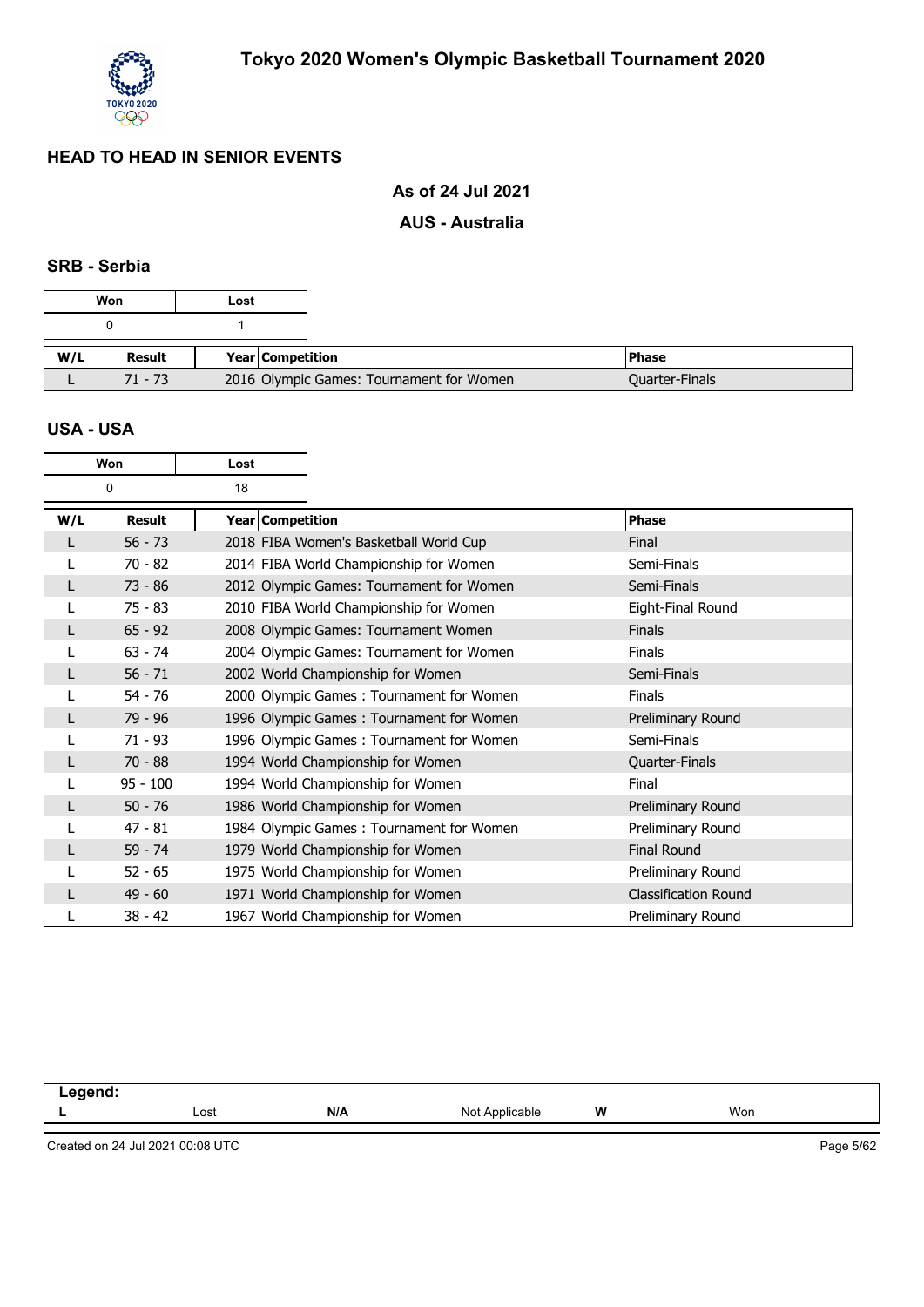

### **As of 24 Jul 2021**

## **BEL - Belgium**

## **Total Summary**

| <b>Team Name</b>            | Win %       | <b>Played</b> | Won            | Lost         | For          | <b>Against</b> |
|-----------------------------|-------------|---------------|----------------|--------------|--------------|----------------|
| <b>Puerto Rico</b>          | 100         | 1             | 1              | $\mathbf 0$  | 86           | 36             |
| Japan                       | 50          | 2             | 1              | 1            | 167          | 161            |
| France                      | 25          | 8             | $\overline{2}$ | 6            | 494          | 545            |
| Serbia                      | 25          | 4             | 1              | 3            | 280          | 290            |
| Spain                       | 12          | 8             | 1              | 7            | 468          | 592            |
| <b>USA</b>                  | 0           | 1             | 0              | 1            | 77           | 93             |
| Canada                      | $\mathbf 0$ | 1             | $\mathbf{0}$   | $\mathbf{1}$ | 56           | 61             |
| People 's Republic of China | N/A         | $\mathbf{0}$  | 0              | 0            | $\mathbf{0}$ | 0              |
| Australia                   | N/A         | 0             | $\mathbf 0$    | $\mathbf{0}$ | $\mathbf{0}$ | $\mathbf 0$    |
| Republic of Korea           | N/A         | 0             | 0              | 0            | 0            | 0              |
| Nigeria                     | N/A         | $\mathbf{0}$  | $\mathbf{0}$   | $\mathbf 0$  | $\mathbf{0}$ | $\mathbf 0$    |
| Total                       | 24          | 25            | 6              | 19           | 1628         | 1778           |

#### **Overview per opponent**

#### **CAN - Canada**

|     | Won           | Lost |                                                           |              |
|-----|---------------|------|-----------------------------------------------------------|--------------|
|     |               |      |                                                           |              |
| W/L | <b>Result</b> |      | <b>Year Competition</b>                                   | <b>Phase</b> |
|     | $56 - 61$     |      | 2020 FIBA Women's Olympic Qualifying Tournament - Ostend, | Group Phase  |

| --<br>. |      |     |              |   |     |
|---------|------|-----|--------------|---|-----|
| _       | Lost | N/A | הוח<br>าable | W | Won |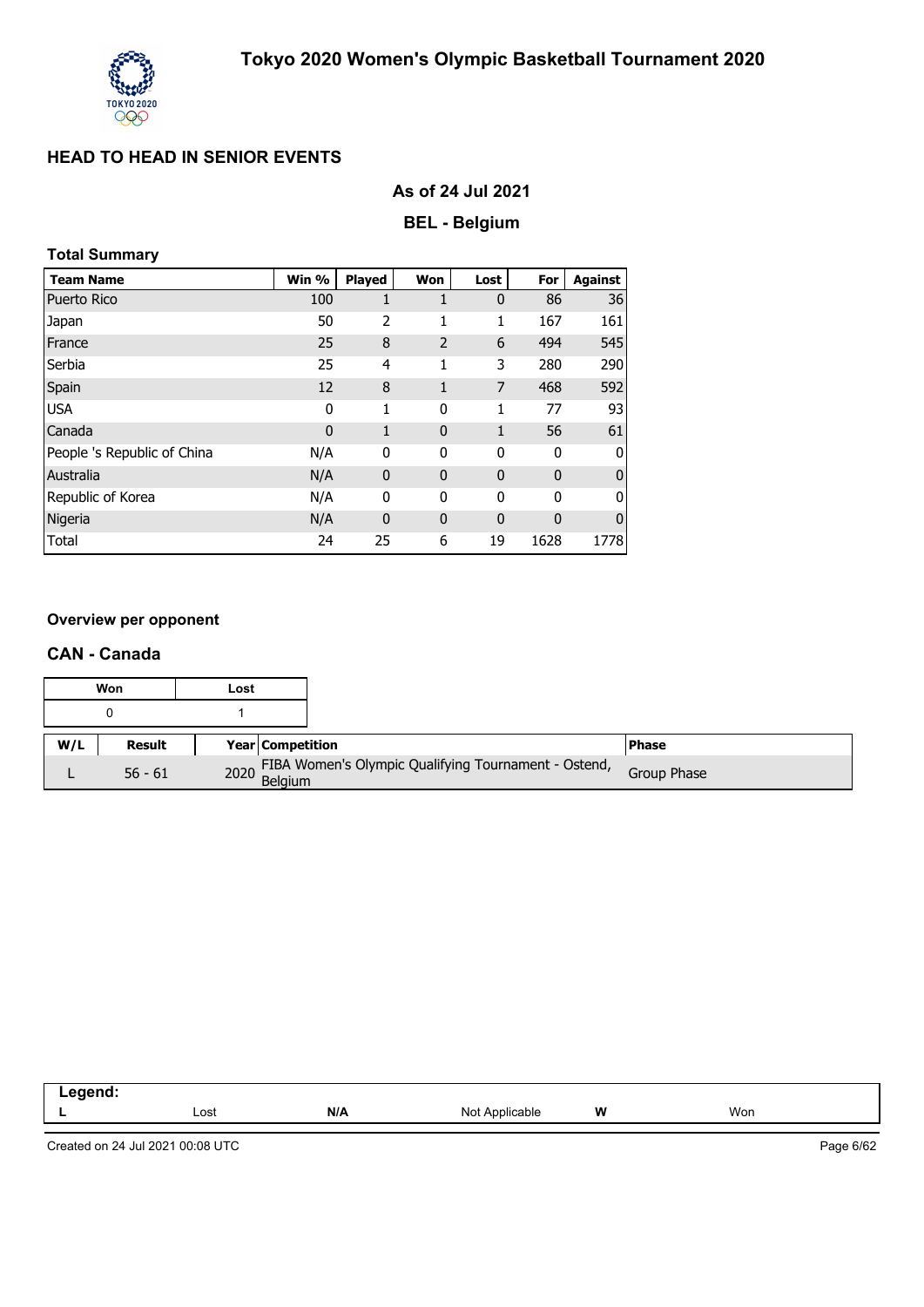

### **As of 24 Jul 2021**

## **BEL - Belgium**

## **ESP - Spain**

|     | Won       | Lost                  |                                        |                             |
|-----|-----------|-----------------------|----------------------------------------|-----------------------------|
|     |           |                       |                                        |                             |
| W/L | Result    | Year   Competition    |                                        | <b>Phase</b>                |
| W   | $72 - 63$ |                       | 2018 FIBA Women's Basketball World Cup | Group Phase                 |
|     | $60 - 67$ |                       | 2018 FIBA Women's Basketball World Cup | 3rd Place                   |
|     | $52 - 68$ |                       | 2017 FIBA EuroBasket Women             | Semi-Finals                 |
|     | $53 - 72$ | 2007 EuroBasket Women |                                        | Quarter Final Round         |
| L   | $62 - 77$ |                       | 2003 European Championship for Women   | Preliminary Round           |
|     | $51 - 84$ |                       | 1985 European Championship for Women   | Preliminary Round           |
| L   | $67 - 88$ |                       | 1980 European Championship for Women   | Preliminary Round           |
|     | $51 - 73$ |                       | 1976 European Championship for Women   | <b>Classification Round</b> |

### **FRA - France**

|     | Won       | Lost                  |                                                         |                       |
|-----|-----------|-----------------------|---------------------------------------------------------|-----------------------|
|     | 2         | 6                     |                                                         |                       |
| W/L | Result    | Year   Competition    |                                                         | <b>Phase</b>          |
|     | $80 - 84$ |                       | 2019 FIBA Women's EuroBasket                            | <b>Quarter-Finals</b> |
| W   | $86 - 65$ |                       | 2018 FIBA Women's Basketball World Cup                  | <b>Quarter-Finals</b> |
| W   | $72 - 63$ | 2007 EuroBasket Women |                                                         | Placings 7th and 8th  |
|     | $75 - 94$ |                       | 2003 European Championship for Women                    | <b>Finals</b>         |
|     | $43 - 69$ |                       | 1999 European Championship for Women - Qualifying Round | Group Phase           |
|     | $49 - 66$ |                       | 1980 European Championship for Women                    | Classification Round  |
|     | $44 - 54$ |                       | 1962 European Championship for Women                    | Preliminary Round     |
|     | $45 - 50$ |                       | 1950 European Championship for Women                    | Preliminary Round     |

### **JPN - Japan**

|     | Won       | Lost |                         |                                                           |              |
|-----|-----------|------|-------------------------|-----------------------------------------------------------|--------------|
|     |           |      |                         |                                                           |              |
| W/L | Result    |      | <b>Year Competition</b> |                                                           | <b>Phase</b> |
| W   | $92 - 84$ |      |                         | 2020 FIBA Women's Olympic Qualifying Tournament - Ostend, | Group Phase  |
|     | $75 - 77$ |      |                         | 2018 FIBA Women's Basketball World Cup                    | Group Phase  |

| -- 3 |      |     |                       |   |     |  |
|------|------|-----|-----------------------|---|-----|--|
| --   | Lost | N/A | הוח<br>≎able<br>11011 | W | Won |  |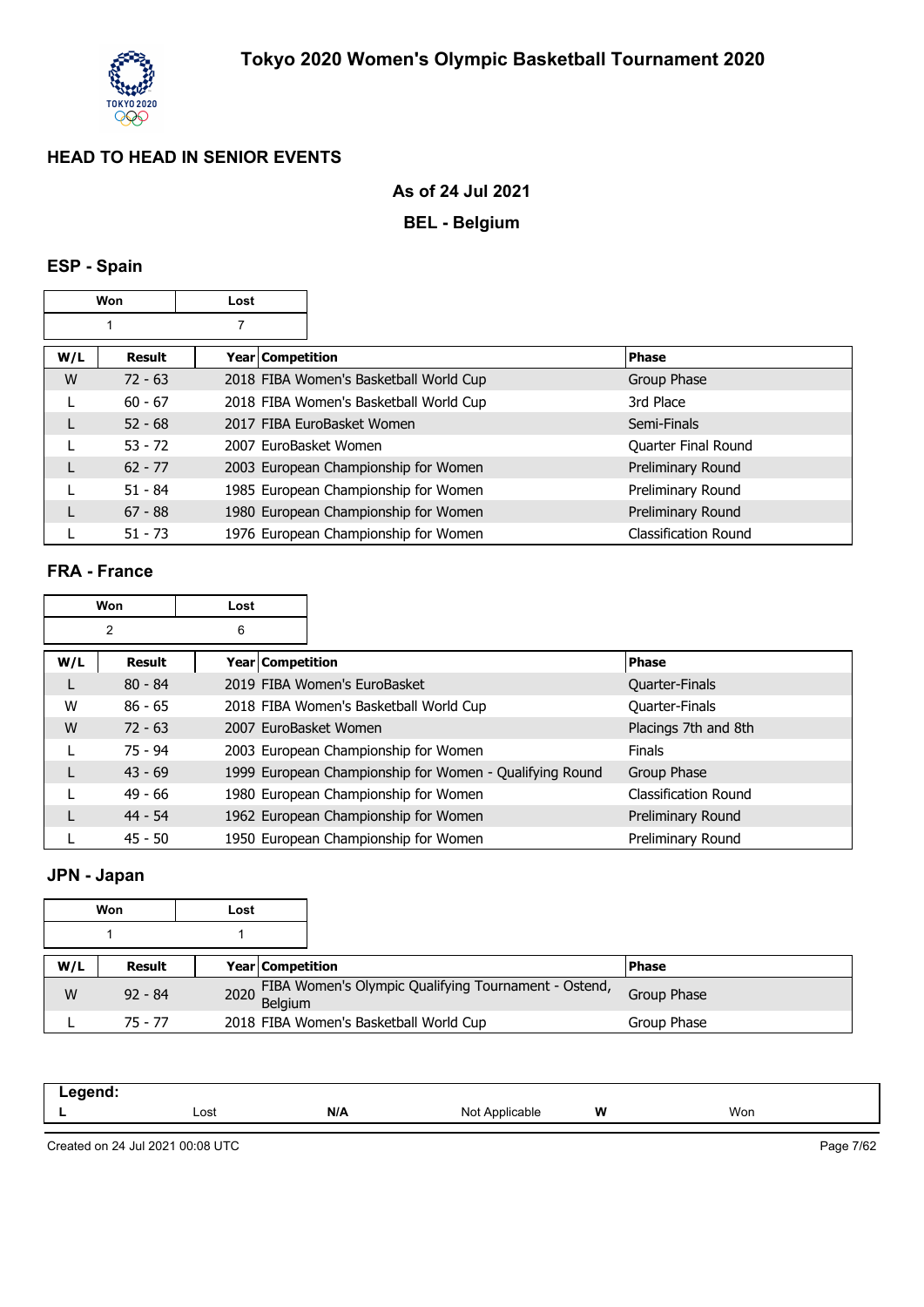

### **As of 24 Jul 2021**

**BEL - Belgium**

### **PUR - Puerto Rico**

|     | Won           | Lost             |                                        |             |
|-----|---------------|------------------|----------------------------------------|-------------|
|     |               |                  |                                        |             |
| W/L | <b>Result</b> | Year Competition |                                        | l Phase     |
| W   | $86 - 36$     |                  | 2018 FIBA Women's Basketball World Cup | Group Phase |

#### **SRB - Serbia**

|     | Won       | Lost                    |                                    |                                          |
|-----|-----------|-------------------------|------------------------------------|------------------------------------------|
|     |           | 3                       |                                    |                                          |
| W/L | Result    | <b>Year Competition</b> |                                    | <b>Phase</b>                             |
|     | $66 - 70$ |                         | 2019 FIBA Women's EuroBasket       | Group Phase                              |
|     | 70 - 82   |                         | 2011 EuroBasket Women - DIVISION A | <b>Additional Qualifying Tournaments</b> |
| W   | $73 - 60$ |                         | 2009 EuroBasket Women - DIVISION A | Qualifying Round                         |
|     | 71 - 78   |                         | 2009 EuroBasket Women - DIVISION A | Qualifying Round                         |

## **USA - USA**

|     | Won       | Lost |                         |                                        |              |
|-----|-----------|------|-------------------------|----------------------------------------|--------------|
|     |           |      |                         |                                        |              |
| W/L | Result    |      | <b>Year Competition</b> |                                        | <b>Phase</b> |
|     | $77 - 93$ |      |                         | 2018 FIBA Women's Basketball World Cup | Semi-Finals  |

| ------<br>--- |      |     |                       |   |     |
|---------------|------|-----|-----------------------|---|-----|
|               | Lost | N/A | NM.<br>Applicable<br> | W | Won |
|               |      |     |                       |   |     |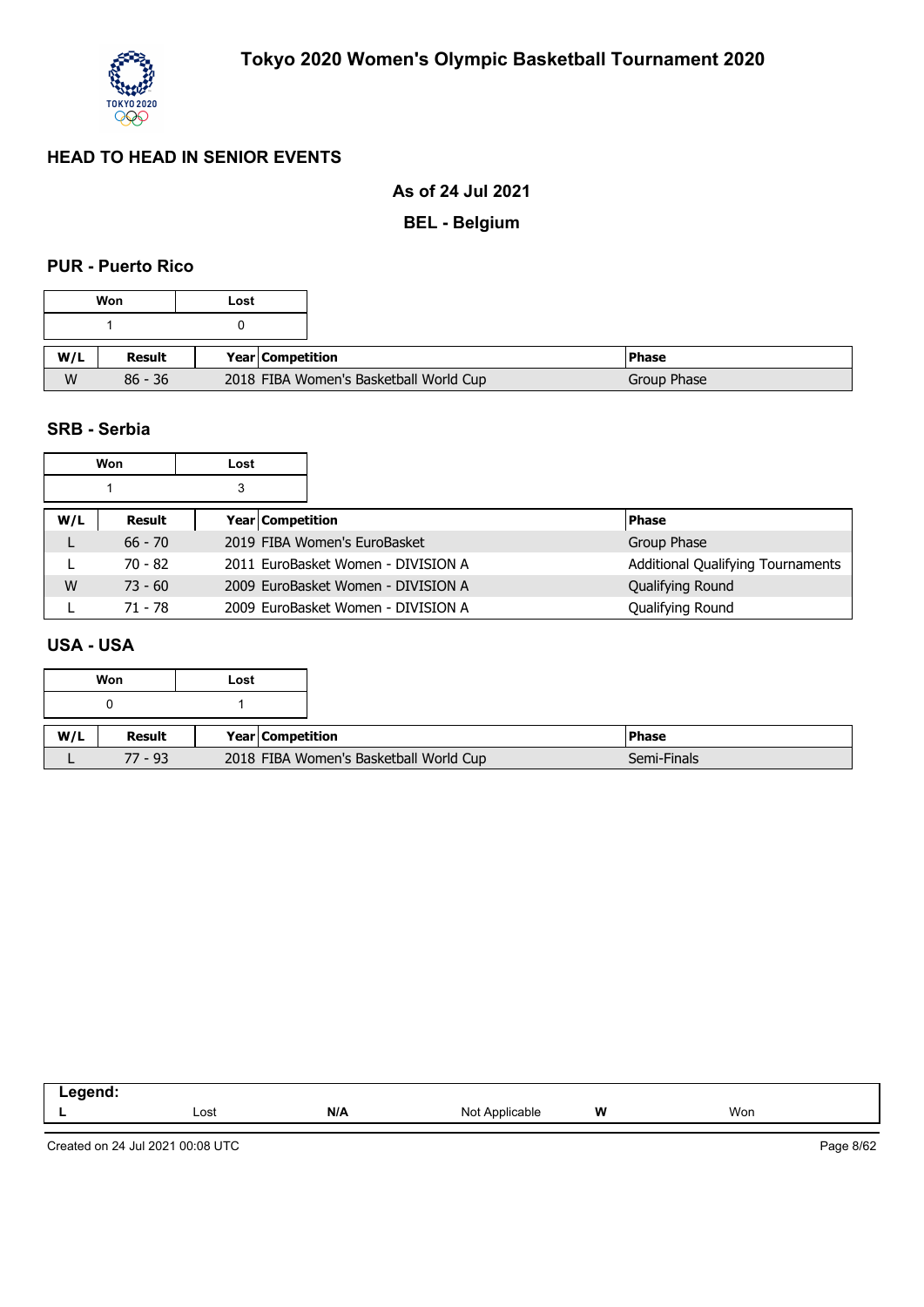

## **CAN - Canada**

## **Total Summary**

| <b>Team Name</b>            | Win % | Played | Won            | Lost           | For  | <b>Against</b> |
|-----------------------------|-------|--------|----------------|----------------|------|----------------|
| <b>Belgium</b>              | 100   | 1      | 1              | $\mathbf 0$    | 61   | 56             |
| Nigeria                     | 100   | 1      | 1              | 0              | 73   | 72             |
| <b>Puerto Rico</b>          | 100   | 9      | 9              | $\mathbf 0$    | 700  | 488            |
| Serbia                      | 100   | 1      | 1              | 0              | 71   | 67             |
| Japan                       | 71    | 7      | 5              | $\overline{2}$ | 517  | 523            |
| Republic of Korea           | 60    | 5      | 3              | 2              | 354  | 330            |
| People 's Republic of China | 55    | 9      | 5              | $\overline{4}$ | 590  | 578            |
| France                      | 40    | 10     | 4              | 6              | 598  | 584            |
| Australia                   | 36    | 11     | $\overline{4}$ | 7              | 644  | 754            |
| Spain                       | 25    | 4      | 1              | 3              | 240  | 291            |
| <b>USA</b>                  | 7     | 14     | 1              | 13             | 819  | 1177           |
| Total                       | 49    | 72     | 35             | 37             | 4667 | 4920           |

#### **Overview per opponent**

#### **AUS - Australia**

|     | Won       | Lost               |                                          |                             |
|-----|-----------|--------------------|------------------------------------------|-----------------------------|
|     | 4         | 7                  |                                          |                             |
| W/L | Result    | Year   Competition |                                          | <b>Phase</b>                |
|     | $52 - 63$ |                    | 2014 FIBA World Championship for Women   | <b>Quarter Finals</b>       |
|     | $63 - 72$ |                    | 2012 Olympic Games: Tournament for Women | Preliminary Round           |
|     | $47 - 72$ |                    | 2010 FIBA World Championship for Women   | Preliminary Round           |
|     | $65 - 97$ |                    | 2006 World Championship for Women        | Preliminary Round           |
|     | $46 - 78$ |                    | 2000 Olympic Games: Tournament for Women | Preliminary Round           |
|     | $72 - 90$ |                    | 1994 World Championship for Women        | <b>Quarter-Finals</b>       |
| W   | $56 - 46$ |                    | 1984 Olympic Games: Tournament for Women | Preliminary Round           |
| W   | $56 - 53$ |                    | 1983 World Championship for Women        | <b>Classification Round</b> |
| W   | $66 - 57$ |                    | 1979 World Championship for Women        | <b>Final Round</b>          |
| W   | $73 - 71$ |                    | 1975 World Championship for Women        | <b>Classification Round</b> |
|     | $48 - 55$ |                    | 1971 World Championship for Women        | <b>Classification Round</b> |

| .<br>-- 5 |      |     |                   |   |     |
|-----------|------|-----|-------------------|---|-----|
|           | Lost | N/A | Not<br>Applicable | W | Won |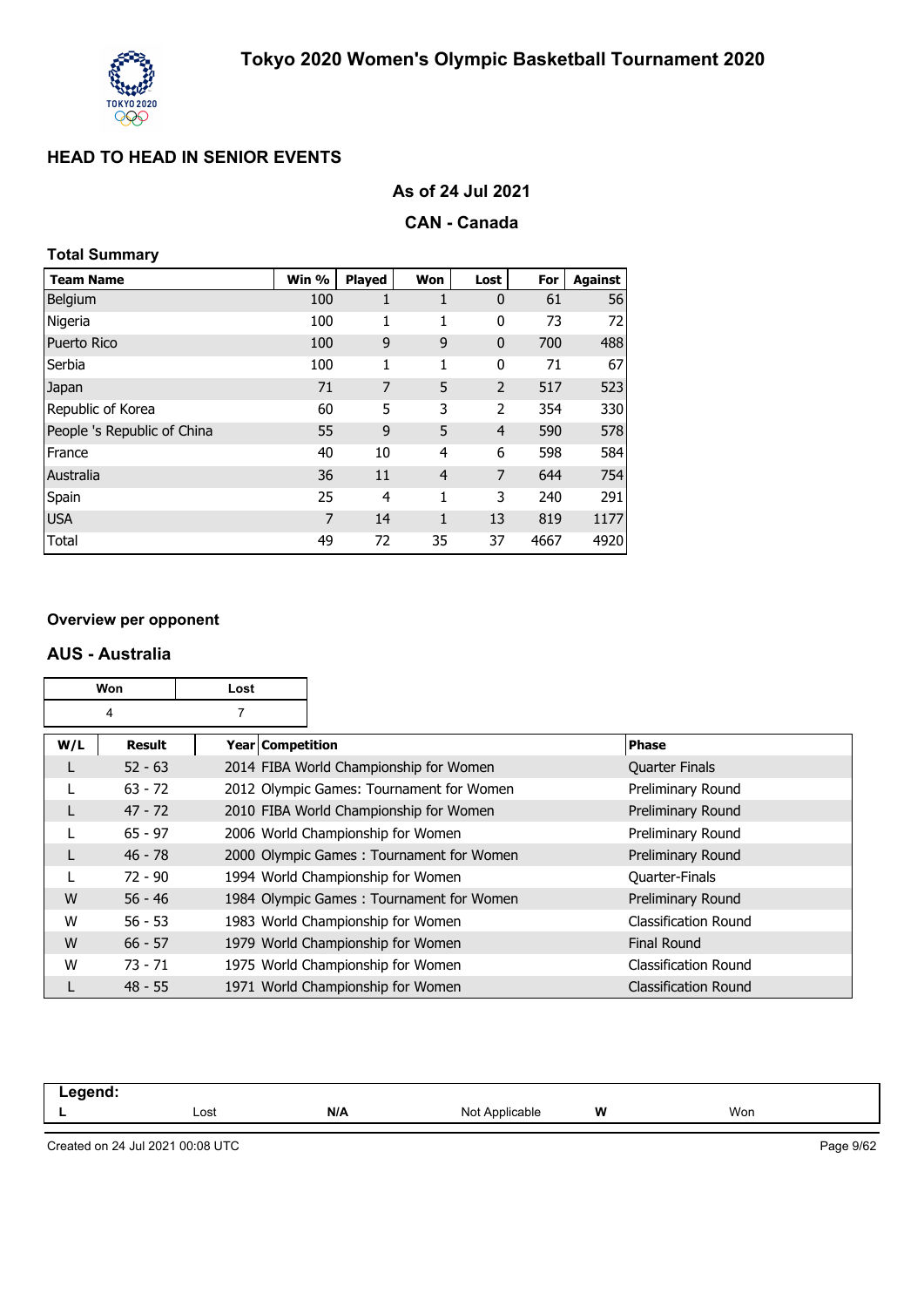

## **As of 24 Jul 2021**

#### **CAN - Canada**

## **BEL - Belgium**

|     | Won       | Lost |                                                           |              |
|-----|-----------|------|-----------------------------------------------------------|--------------|
|     |           |      |                                                           |              |
| W/L | Result    |      | <b>Year Competition</b>                                   | <b>Phase</b> |
| W   | $61 - 56$ |      | 2020 FIBA Women's Olympic Qualifying Tournament - Ostend, | Group Phase  |

## **CHN - People 's Republic of China**

|     | Won       | Lost             |                                          |                       |
|-----|-----------|------------------|------------------------------------------|-----------------------|
|     | 5         | 4                |                                          |                       |
| W/L | Result    | Year Competition |                                          | <b>Phase</b>          |
|     | $71 - 76$ |                  | 2018 FIBA Women's Basketball World Cup   | Class. $5-8$          |
| W   | $90 - 68$ |                  | 2016 Olympic Games: Tournament for Women | Group Phase           |
| W   | $61 - 53$ |                  | 2014 FIBA World Championship for Women   | Classification 5-6    |
| W   | $65 - 61$ |                  | 2010 FIBA World Championship for Women   | Preliminary Round     |
| W   | $65 - 61$ |                  | 2006 World Championship for Women        | Classification (9-12) |
|     | $49 - 61$ |                  | 1996 Olympic Games: Tournament for Women | Preliminary Round     |
| W   | $66 - 61$ |                  | 1984 Olympic Games: Tournament for Women | Preliminary Round     |
|     | $57 - 63$ |                  | 1984 Olympic Games: Tournament for Women | <b>Finals</b>         |
|     | $66 - 74$ |                  | 1983 World Championship for Women        | Preliminary Round     |

### **ESP - Spain**

|     | Won       | Lost |                         |                                          |                   |
|-----|-----------|------|-------------------------|------------------------------------------|-------------------|
|     |           |      |                         |                                          |                   |
| W/L | Result    |      | <b>Year Competition</b> |                                          | <b>Phase</b>      |
|     | $53 - 68$ |      |                         | 2018 FIBA Women's Basketball World Cup   | Quarter-Finals    |
|     | $60 - 73$ |      |                         | 2016 Olympic Games: Tournament for Women | Group Phase       |
|     | $57 - 85$ |      |                         | 2006 World Championship for Women        | Eight-Final Round |
| W   | $70 - 65$ |      |                         | 1994 World Championship for Women        | Final             |

| .<br>$\sim$ $\sim$ |      |     |                          |   |     |
|--------------------|------|-----|--------------------------|---|-----|
| . .                | Lost | N/A | Not<br>∆nnlicahle<br>uwu | W | Won |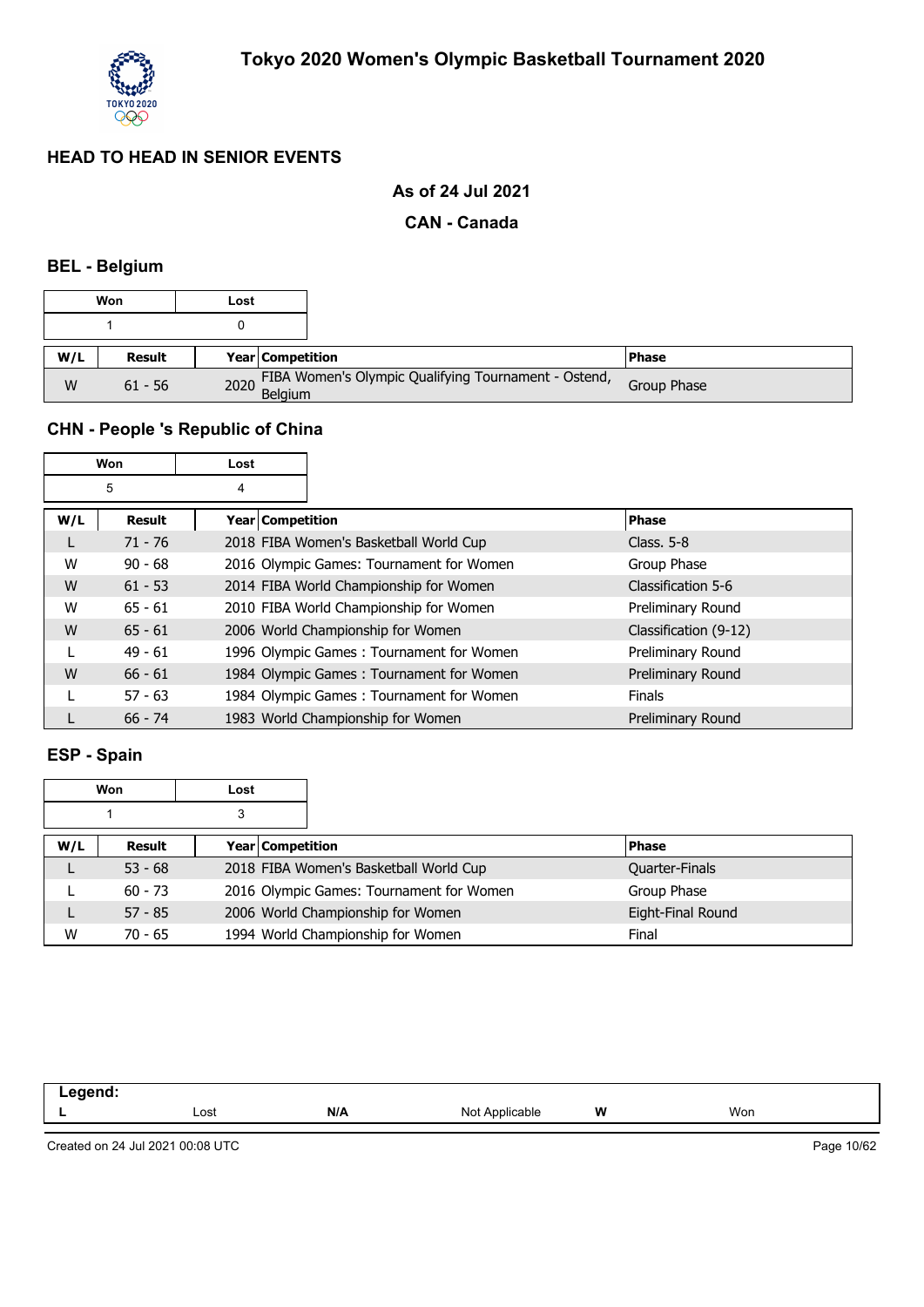

## **As of 24 Jul 2021**

#### **CAN - Canada**

## **FRA - France**

| Won |               | Lost             |                                                         |                    |
|-----|---------------|------------------|---------------------------------------------------------|--------------------|
|     | 4             | 6                |                                                         |                    |
| W/L | <b>Result</b> | Year Competition |                                                         | <b>Phase</b>       |
| W   | $71 - 60$     |                  | 2018 FIBA Women's Basketball World Cup                  | Group Phase        |
|     | $63 - 68$     |                  | 2016 Olympic Games: Tournament for Women                | Quarter-Finals     |
| L   | $59 - 63$     |                  | 2014 FIBA World Championship for Women                  | Group Phase        |
| W   | $55 - 40$     |                  | 2014 FIBA World Championship for Women                  | Classification 5-8 |
| L   | $47 - 56$     |                  | 2012 FIBA World Olympic Qualifying Tournament for Women | Preliminary Round  |
|     | $60 - 64$     |                  | 2012 Olympic Games: Tournament for Women                | Preliminary Round  |
| L   | $47 - 49$     |                  | 2010 FIBA World Championship for Women                  | Eight-Final Round  |
|     | $58 - 70$     |                  | 2000 Olympic Games: Tournament for Women                | Preliminary Round  |
| W   | $66 - 55$     |                  | 1994 World Championship for Women                       | Preliminary Round  |
| W   | $72 - 59$     |                  | 1979 World Championship for Women                       | <b>Final Round</b> |

## **JPN - Japan**

|     | Won           | Lost |                                                                        |                             |
|-----|---------------|------|------------------------------------------------------------------------|-----------------------------|
|     | 5             | 2    |                                                                        |                             |
| W/L | <b>Result</b> |      | Year   Competition                                                     | <b>Phase</b>                |
| W   | $70 - 68$     | 2020 | FIBA Women's Olympic Qualifying Tournament - Ostend,<br><b>Belaium</b> | Group Phase                 |
| W   | $71 - 63$     |      | 2012 FIBA World Olympic Qualifying Tournament for Women                | <b>Finals</b>               |
|     | $85 - 95$     |      | 1996 Olympic Games: Tournament for Women                               | Preliminary Round           |
| W   | $75 - 69$     |      | 1990 World Championship for Women                                      | Preliminary Round           |
| W   | $71 - 52$     |      | 1983 World Championship for Women                                      | <b>Classification Round</b> |
| W   | $56 - 55$     |      | 1979 World Championship for Women                                      | Final Round                 |
|     | $89 - 121$    |      | 1976 Olympic Games: Tournament for Women                               | <b>Final Round</b>          |

| _ | Lost | N/A | $N \sigma$<br>able | W | Won |
|---|------|-----|--------------------|---|-----|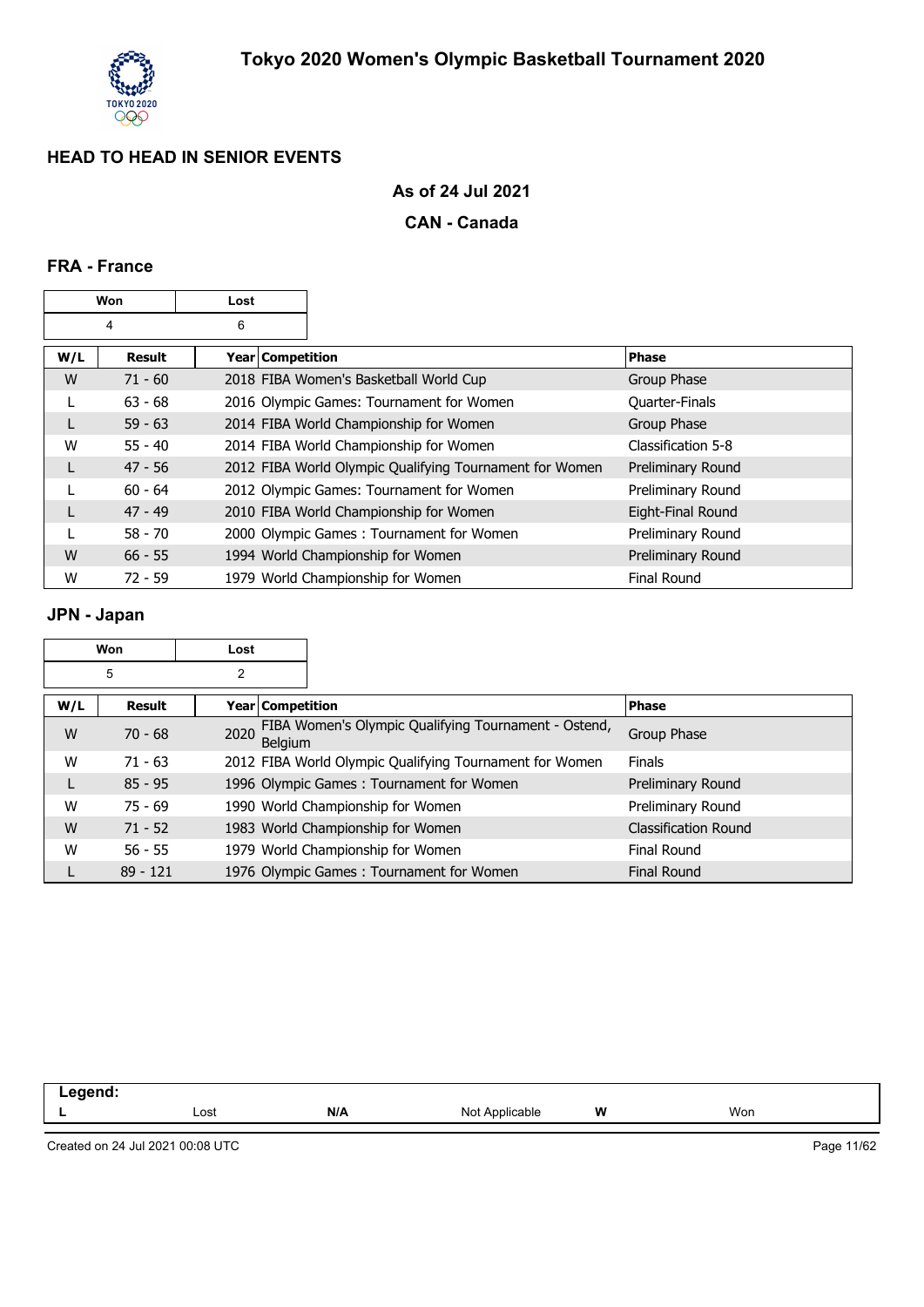

## **As of 24 Jul 2021**

#### **CAN - Canada**

## **KOR - Republic of Korea**

| <b>Won</b> |           | Lost |                  |                                          |                             |
|------------|-----------|------|------------------|------------------------------------------|-----------------------------|
|            | 3         | 2    |                  |                                          |                             |
| W/L        | Result    |      | Year Competition |                                          | <b>Phase</b>                |
| W          | $82 - 63$ |      |                  | 2018 FIBA Women's Basketball World Cup   | Group Phase                 |
|            | 79 - 88   |      |                  | 1996 Olympic Games: Tournament for Women | <b>Classification Round</b> |
| W          | $55 - 49$ |      |                  | 1986 World Championship for Women        | Preliminary Round           |
|            | $62 - 67$ |      |                  | 1984 Olympic Games: Tournament for Women | Preliminary Round           |
| W          | $76 - 63$ |      |                  | 1979 World Championship for Women        | Preliminary Round           |

## **NGR - Nigeria**

|     | Won       | Lost |                  |                                        |               |  |
|-----|-----------|------|------------------|----------------------------------------|---------------|--|
|     |           |      |                  |                                        |               |  |
| W/L | Result    |      | Year Competition |                                        | <b>IPhase</b> |  |
| W   | $73 - 72$ |      |                  | 2018 FIBA Women's Basketball World Cup | Class. $7-8$  |  |

#### **PUR - Puerto Rico**

|     | Won       | Lost               |                                                          |                   |
|-----|-----------|--------------------|----------------------------------------------------------|-------------------|
|     | 9         | 0                  |                                                          |                   |
| W/L | Result    | Year   Competition |                                                          | <b>Phase</b>      |
| W   | $78 - 50$ |                    | 2019 FIBA Women's AmeriCup                               | Group Phase       |
| W   | $75 - 59$ |                    | 2017 FIBA Women's AmeriCup 2017                          | Group Phase       |
| W   | $94 - 57$ |                    | 2015 FIBA Americas Women's Championship                  | Preliminary Round |
| W   | $73 - 48$ |                    | 2013 FIBA Americas Championship for Women                | Semi Final Round  |
| W   | $70 - 57$ |                    | 2009 FIBA Americas Championship for Women                | Qualifying Round  |
| W   | $83 - 81$ |                    | 2005 FIBA Americas Championship for Women                | Preliminary Round |
| W   | $60 - 49$ |                    | 1999 Panamerican Olympic Qualifying Tournament for Women | Preliminary Round |
| W   | $97 - 46$ | 1995<br>Women      | American Olympic Qualifying Tournament Tournament for    | Preliminary Round |
| W   | $70 - 41$ | 1995<br>Women      | American Olympic Qualifying Tournament Tournament for    | Semi-Finals       |

| ---<br>- - - |      |     |                      |   |     |
|--------------|------|-----|----------------------|---|-----|
|              | Lost | N/A | Not A<br>`Applicable | W | Won |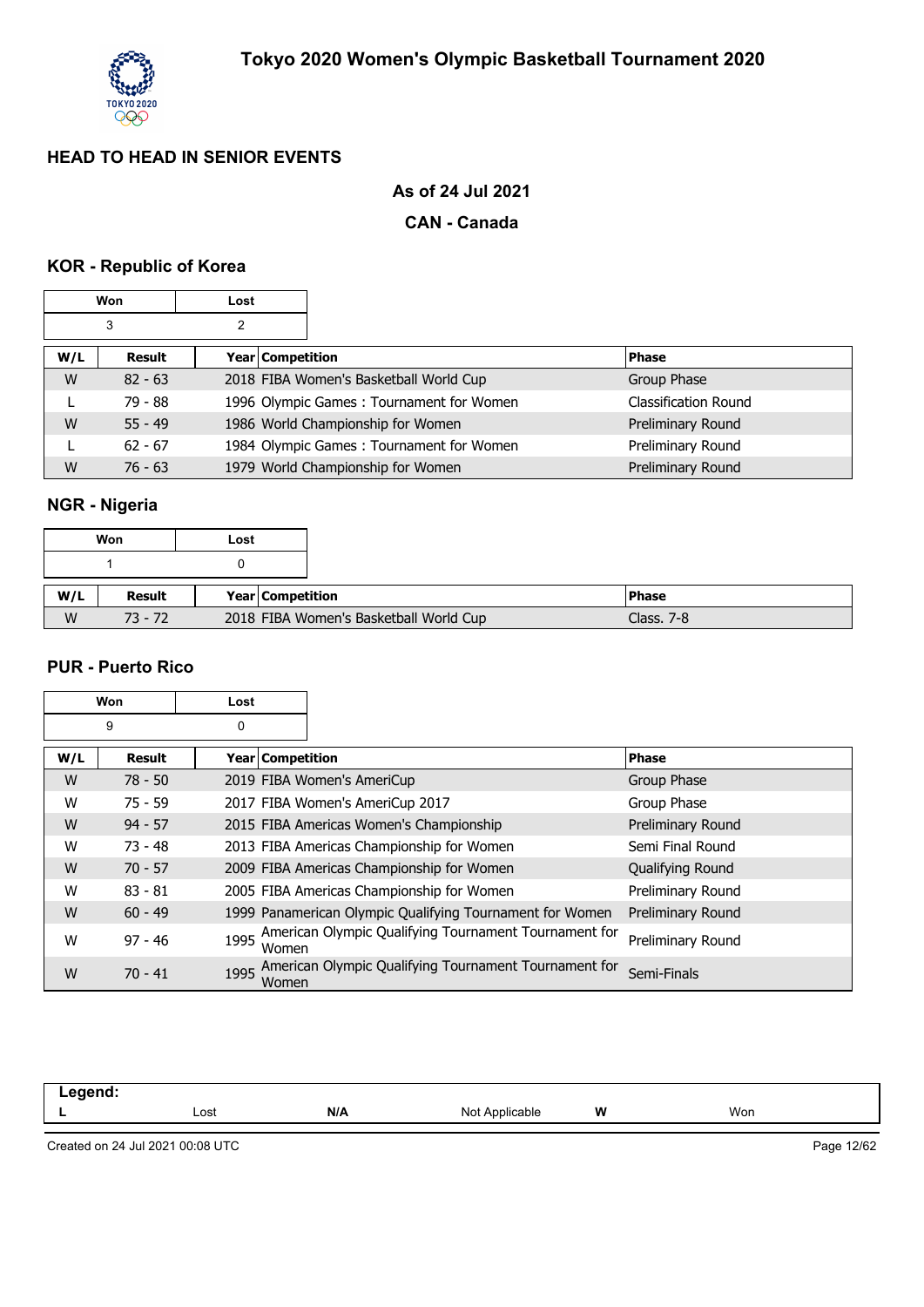

## **As of 24 Jul 2021**

#### **CAN - Canada**

#### **SRB - Serbia**

|     | Won           | Lost |                                          |              |
|-----|---------------|------|------------------------------------------|--------------|
|     |               |      |                                          |              |
| W/L | <b>Result</b> |      | <b>Year Competition</b>                  | <b>Phase</b> |
| W   | $71 - 67$     |      | 2016 Olympic Games: Tournament for Women | Group Phase  |

#### **USA - USA**

|     | Won       | Lost               |                                             |                             |
|-----|-----------|--------------------|---------------------------------------------|-----------------------------|
|     |           | 13                 |                                             |                             |
| W/L | Result    | Year   Competition |                                             | <b>Phase</b>                |
|     | $46 - 67$ |                    | 2019 FIBA Women's AmeriCup                  | Final                       |
|     | $51 - 81$ |                    | 2016 Olympic Games: Tournament for Women    | Group Phase                 |
|     | $48 - 91$ |                    | 2012 Olympic Games: Tournament for Women    | Quarter-Finals              |
|     | $46 - 87$ |                    | 2010 FIBA World Championship for Women      | Eight-Final Round           |
|     | $37 - 85$ |                    | 2007 FIBA Americas Championship for Women   | Preliminary Round           |
|     | $66 - 85$ |                    | 1997 Championship of the Americas for Women | Preliminary Round           |
|     | $65 - 98$ |                    | 1994 World Championship for Women           | Quarter-Finals              |
|     | $70 - 95$ |                    | 1990 World Championship for Women           | <b>Final Round</b>          |
|     | $59 - 82$ |                    | 1986 World Championship for Women           | Semi-Final Round            |
|     | $61 - 92$ |                    | 1984 Olympic Games: Tournament for Women    | Preliminary Round           |
|     | $61 - 77$ |                    | 1979 World Championship for Women           | <b>Final Round</b>          |
|     | 75 - 89   |                    | 1976 Olympic Games: Tournament for Women    | Final Round                 |
| W   | $74 - 68$ |                    | 1975 World Championship for Women           | <b>Classification Round</b> |
|     | $60 - 80$ |                    | 1971 World Championship for Women           | <b>Classification Round</b> |

| ----- |      |     |                          |   |     |
|-------|------|-----|--------------------------|---|-----|
| --    | Lost | N/A | <b>Applicable</b><br>Noi | W | Won |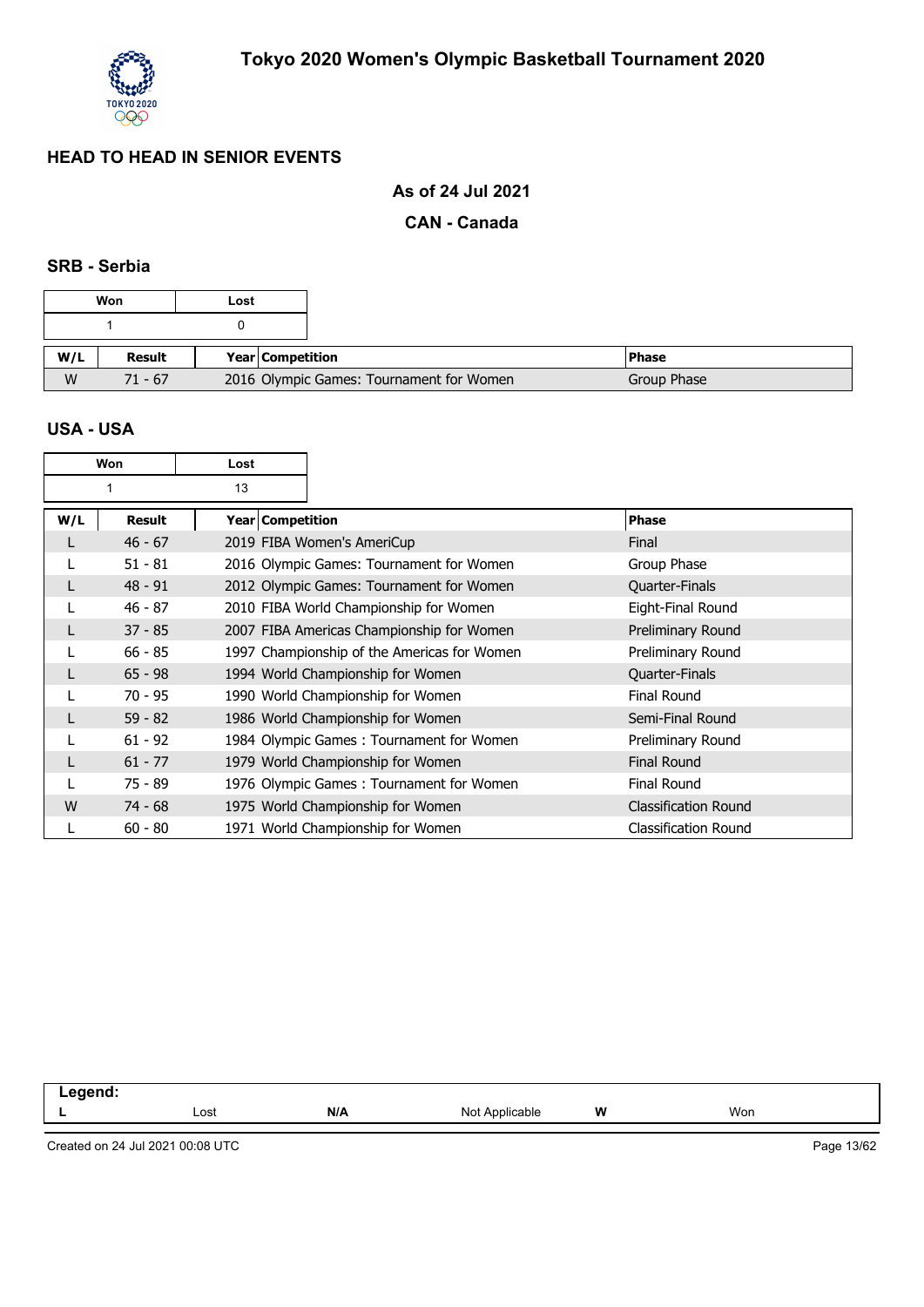

### **As of 24 Jul 2021**

#### **CHN - People 's Republic of China**

| <b>Total Summary</b> |             |                |                |              |             |                |
|----------------------|-------------|----------------|----------------|--------------|-------------|----------------|
| <b>Team Name</b>     | Win %       | <b>Played</b>  | Won            | Lost         | For         | <b>Against</b> |
| Nigeria              | 100         | 1              | 1              | $\mathbf{0}$ | 71          | 59             |
| Japan                | 74          | 35             | 26             | 9            | 2853        | 2357           |
| Republic of Korea    | 59          | 42             | 25             | 17           | 3167        | 2943           |
| Australia            | 50          | 10             | 5              | 5            | 665         | 762            |
| France               | 50          | $\overline{2}$ | 1              | 1            | 133         | 145            |
| Canada               | 44          | 9              | 4              | 5            | 578         | 590            |
| Spain                | 36          | 11             | $\overline{4}$ | 7            | 689         | 799            |
| Serbia               | 33          | 3              | 1              | 2            | 220         | 214            |
| <b>USA</b>           | $\mathbf 0$ | 13             | $\mathbf{0}$   | 13           | 889         | 1281           |
| Belgium              | N/A         | 0              | 0              | 0            | 0           | 0              |
| Puerto Rico          | N/A         | $\mathbf{0}$   | $\mathbf{0}$   | $\mathbf 0$  | $\mathbf 0$ | $\mathbf 0$    |
| Total                | 53          | 126            | 67             | 59           | 9265        | 9150           |

#### **Overview per opponent**

#### **AUS - Australia**

|     | Won<br>Lost |                    |                                          |                       |
|-----|-------------|--------------------|------------------------------------------|-----------------------|
|     | 5           | 5                  |                                          |                       |
| W/L | Result      | Year   Competition |                                          | <b>Phase</b>          |
| W   | $70 - 69$   |                    | 2019 FIBA Women's Asia Cup Division A    | Group Phase           |
|     | $42 - 83$   |                    | 2018 FIBA Women's Basketball World Cup   | Quarter-Finals        |
|     | $60 - 75$   |                    | 2012 Olympic Games: Tournament for Women | <b>Quarter-Finals</b> |
|     | $68 - 91$   |                    | 2010 FIBA World Championship for Women   | Preliminary Round     |
|     | $56 - 90$   |                    | 2008 Olympic Games: Tournament Women     | Semi-Finals           |
|     | $72 - 101$  |                    | 2002 World Championship for Women        | Eight-Final Round     |
| W   | $87 - 67$   |                    | 1994 World Championship for Women        | Preliminary Round     |
| W   | $66 - 65$   |                    | 1994 World Championship for Women        | Semi-Finals           |
| W   | $77 - 57$   |                    | 1986 World Championship for Women        | Preliminary Round     |
| W   | $67 - 64$   |                    | 1984 Olympic Games: Tournament for Women | Preliminary Round     |

| -----<br>. |      |     |                     |   |     |
|------------|------|-----|---------------------|---|-----|
|            | Lost | N/A | Not A<br>Applicable | W | Won |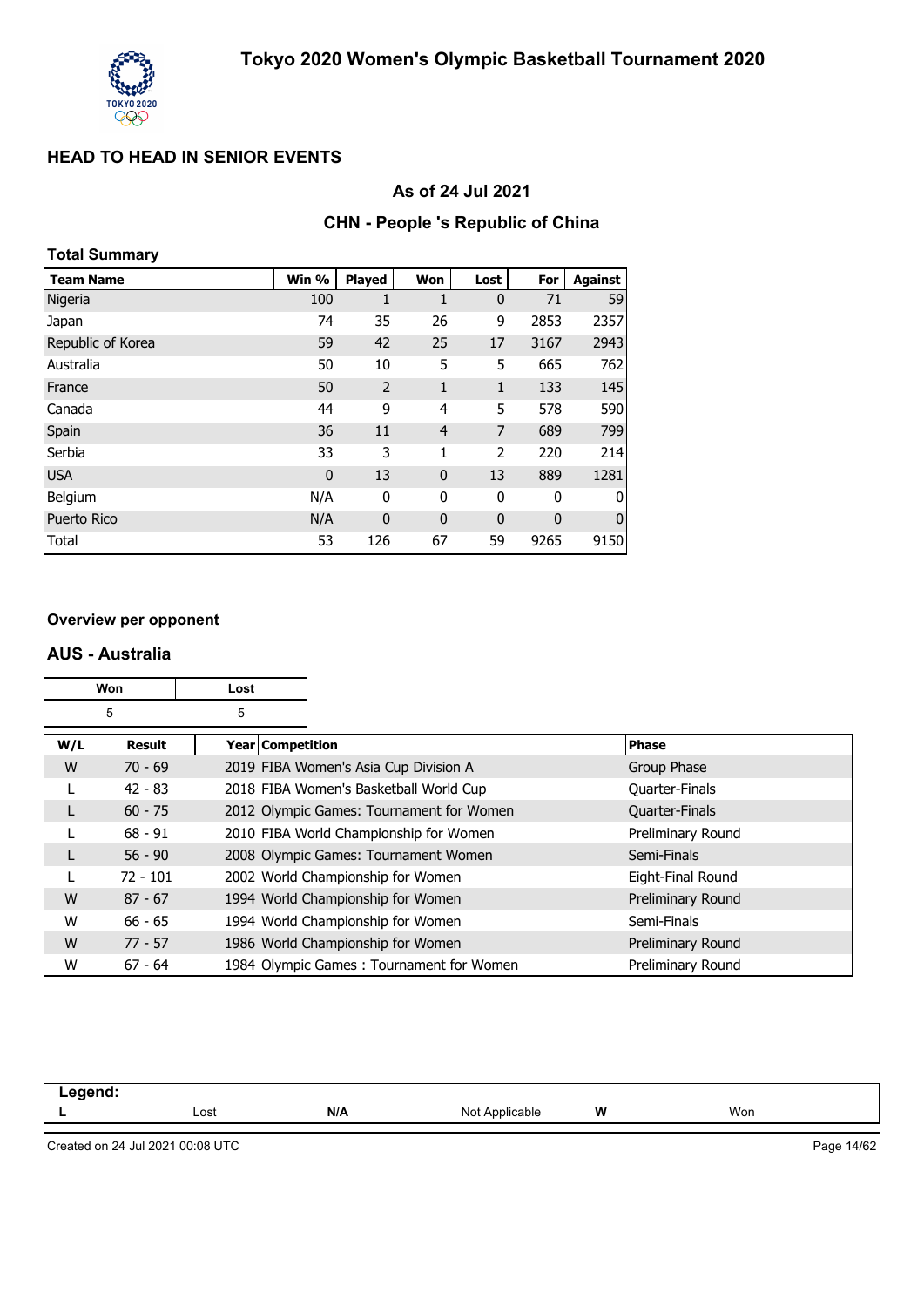

## **As of 24 Jul 2021**

## **CHN - People 's Republic of China**

### **CAN - Canada**

| Won    |           | Lost             |                                          |                       |
|--------|-----------|------------------|------------------------------------------|-----------------------|
| 5<br>4 |           |                  |                                          |                       |
| W/L    | Result    | Year Competition |                                          | <b>Phase</b>          |
| W      | $76 - 71$ |                  | 2018 FIBA Women's Basketball World Cup   | Class, $5-8$          |
| L      | $68 - 90$ |                  | 2016 Olympic Games: Tournament for Women | Group Phase           |
| L      | $53 - 61$ |                  | 2014 FIBA World Championship for Women   | Classification 5-6    |
|        | $61 - 65$ |                  | 2010 FIBA World Championship for Women   | Preliminary Round     |
| L      | $61 - 65$ |                  | 2006 World Championship for Women        | Classification (9-12) |
| W      | $61 - 49$ |                  | 1996 Olympic Games: Tournament for Women | Preliminary Round     |
| L      | $61 - 66$ |                  | 1984 Olympic Games: Tournament for Women | Preliminary Round     |
| W      | $63 - 57$ |                  | 1984 Olympic Games: Tournament for Women | <b>Finals</b>         |
| W      | $74 - 66$ |                  | 1983 World Championship for Women        | Preliminary Round     |

## **ESP - Spain**

| Won    |           | Lost                    |                                                       |                       |
|--------|-----------|-------------------------|-------------------------------------------------------|-----------------------|
| 7<br>4 |           |                         |                                                       |                       |
| W/L    | Result    | <b>Year Competition</b> |                                                       | <b>Phase</b>          |
| W      | $64 - 62$ | 2020<br>Serbia          | FIBA Women's Olympic Qualifying Tournaments Belgrade, | Group Phase           |
|        | $43 - 77$ |                         | 2016 FIBA Women 's Qualifying Tournament              | Group Phase           |
|        | $68 - 89$ |                         | 2016 Olympic Games: Tournament for Women              | Group Phase           |
|        | $55 - 71$ |                         | 2014 FIBA World Championship for Women                | <b>Quarter Finals</b> |
| W      | $67 - 64$ |                         | 2008 Olympic Games: Tournament Women                  | Preliminary Round     |
|        | $67 - 75$ |                         | 2004 Olympic Games: Tournament for Women              | Preliminary Round     |
| W      | $72 - 59$ |                         | 2002 World Championship for Women                     | Eight-Final Round     |
|        | $72 - 91$ |                         | 2002 World Championship for Women                     | Classification Round  |
|        | $55 - 72$ |                         | 1998 World Championship for Women                     | Preliminary Round     |
|        | $60 - 76$ |                         | 1994 World Championship for Women                     | Quarter-Finals        |
| W      | $66 - 63$ |                         | 1992 Olympic Games: Tournament for Women              | Preliminary Round     |

| eand. |      |     |                     |   |     |
|-------|------|-----|---------------------|---|-----|
|       | Lost | N/A | Not<br>Applicable * | W | Won |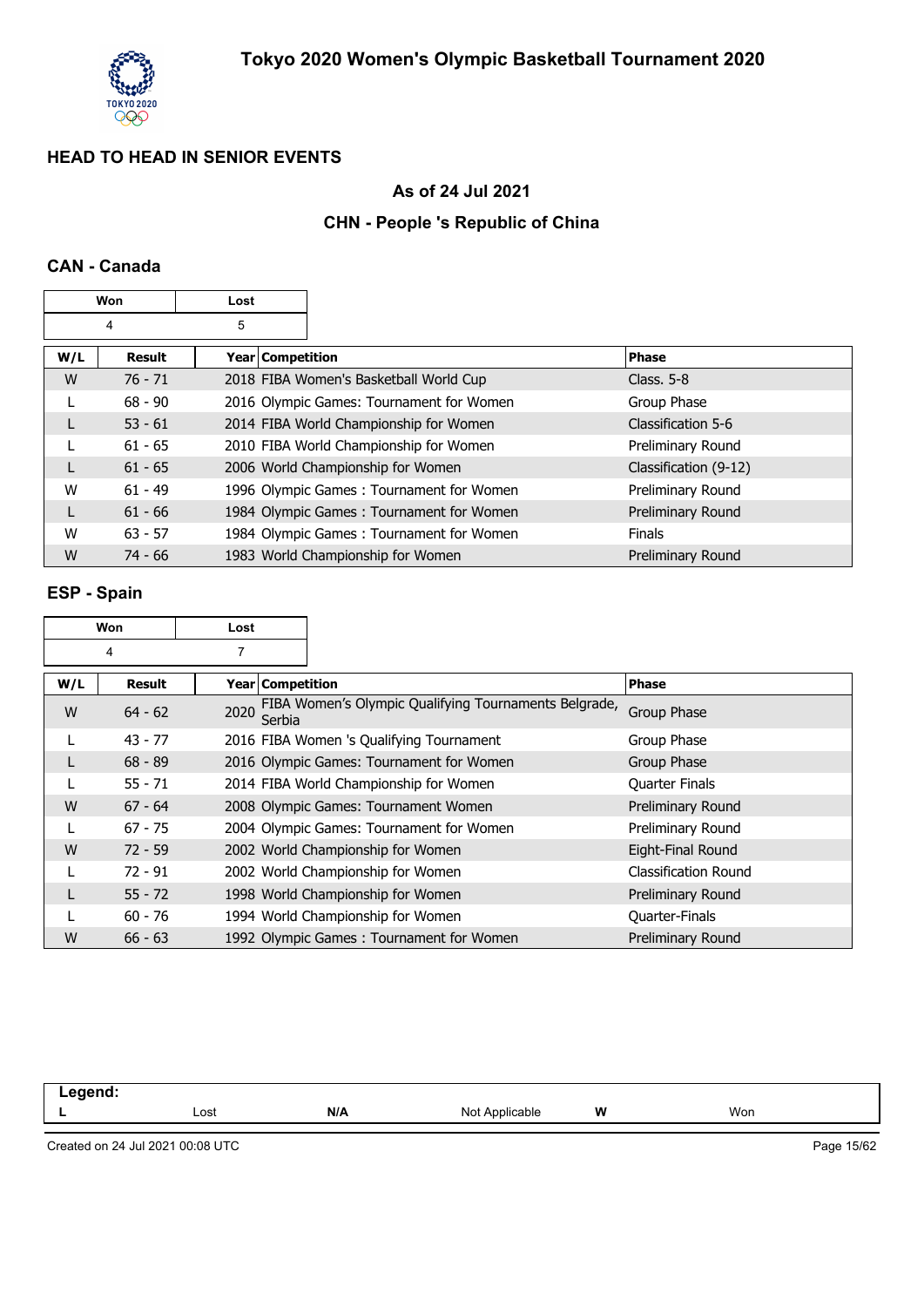

## **As of 24 Jul 2021**

## **CHN - People 's Republic of China**

## **FRA - France**

|     | Won<br>Lost |  |                                        |                   |
|-----|-------------|--|----------------------------------------|-------------------|
|     |             |  |                                        |                   |
| W/L | Result      |  | <b>Year Competition</b>                | <b>Phase</b>      |
|     | $67 - 81$   |  | 2018 FIBA Women's Basketball World Cup | Class. $5-6$      |
| W   | $66 - 64$   |  | 2006 World Championship for Women      | Eight-Final Round |

| .<br>$\sim$ $\sim$ |      |     |                   |          |     |
|--------------------|------|-----|-------------------|----------|-----|
|                    | Lost | N/A | NM<br>able<br>טוי | W<br>. . | Won |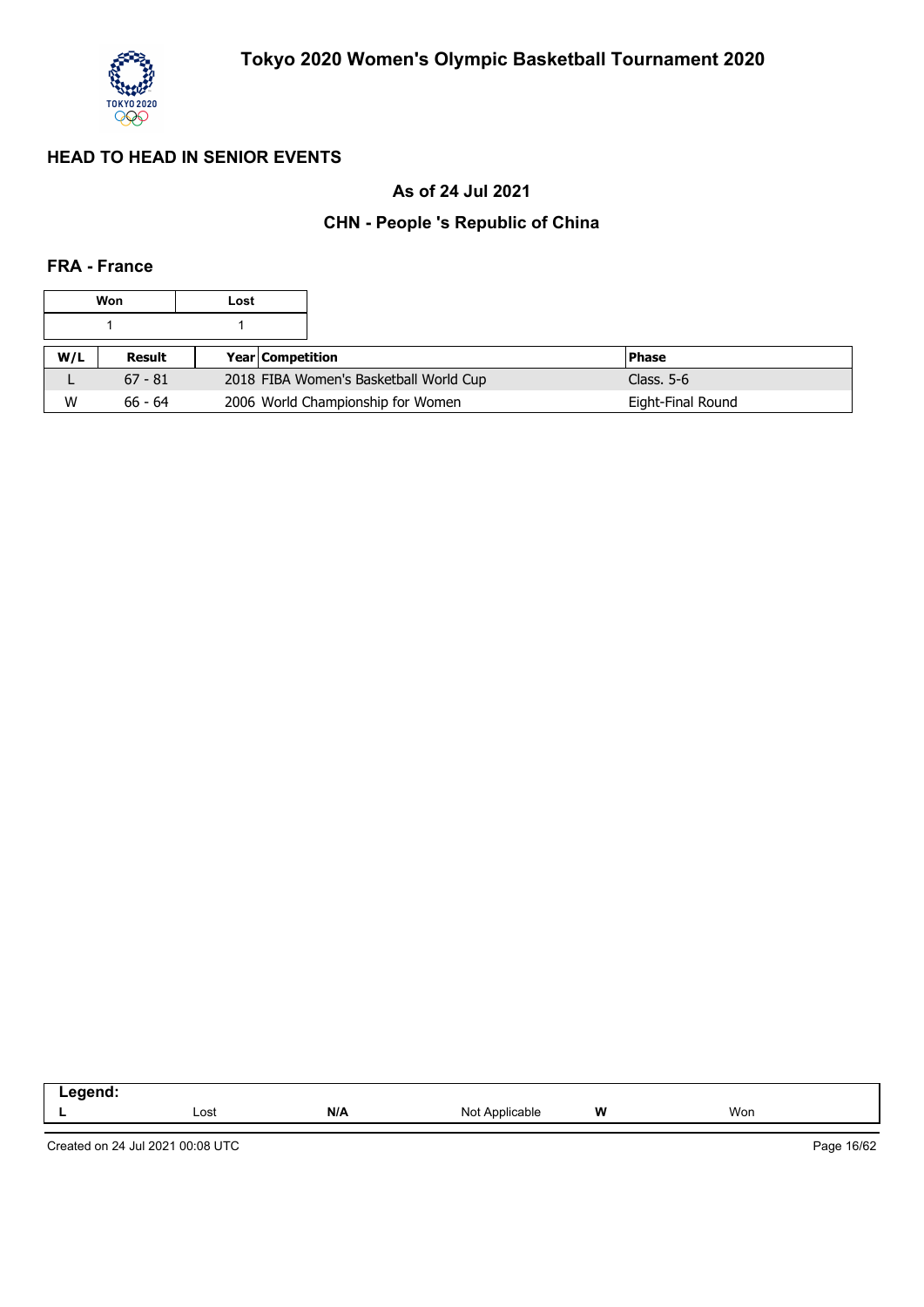

## **As of 24 Jul 2021**

## **CHN - People 's Republic of China**

## **JPN - Japan**

| Won     |               | Lost             |                                                       |                |                             |
|---------|---------------|------------------|-------------------------------------------------------|----------------|-----------------------------|
|         | 26            | 9                |                                                       |                |                             |
| W/L     | <b>Result</b> | Year Competition |                                                       |                | <b>Phase</b>                |
| L       | $68 - 71$     |                  | 2019 FIBA Women's Asia Cup Division A                 |                | Final                       |
| W       | $87 - 81$     |                  | 2018 FIBA Women's Basketball World Cup                |                | Qualif. to 1/4              |
| L       | $71 - 74$     |                  | 2017 FIBA Women's Asia Cup Division A                 |                | Semi Finals                 |
| L       | $56 - 57$     |                  | 2015 FIBA Asia Women's Championship                   |                | Group Phase                 |
| L       | $50 - 85$     |                  | 2015 FIBA Asia Women's Championship                   |                | Final                       |
| L       | $55 - 62$     |                  | 2013 FIBA Asia Championship for Women                 |                | Preliminary Round           |
| W       | $76 - 53$     |                  | 2011 FIBA Asia Championship for Women                 |                | Preliminary Round           |
| W       | $76 - 62$     |                  | 2011 FIBA Asia Championship for Women                 |                | Semi-Final                  |
| W       | $75 - 58$     |                  | 2009 FIBA Asia Championship for Women                 |                | Preliminary Round           |
| L       | $67 - 72$     |                  | 2007 FIBA Asia Championship for Women                 |                | Preliminary Round           |
| W       | $74 - 62$     |                  | 2007 FIBA Asia Championship for Women                 |                | Qualifying Round            |
| W       | $107 - 65$    |                  | 2005 FIBA Asia Championship for Women                 |                | Preliminary Round           |
| W       | $82 - 63$     |                  | 2004 Olympic Games: Tournament for Women              |                | Classification              |
| W       | $100 - 79$    |                  | 2003 Asian Championship for Women                     |                | Preliminary Round           |
| W       | $92 - 80$     |                  | 2003 Asian Championship for Women                     |                | Final                       |
| W       | $95 - 70$     |                  | 2001 Asian Championship for Women                     |                | Preliminary Round - Level I |
| W       | $105 - 76$    |                  | 2001 Asian Championship for Women                     |                | Finals - Level I            |
| W       | $72 - 69$     |                  | 1999 Asian Championship for Women                     |                | Preliminary Round - Level I |
| W       | $94 - 93$     |                  | 1998 World Championship for Women                     |                | Eighth-Final Round          |
| W       | $97 - 77$     |                  | 1997 Asian Championship for Women                     |                | Preliminary Round - Level I |
| L       | $77 - 90$     |                  | 1997 Asian Championship for Women                     |                | Semi-Finals - Level I       |
| L       | $72 - 75$     |                  | 1996 Olympic Games: Tournament for Women              |                | Preliminary Round           |
| W       | $80 - 70$     |                  | 1995 Asian Championship for Women                     |                | Preliminary Round - Level I |
| W       | $82 - 65$     |                  | 1994 World Championship for Women                     |                | Preliminary Round           |
| L       | $67 - 76$     |                  | 1994 Asian Championship for Women                     |                | Preliminary Round           |
| W       | $83 - 80$     |                  | 1992 Asian Championship for Women                     |                | Preliminary Round           |
| W       | $104 - 69$    |                  | 1990 Asian Championship for Women - Preliminary Round |                | Group Phase                 |
| W       | $92 - 60$     |                  | 1988 Asian Championship for Women - Preliminary Round |                | Group Phase                 |
| W       | $107 - 64$    |                  | 1986 Asian Championship for Women                     |                | Preliminary Round           |
| W       | $107 - 64$    |                  | 1986 Asian Championship for Women                     |                | <b>Classification Round</b> |
| W       | $90 - 40$     |                  | 1984 Asian Championship for Women                     |                | Preliminary Round           |
| W       | $68 - 56$     |                  | 1982 Asian Championship for Women                     |                | <b>Final Round</b>          |
| Legend: |               |                  |                                                       |                |                             |
|         |               | Lost             | N/A                                                   | Not Applicable | Won<br>W                    |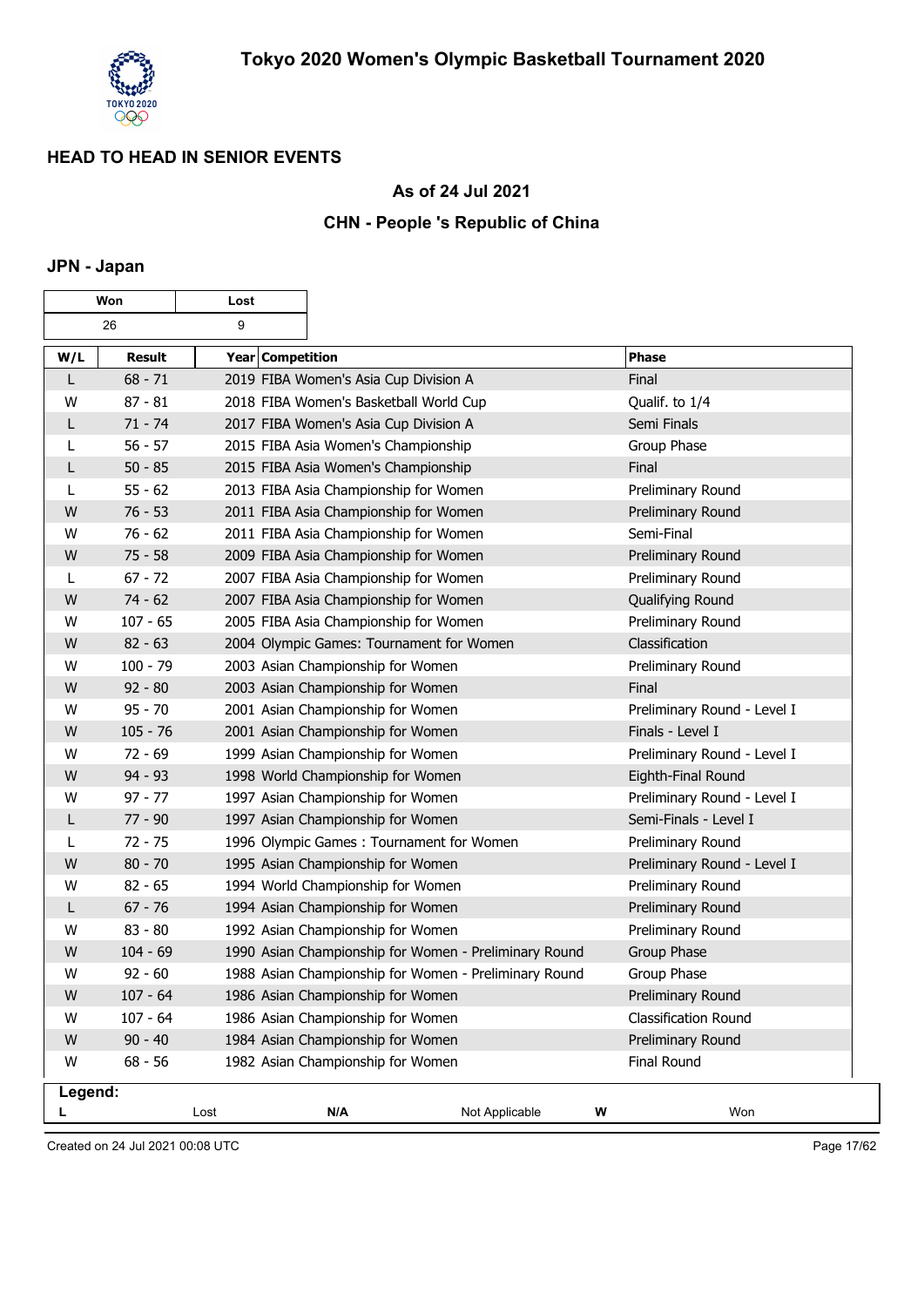

## **As of 24 Jul 2021**

## **CHN - People 's Republic of China**

## **JPN - Japan**

| Won |           | Lost |                                                       |                    |
|-----|-----------|------|-------------------------------------------------------|--------------------|
|     | 26        | 9    |                                                       |                    |
| W   | $91 - 65$ |      | 1980 Asian Championship for Women                     | <b>Final Round</b> |
| W   | $72 - 41$ |      | 1978 Asian Championship for Women - Preliminary Round | Group Phase        |
| W   | $62 - 33$ |      | 1976 Asian Championship for Women - Preliminary Round | Group Phase        |

| -----<br>. |      |     |                            |   |     |  |
|------------|------|-----|----------------------------|---|-----|--|
|            | Lost | N/A | N∩t<br>Applicable<br>11017 | W | Won |  |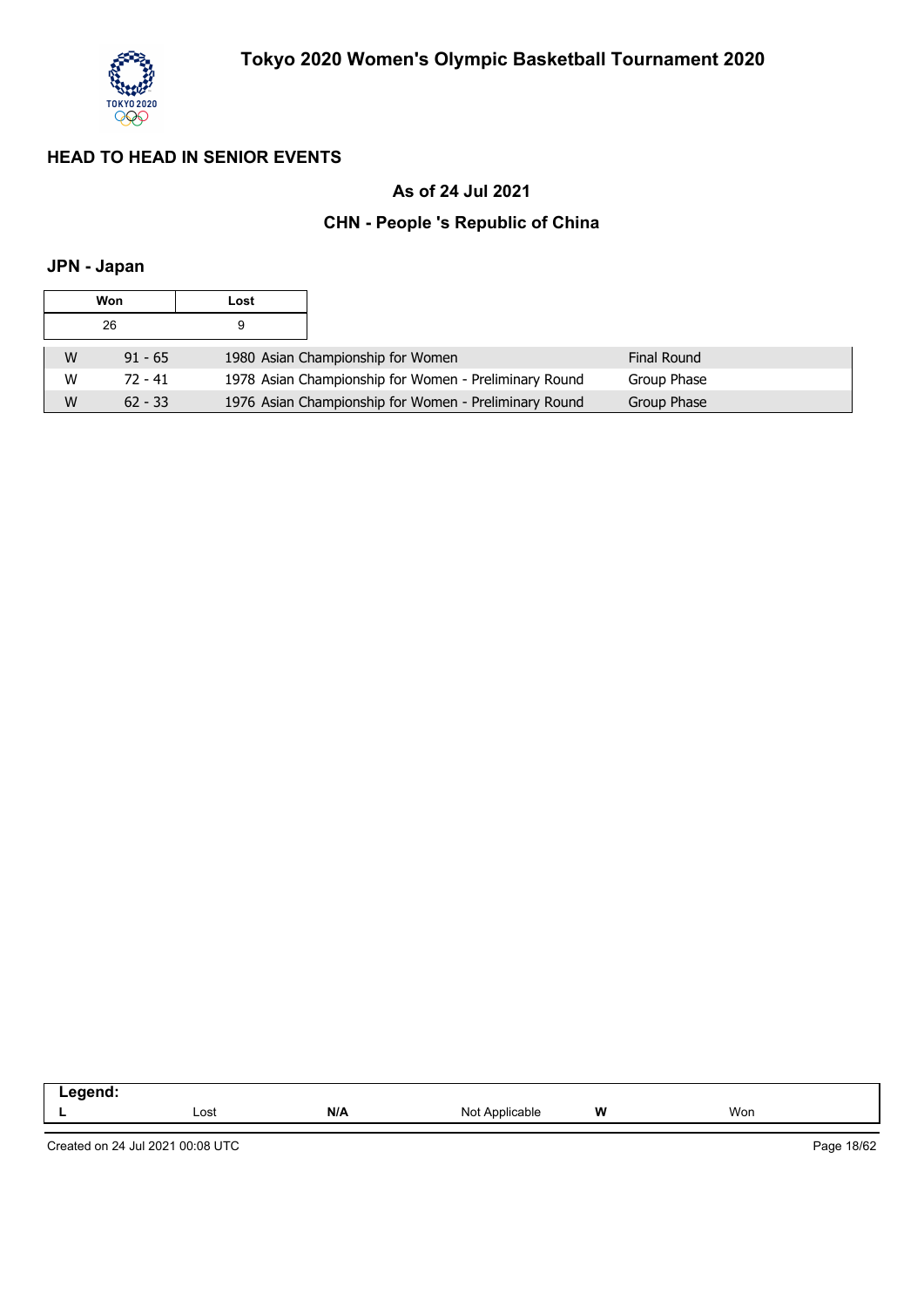

## **As of 24 Jul 2021**

### **CHN - People 's Republic of China**

#### **KOR - Republic of Korea**

|         | Won           | Lost             |                                                       |                |               |                             |
|---------|---------------|------------------|-------------------------------------------------------|----------------|---------------|-----------------------------|
|         | 25<br>17      |                  |                                                       |                |               |                             |
| W/L     | <b>Result</b> | Year Competition |                                                       |                | <b>Phase</b>  |                             |
| W       | $100 - 60$    | 2020<br>Serbia   | FIBA Women's Olympic Qualifying Tournaments Belgrade, |                |               | Group Phase                 |
| W       | $80 - 52$     |                  | 2019 FIBA Women's Asia Cup Division A                 |                |               | Semi-Finals                 |
| W       | $75 - 51$     |                  | 2017 FIBA Women's Asia Cup Division A                 |                |               | 3rd Place Game              |
| W       | $74 - 58$     |                  | 2015 FIBA Asia Women's Championship                   |                |               | Group Phase                 |
| W       | $60 - 45$     |                  | 2015 FIBA Asia Women's Championship                   |                |               | Semi-Finals                 |
| L       | $70 - 72$     |                  | 2013 FIBA Asia Championship for Women                 |                |               | Preliminary Round           |
| L       | $66 - 71$     |                  | 2013 FIBA Asia Championship for Women                 |                |               | Semi-Final                  |
|         | $93 - 99$     |                  | 2011 FIBA Asia Championship for Women                 |                |               | Preliminary Round           |
| W       | $65 - 62$     |                  | 2011 FIBA Asia Championship for Women                 |                | Final         |                             |
| W       | $75 - 72$     |                  | 2009 FIBA Asia Championship for Women                 |                |               | Preliminary Round           |
| W       | $91 - 71$     |                  | 2009 FIBA Asia Championship for Women                 |                | Final         |                             |
| L       | $80 - 83$     |                  | 2007 FIBA Asia Championship for Women                 |                |               | Preliminary Round           |
| L       | $73 - 79$     |                  | 2007 FIBA Asia Championship for Women                 |                | Finals        |                             |
| L       | $56 - 63$     |                  | 2005 FIBA Asia Championship for Women                 |                |               | Preliminary Round           |
| W       | $73 - 67$     |                  | 2005 FIBA Asia Championship for Women                 |                |               | <b>Final Round</b>          |
| W       | $71 - 54$     |                  | 2004 Olympic Games: Tournament for Women              |                |               | Preliminary Round           |
| L       | $77 - 80$     |                  | 2003 Asian Championship for Women                     |                |               | Preliminary Round           |
| W       | $100 - 64$    |                  | 2001 Asian Championship for Women                     |                |               | Preliminary Round - Level I |
| L       | $64 - 81$     |                  | 1999 Asian Championship for Women                     |                |               | Preliminary Round - Level I |
| L       | $69 - 70$     |                  | 1999 Asian Championship for Women                     |                |               | Semi-Finals - Level I       |
| L       | $65 - 72$     |                  | 1997 Asian Championship for Women                     |                |               | Preliminary Round - Level I |
| w       | $85 - 71$     |                  | 1996 Olympic Games: Tournament for Women              |                | Finals        |                             |
| L       | $73 - 78$     |                  | 1995 Asian Championship for Women                     |                |               | Preliminary Round - Level I |
| W       | $94 - 69$     |                  | 1995 Asian Championship for Women                     |                | Final         |                             |
| W       | $82 - 71$     |                  | 1994 Asian Championship for Women                     |                |               | Preliminary Round           |
| W       | $74 - 66$     |                  | 1994 Asian Championship for Women                     |                | <b>Finals</b> |                             |
| W       | $81 - 78$     |                  | 1992 Asian Championship for Women                     |                |               | Preliminary Round           |
| W       | $89 - 76$     |                  | 1992 Asian Championship for Women                     |                |               | Final Round                 |
| W       | $78 - 76$     |                  | 1990 Asian Championship for Women - Preliminary Round |                |               | Group Phase                 |
| W       | $81 - 80$     |                  | 1990 World Championship for Women                     |                |               | <b>Classification Round</b> |
| L       | $72 - 73$     |                  | 1988 Asian Championship for Women - Preliminary Round |                |               | Group Phase                 |
| Legend: |               |                  |                                                       |                |               |                             |
| L       |               | Lost             | N/A                                                   | Not Applicable | W             | Won                         |

Created on 24 Jul 2021 00:08 UTC

Page 19/62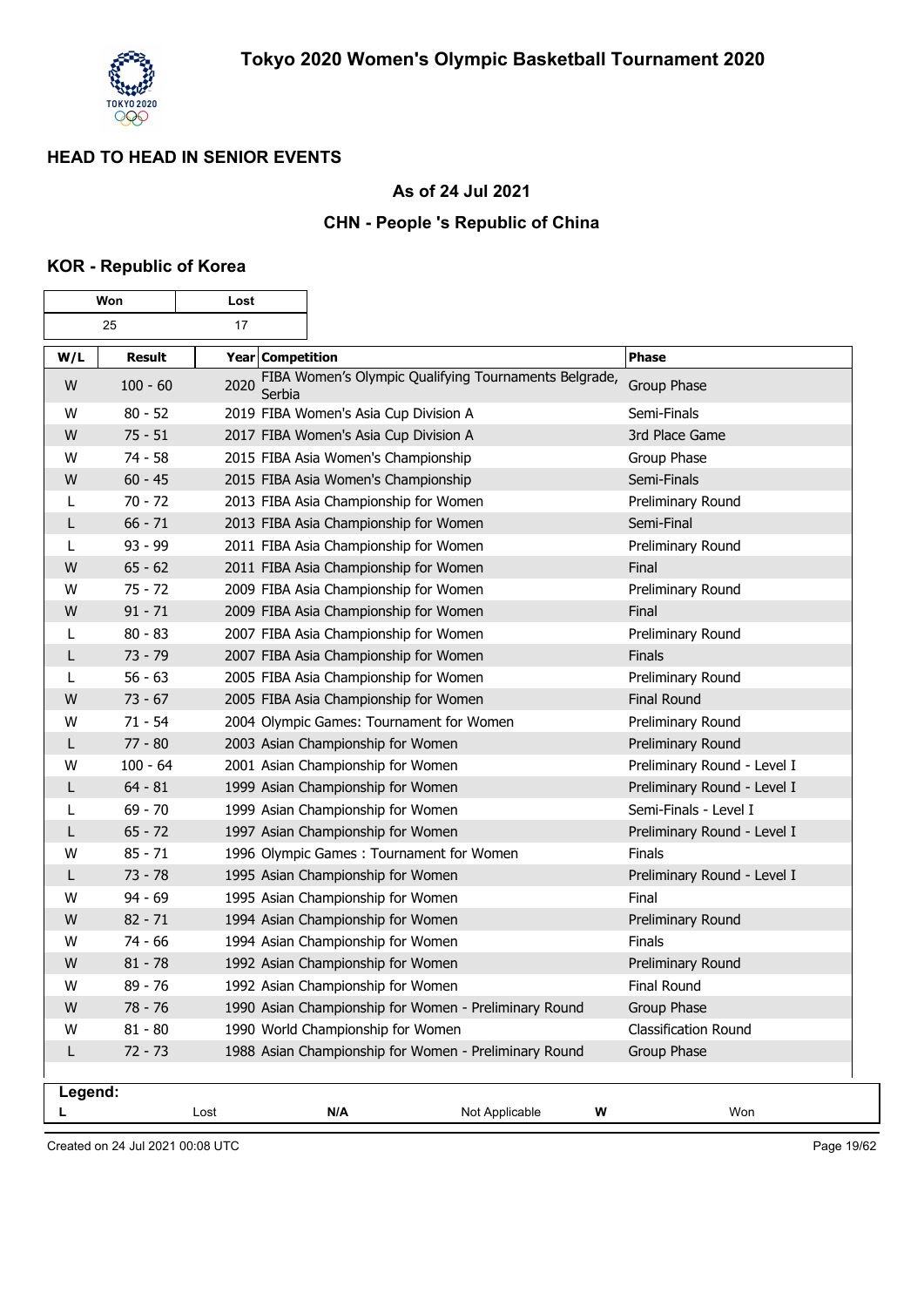

## **As of 24 Jul 2021**

## **CHN - People 's Republic of China**

## **KOR - Republic of Korea**

| Won |            | Lost |                                                       |                    |
|-----|------------|------|-------------------------------------------------------|--------------------|
|     | 25         | 17   |                                                       |                    |
| W   | $97 - 95$  |      | 1988 Olympic Games: Tournament for Women              | Semi-Final Round   |
| W   | $82 - 65$  |      | 1986 Asian Championship for Women                     | Final              |
| W   | $76 - 59$  |      | 1984 Asian Championship for Women                     | Semi-Finals        |
| L   | $61 - 62$  |      | 1984 Asian Championship for Women                     | <b>Final Round</b> |
|     | $56 - 69$  |      | 1984 Olympic Games: Tournament for Women              | Preliminary Round  |
| W   | $72 - 69$  |      | 1983 World Championship for Women                     | <b>Final Round</b> |
| W   | $71 - 63$  |      | 1983 World Championship for Women                     | <b>Finals</b>      |
| L   | $64 - 65$  |      | 1982 Asian Championship for Women                     | <b>Final Round</b> |
|     | $68 - 101$ |      | 1980 Asian Championship for Women                     | Final Round        |
|     | $61 - 63$  |      | 1978 Asian Championship for Women - Preliminary Round | Group Phase        |
| W   | $73 - 68$  |      | 1976 Asian Championship for Women - Preliminary Round | Group Phase        |

## **NGR - Nigeria**

|     | Won       | Lost |                  |                                   |
|-----|-----------|------|------------------|-----------------------------------|
|     |           |      |                  |                                   |
|     |           |      |                  |                                   |
| W/L | Result    |      | Year Competition |                                   |
| W   | $71 - 59$ |      |                  | 2006 World Championship for Women |

### **SRB - Serbia**

|     | Won       | Lost |                  |                                          |  |                    |
|-----|-----------|------|------------------|------------------------------------------|--|--------------------|
|     |           |      |                  |                                          |  |                    |
| W/L | Result    |      | Year Competition |                                          |  | <b>Phase</b>       |
|     | $72 - 80$ |      |                  | 2016 Olympic Games: Tournament for Women |  | Group Phase        |
|     | $63 - 65$ |      |                  | 2014 FIBA World Championship for Women   |  | Group Phase        |
| W   | $85 - 69$ |      |                  | 2014 FIBA World Championship for Women   |  | Classification 5-8 |

| ----- |      |     |                                   |   |     |  |
|-------|------|-----|-----------------------------------|---|-----|--|
| -     | Lost | N/A | Not<br>N <sub>nr</sub><br>≅"≏able | W | Won |  |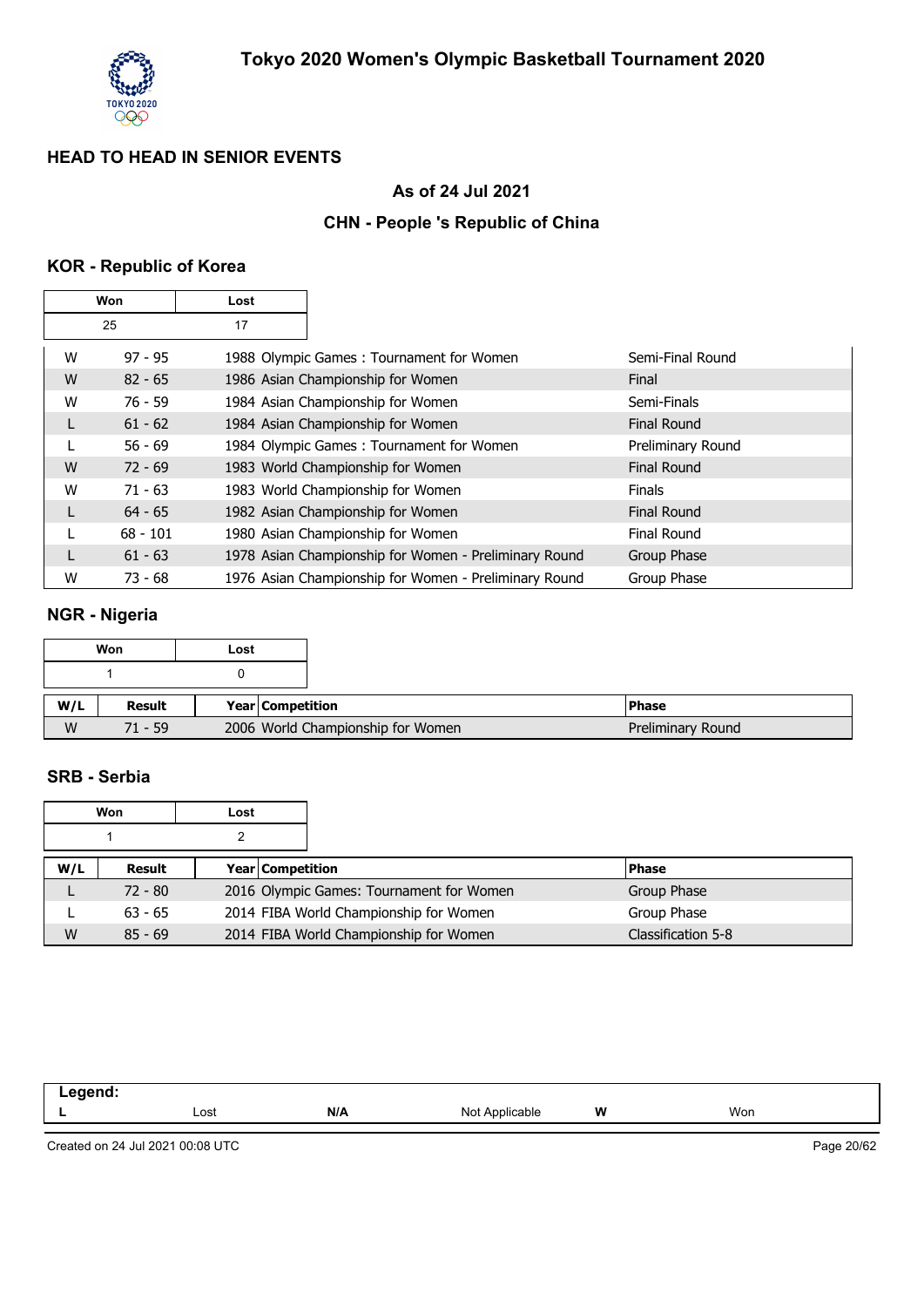

## **As of 24 Jul 2021**

## **CHN - People 's Republic of China**

### **USA - USA**

|     | Won        | Lost |                                          |                    |
|-----|------------|------|------------------------------------------|--------------------|
|     | 0          | 13   |                                          |                    |
| W/L | Result     |      | Year Competition                         | <b>Phase</b>       |
| L   | $88 - 100$ |      | 2018 FIBA Women's Basketball World Cup   | Group Phase        |
| L   | $62 - 105$ |      | 2016 Olympic Games: Tournament for Women | Group Phase        |
| L   | $56 - 87$  |      | 2014 FIBA World Championship for Women   | Group Phase        |
| L   | $66 - 114$ |      | 2012 Olympic Games: Tournament for Women | Preliminary Round  |
| L   | $63 - 108$ |      | 2008 Olympic Games: Tournament Women     | Preliminary Round  |
|     | $72 - 119$ |      | 2006 World Championship for Women        | Preliminary Round  |
|     | $62 - 100$ |      | 2004 Olympic Games: Tournament for Women | Preliminary Round  |
|     | $54 - 70$  |      | 1998 World Championship for Women        | Eighth-Final Round |
| L   | $67 - 93$  |      | 1992 Olympic Games: Tournament for Women | Preliminary Round  |
|     | 79 - 94    |      | 1988 Olympic Games: Tournament for Women | Preliminary Round  |
|     | $74 - 99$  |      | 1986 World Championship for Women        | Preliminary Round  |
|     | $55 - 91$  |      | 1984 Olympic Games: Tournament for Women | Preliminary Round  |
|     | $91 - 101$ |      | 1983 World Championship for Women        | Final Round        |

| -------<br>-- |      |     |                   |   |     |
|---------------|------|-----|-------------------|---|-----|
|               | Lost | N/A | Not<br>Applicable | W | Won |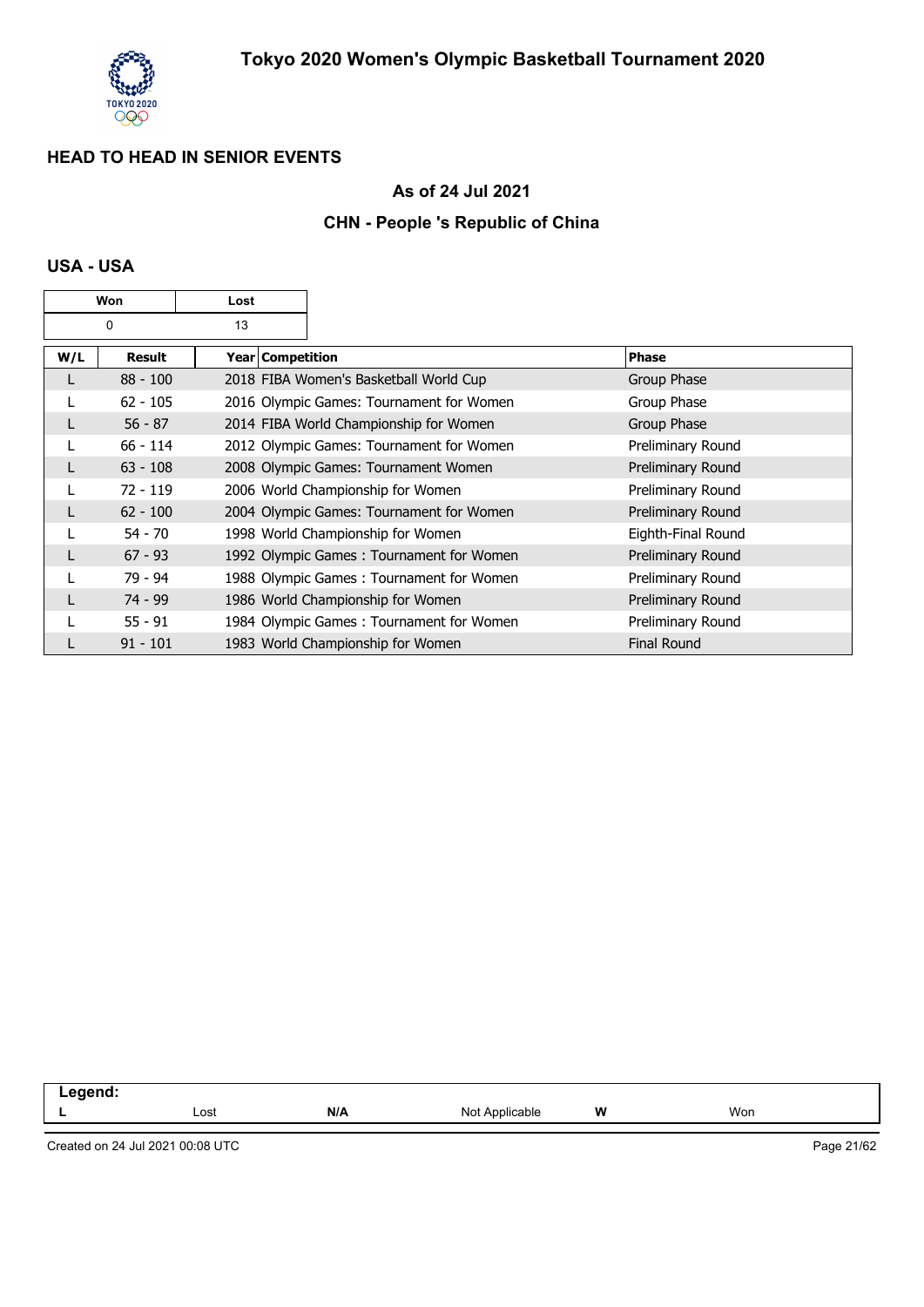

### **As of 24 Jul 2021**

**ESP - Spain**

## **Total Summary**

| <b>Team Name</b>            | Win %       | <b>Played</b>  | Won          | Lost           | For  | <b>Against</b> |
|-----------------------------|-------------|----------------|--------------|----------------|------|----------------|
| Japan                       | 100         | 5              | 5            | $\mathbf 0$    | 441  | 301            |
| Republic of Korea           | 100         | 6              | 6            | 0              | 477  | 371            |
| Puerto Rico                 | 100         | 1              | 1            | $\mathbf 0$    | 78   | 53             |
| Serbia                      | 100         | 6              | 6            | 0              | 462  | 404            |
| Belgium                     | 87          | 8              | 7            | $\mathbf{1}$   | 592  | 468            |
| Canada                      | 75          | 4              | 3            | 1              | 291  | 240            |
| France                      | 72          | 11             | 8            | 3              | 748  | 693            |
| People 's Republic of China | 63          | 11             | 7            | 4              | 799  | 689            |
| Australia                   | $\mathbf 0$ | $\overline{4}$ | $\mathbf{0}$ | $\overline{4}$ | 246  | 304            |
| <b>USA</b>                  | $\mathbf 0$ | 10             | 0            | 10             | 635  | 930            |
| Nigeria                     | N/A         | $\mathbf 0$    | $\mathbf{0}$ | $\bf{0}$       | 0    | $\mathbf{0}$   |
| Total                       | 65          | 66             | 43           | 23             | 4769 | 4453           |

#### **Overview per opponent**

#### **AUS - Australia**

|     | Won<br>Lost |   |                                   |                                        |                   |
|-----|-------------|---|-----------------------------------|----------------------------------------|-------------------|
|     | 0           | 4 |                                   |                                        |                   |
| W/L | Result      |   | Year Competition                  |                                        | <b>Phase</b>      |
|     | $66 - 72$   |   |                                   | 2018 FIBA Women's Basketball World Cup | Semi-Finals       |
|     | $68 - 72$   |   | 2006 World Championship for Women |                                        | Eight-Final Round |
|     | $58 - 73$   |   |                                   | 2002 World Championship for Women      | Preliminary Round |
|     | $54 - 87$   |   |                                   | 1998 World Championship for Women      | Quarter-Finals    |

| N/A<br>W<br>Won<br>Lost<br>Not<br>` Annlicable. | .<br>-- 3 |  |  |  |
|-------------------------------------------------|-----------|--|--|--|
|                                                 |           |  |  |  |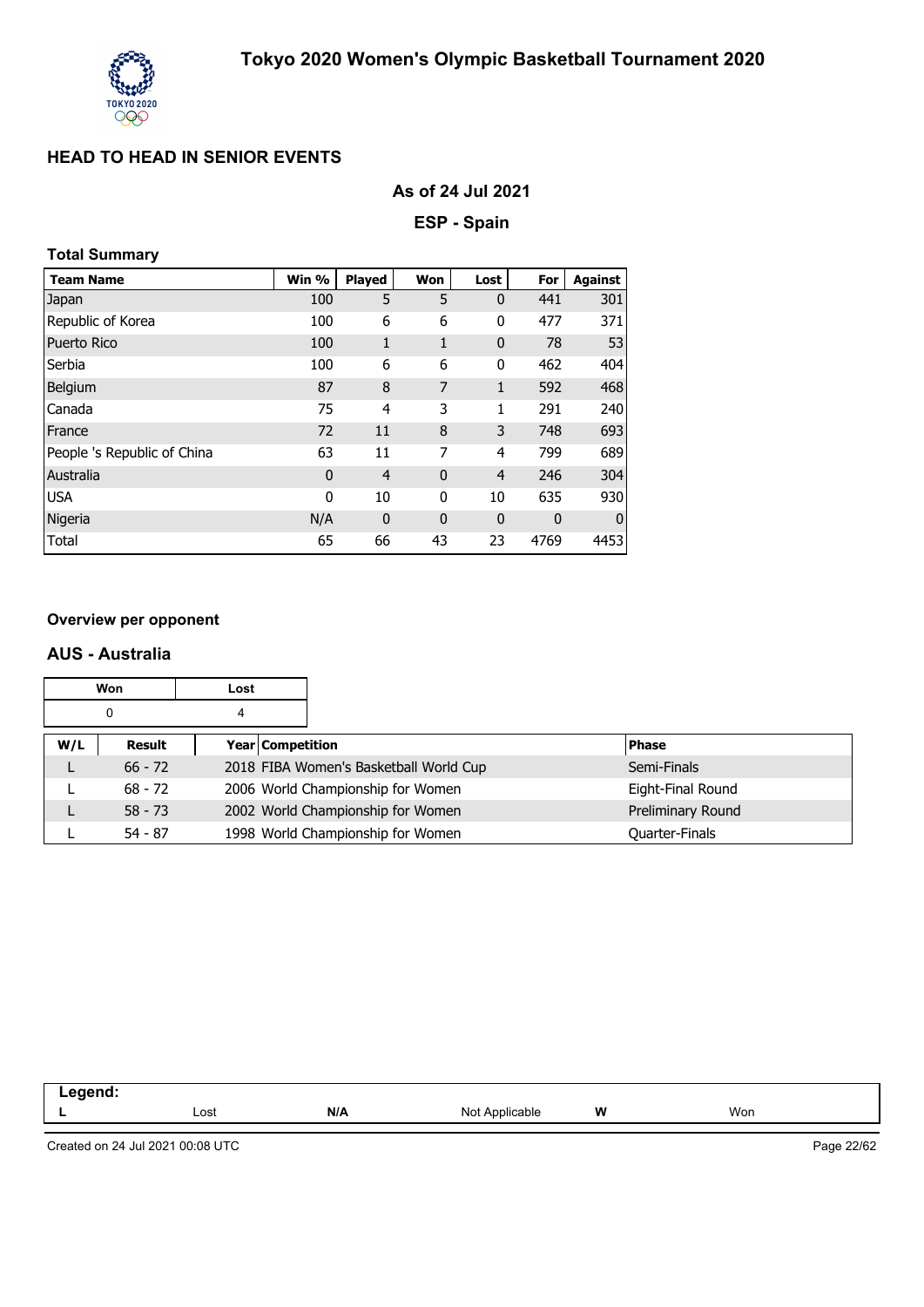

### **As of 24 Jul 2021**

**ESP - Spain**

## **BEL - Belgium**

|     | Won       | Lost                  |                                        |                             |
|-----|-----------|-----------------------|----------------------------------------|-----------------------------|
|     |           |                       |                                        |                             |
| W/L | Result    | Year Competition      |                                        | <b>Phase</b>                |
| L   | $63 - 72$ |                       | 2018 FIBA Women's Basketball World Cup | Group Phase                 |
| W   | $67 - 60$ |                       | 2018 FIBA Women's Basketball World Cup | 3rd Place                   |
| W   | $68 - 52$ |                       | 2017 FIBA EuroBasket Women             | Semi-Finals                 |
| W   | $72 - 53$ | 2007 EuroBasket Women |                                        | Quarter Final Round         |
| W   | $77 - 62$ |                       | 2003 European Championship for Women   | Preliminary Round           |
| W   | $84 - 51$ |                       | 1985 European Championship for Women   | Preliminary Round           |
| W   | $88 - 67$ |                       | 1980 European Championship for Women   | Preliminary Round           |
| W   | $73 - 51$ |                       | 1976 European Championship for Women   | <b>Classification Round</b> |

## **CAN - Canada**

|     | Won       | Lost |                                          |                                   |                   |
|-----|-----------|------|------------------------------------------|-----------------------------------|-------------------|
|     | 3         |      |                                          |                                   |                   |
| W/L | Result    |      | Year Competition                         |                                   | <b>Phase</b>      |
| W   | $68 - 53$ |      | 2018 FIBA Women's Basketball World Cup   |                                   | Quarter-Finals    |
| W   | $73 - 60$ |      | 2016 Olympic Games: Tournament for Women |                                   | Group Phase       |
| W   | $85 - 57$ |      |                                          | 2006 World Championship for Women | Eight-Final Round |
|     | $65 - 70$ |      |                                          | 1994 World Championship for Women | Final             |

| ___ |      |                   |                                     |               |     |  |
|-----|------|-------------------|-------------------------------------|---------------|-----|--|
| -   | Lost | NII<br><b>IVA</b> | <b>innlic:</b><br>הוח<br>uble.<br>. | <b>W</b><br>. | Won |  |
|     |      |                   |                                     |               |     |  |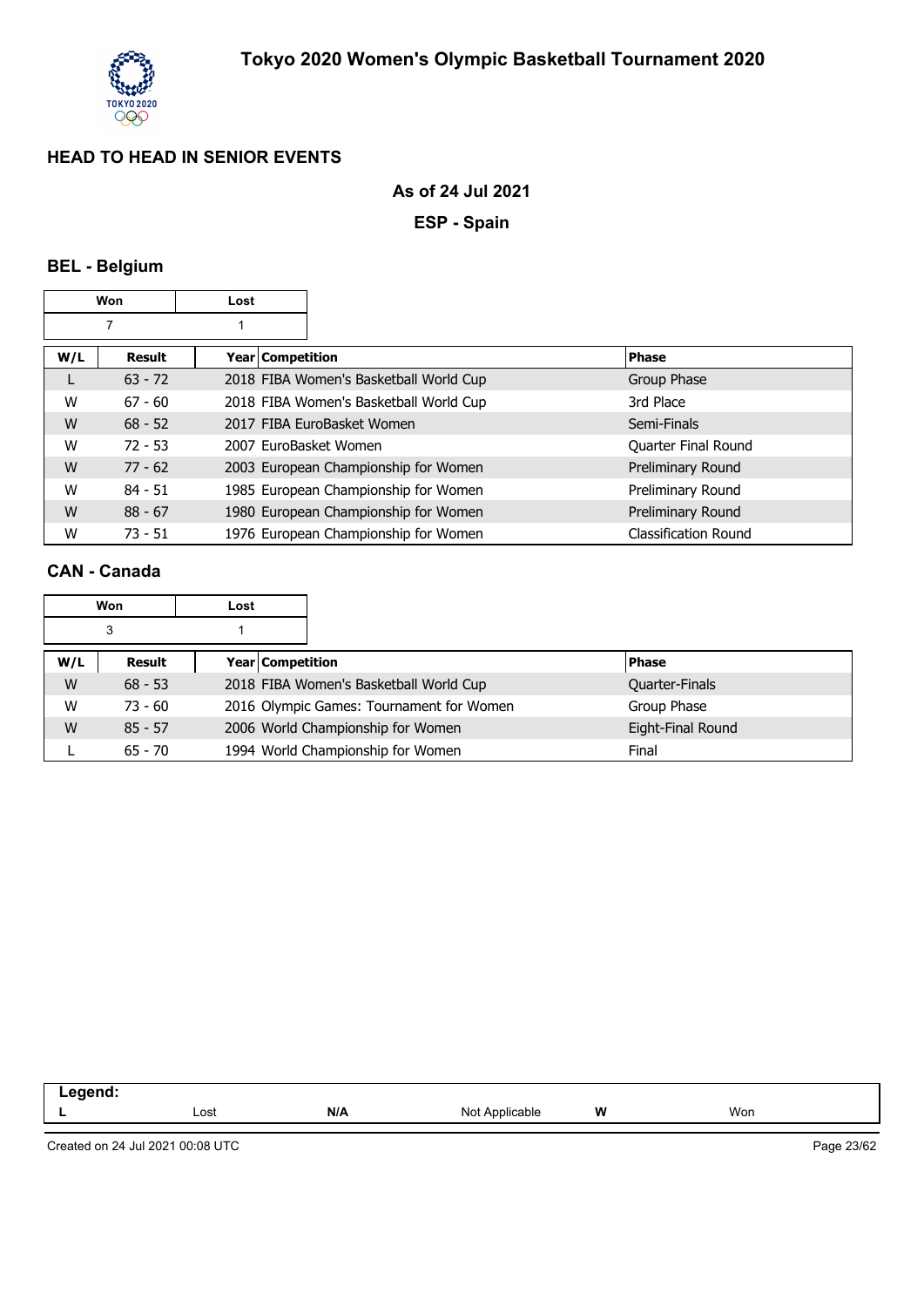

## **As of 24 Jul 2021**

**ESP - Spain**

## **CHN - People 's Republic of China**

|     | Won       | Lost               |                                                       |                       |
|-----|-----------|--------------------|-------------------------------------------------------|-----------------------|
|     | 7         | 4                  |                                                       |                       |
| W/L | Result    | Year   Competition |                                                       | <b>Phase</b>          |
| L   | $62 - 64$ | 2020<br>Serbia     | FIBA Women's Olympic Qualifying Tournaments Belgrade, | Group Phase           |
| W   | $77 - 43$ |                    | 2016 FIBA Women 's Qualifying Tournament              | Group Phase           |
| W   | $89 - 68$ |                    | 2016 Olympic Games: Tournament for Women              | Group Phase           |
| W   | $71 - 55$ |                    | 2014 FIBA World Championship for Women                | <b>Quarter Finals</b> |
| L   | $64 - 67$ |                    | 2008 Olympic Games: Tournament Women                  | Preliminary Round     |
| W   | $75 - 67$ |                    | 2004 Olympic Games: Tournament for Women              | Preliminary Round     |
|     | $59 - 72$ |                    | 2002 World Championship for Women                     | Eight-Final Round     |
| W   | $91 - 72$ |                    | 2002 World Championship for Women                     | Classification Round  |
| W   | $72 - 55$ |                    | 1998 World Championship for Women                     | Preliminary Round     |
| W   | $76 - 60$ |                    | 1994 World Championship for Women                     | Quarter-Finals        |
|     | $63 - 66$ |                    | 1992 Olympic Games: Tournament for Women              | Preliminary Round     |

#### **FRA - France**

|     | Won       | Lost                  |                                        |                             |  |
|-----|-----------|-----------------------|----------------------------------------|-----------------------------|--|
|     | 8         | 3                     |                                        |                             |  |
| W/L | Result    | Year   Competition    |                                        | <b>Phase</b>                |  |
| W   | $86 - 66$ |                       | 2019 FIBA Women's EuroBasket           | Final                       |  |
| W   | $71 - 55$ |                       | 2017 FIBA EuroBasket Women             | Final                       |  |
|     | $58 - 63$ | 2015 EuroBasket Women |                                        | Semi-Finals                 |  |
| W   | $70 - 69$ | 2013 EuroBasket Women |                                        | Final                       |  |
|     | $55 - 79$ | 2011 EuroBasket Women |                                        | Second Round                |  |
| W   | 74 - 71   |                       | 2010 FIBA World Championship for Women | Quarter-Finals              |  |
| W   | $63 - 53$ | 2007 EuroBasket Women |                                        | Qualifying Round            |  |
| W   | $69 - 59$ |                       | 2002 World Championship for Women      | <b>Classification Round</b> |  |
|     | $64 - 70$ |                       | 2001 European Championship for Women   | Preliminary Round           |  |
| W   | $63 - 53$ |                       | 1993 European Championship for Women   | Final Round                 |  |
| W   | $75 - 55$ |                       | 1980 European Championship for Women   | <b>Classification Round</b> |  |

| . . |      |     |                 |        |     |  |
|-----|------|-----|-----------------|--------|-----|--|
|     | Lost | N/A | N∩t<br>$\cdots$ | W<br>. | Won |  |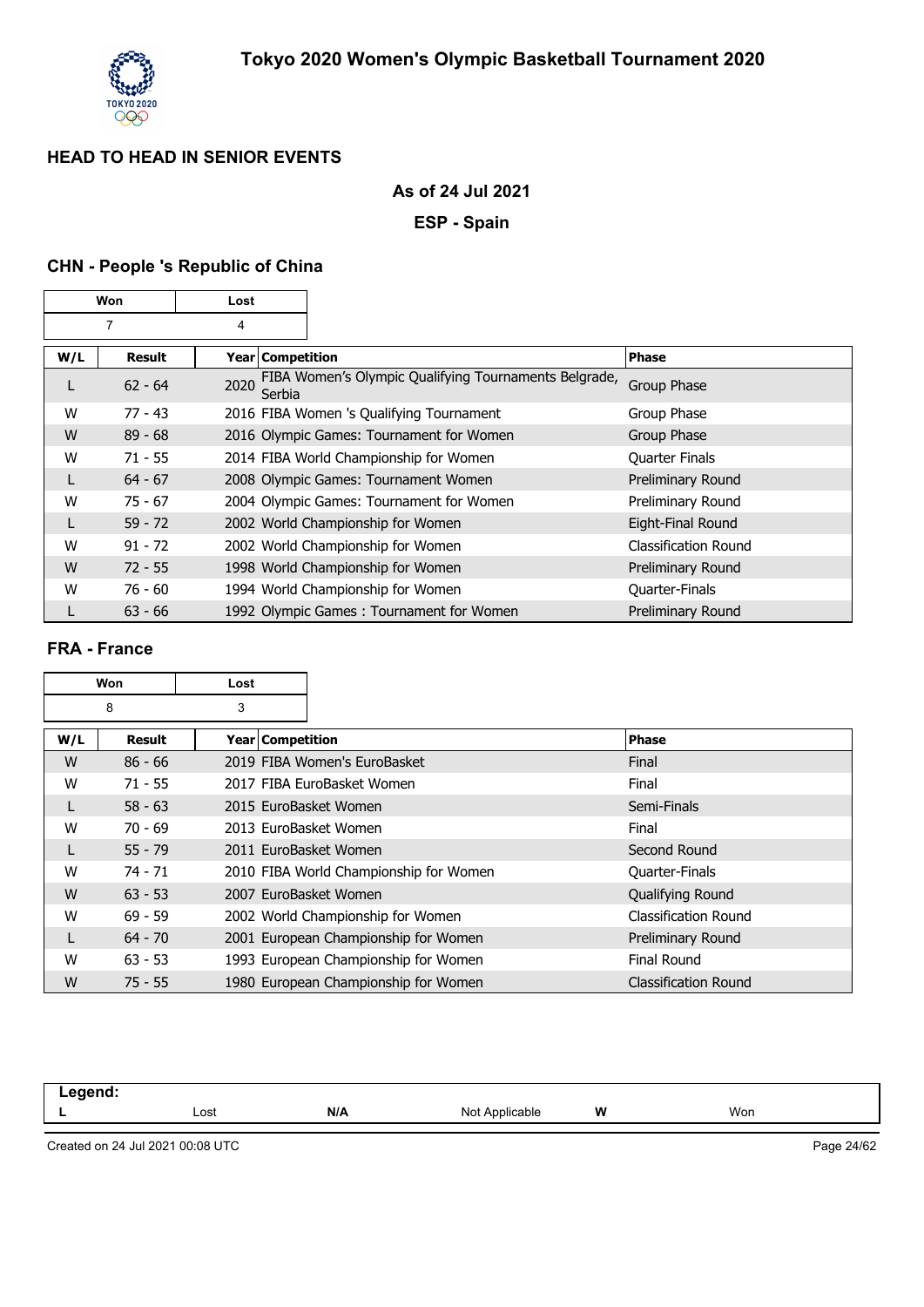

### **As of 24 Jul 2021**

**ESP - Spain**

## **JPN - Japan**

|        | Won        | Lost |                  |                                        |                    |
|--------|------------|------|------------------|----------------------------------------|--------------------|
| 5<br>0 |            |      |                  |                                        |                    |
| W/L    | Result     |      | Year Competition |                                        | <b>Phase</b>       |
| W      | $84 - 71$  |      |                  | 2018 FIBA Women's Basketball World Cup | Group Phase        |
| W      | $74 - 50$  |      |                  | 2014 FIBA World Championship for Women | Group Phase        |
| W      | $86 - 59$  |      |                  | 2010 FIBA World Championship for Women | Eight-Final Round  |
| W      | $100 - 63$ |      |                  | 2002 World Championship for Women      | Preliminary Round  |
| W      | $97 - 58$  |      |                  | 1998 World Championship for Women      | Eighth-Final Round |

# **KOR - Republic of Korea**

|     | Won       | Lost             |                                                       |                       |
|-----|-----------|------------------|-------------------------------------------------------|-----------------------|
|     | 6         | 0                |                                                       |                       |
| W/L | Result    | Year Competition |                                                       | <b>Phase</b>          |
| W   | $83 - 46$ | 2020<br>Serbia   | FIBA Women's Olympic Qualifying Tournaments Belgrade, | Group Phase           |
| W   | $70 - 50$ |                  | 2016 FIBA Women 's Qualifying Tournament              | <b>Quarter Finals</b> |
| W   | $84 - 69$ |                  | 2010 FIBA World Championship for Women                | Preliminary Round     |
| W   | $87 - 57$ |                  | 2006 World Championship for Women                     | Preliminary Round     |
| W   | $64 - 61$ |                  | 2004 Olympic Games: Tournament for Women              | Preliminary Round     |
| W   | $89 - 88$ |                  | 1994 World Championship for Women                     | Preliminary Round     |

#### **PUR - Puerto Rico**

|     | Won       | Lost |                  |                                        |  |
|-----|-----------|------|------------------|----------------------------------------|--|
|     |           |      |                  |                                        |  |
| W/L | Result    |      | Year Competition |                                        |  |
| W   | $78 - 53$ |      |                  | 2018 FIBA Women's Basketball World Cup |  |

| _____ |              |     |                      |          |     |
|-------|--------------|-----|----------------------|----------|-----|
| -     | Lost<br>---- | N/A | NI∩*<br>≏able<br>ישי | W<br>. . | Won |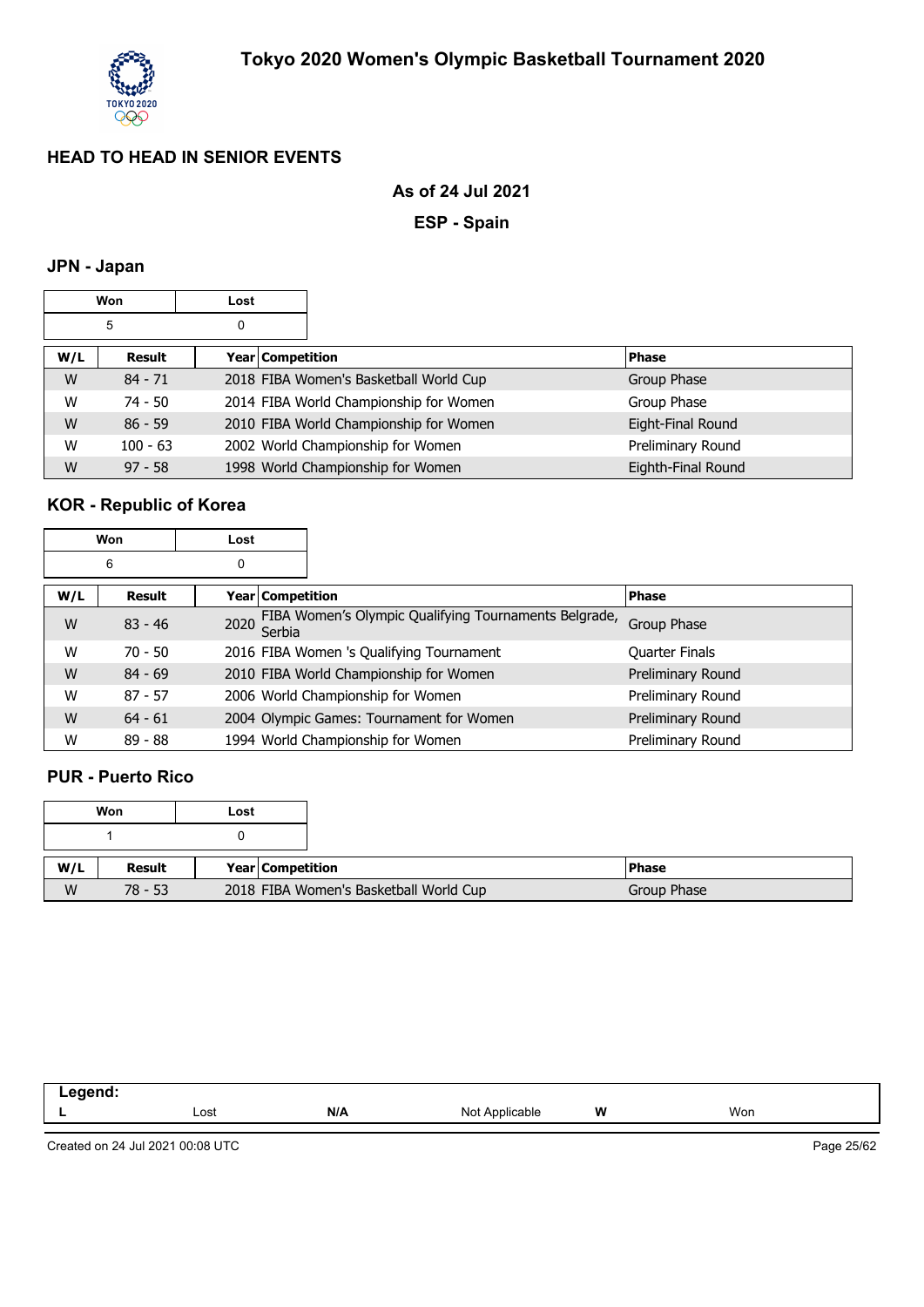

### **As of 24 Jul 2021**

**ESP - Spain**

#### **SRB - Serbia**

| Won    |           | Lost |                    |                                          |                            |
|--------|-----------|------|--------------------|------------------------------------------|----------------------------|
| 6<br>0 |           |      |                    |                                          |                            |
| W/L    | Result    |      | Year   Competition |                                          | <b>Phase</b>               |
| W      | $71 - 66$ |      |                    | 2019 FIBA Women's EuroBasket             | Semi-Finals                |
| W      | $65 - 59$ |      |                    | 2016 Olympic Games: Tournament for Women | Group Phase                |
| W      | $68 - 54$ |      |                    | 2016 Olympic Games: Tournament for Women | Semi-Finals                |
| W      | $91 - 80$ |      |                    | 2015 EuroBasket Women                    | Group Phase - Second Round |
| W      | $88 - 69$ |      |                    | 2013 EuroBasket Women                    | Semi-Finals                |
| W      | 79 - 76   |      |                    | 2007 EuroBasket Women                    | Preliminary Round          |

### **USA - USA**

| Won<br>Lost |               |    |                                        |                                          |  |                         |
|-------------|---------------|----|----------------------------------------|------------------------------------------|--|-------------------------|
|             | 0             | 10 |                                        |                                          |  |                         |
| W/L         | <b>Result</b> |    | Year Competition                       |                                          |  | <b>Phase</b>            |
| L           | $63 - 103$    |    |                                        | 2016 Olympic Games: Tournament for Women |  | Group Phase             |
|             | $72 - 101$    |    |                                        | 2016 Olympic Games: Tournament for Women |  | Women's Gold Medal game |
|             | $64 - 77$     |    | 2014 FIBA World Championship for Women |                                          |  | Final                   |
|             | $70 - 106$    |    | 2010 FIBA World Championship for Women |                                          |  | Semi-Finals             |
| L           | $55 - 93$     |    |                                        | 2008 Olympic Games: Tournament Women     |  | Preliminary Round       |
|             | $58 - 71$     |    |                                        | 2004 Olympic Games: Tournament for Women |  | Preliminary Round       |
|             | $55 - 94$     |    |                                        | 2002 World Championship for Women        |  | Quarter-Finals          |
|             | $68 - 79$     |    |                                        | 1998 World Championship for Women        |  | Eighth-Final Round      |
|             | $71 - 92$     |    | 1994 World Championship for Women      |                                          |  | Preliminary Round       |
|             | $59 - 114$    |    |                                        | 1992 Olympic Games: Tournament for Women |  | Preliminary Round       |

| .<br>neno<br>- - |      |     |                     |   |     |  |
|------------------|------|-----|---------------------|---|-----|--|
|                  | Lost | N/A | Applicable<br>Not i | W | Won |  |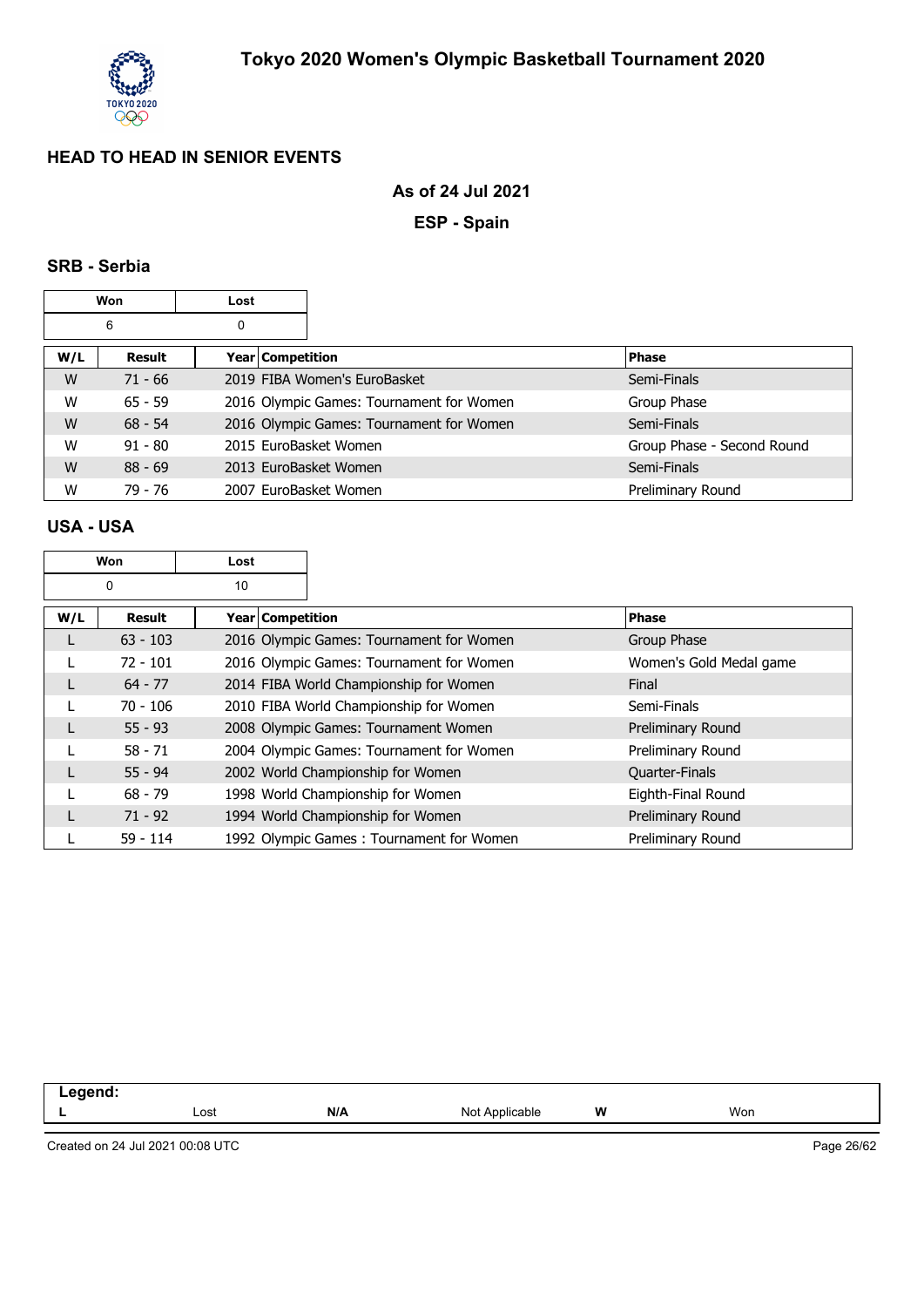

### **FRA - France**

## **Total Summary**

| <b>Team Name</b>            | Win % | Played | Won            | Lost           | For  | <b>Against</b> |
|-----------------------------|-------|--------|----------------|----------------|------|----------------|
| Nigeria                     | 100   | 1      | 1              | $\mathbf 0$    | 84   | 62             |
| Puerto Rico                 | 100   | 1      | 1              | 0              | 89   | 51             |
| Belgium                     | 75    | 8      | 6              | $\overline{2}$ | 545  | 494            |
| Serbia                      | 66    | 6      | 4              | 2              | 436  | 369            |
| Canada                      | 60    | 10     | 6              | $\overline{4}$ | 584  | 598            |
| People 's Republic of China | 50    | 2      | 1              | 1              | 145  | 133            |
| Republic of Korea           | 50    | 10     | 5              | 5              | 690  | 669            |
| Spain                       | 27    | 11     | 3              | 8              | 693  | 748            |
| Australia                   | 22    | 9      | $\overline{2}$ | 7              | 557  | 643            |
| Japan                       | 20    | 5      | 1              | 4              | 326  | 357            |
| <b>USA</b>                  | 10    | 10     | 1              | 9              | 559  | 744            |
| Total                       | 42    | 73     | 31             | 42             | 4708 | 4868           |

#### **Overview per opponent**

#### **AUS - Australia**

| Won<br>Lost |           |      |                    |                                                       |                          |
|-------------|-----------|------|--------------------|-------------------------------------------------------|--------------------------|
|             | 2         |      |                    |                                                       |                          |
| W/L         | Result    |      | Year   Competition |                                                       | <b>Phase</b>             |
| W           | $72 - 63$ | 2020 | France             | FIBA Women's Olympic Qualifying Tournament - Bourges, | Group Phase              |
|             | $71 - 89$ |      |                    | 2016 Olympic Games: Tournament for Women              | Group Phase              |
| W           | $74 - 70$ |      |                    | 2012 Olympic Games: Tournament for Women              | Preliminary Round        |
|             | $52 - 62$ |      |                    | 2010 FIBA World Championship for Women                | Eight-Final Round        |
|             | $62 - 74$ |      |                    | 2010 FIBA World Championship for Women                | Classification $(5 - 8)$ |
|             | $66 - 79$ |      |                    | 2006 World Championship for Women                     | <b>Quarter-Finals</b>    |
|             | $52 - 78$ |      |                    | 2002 World Championship for Women                     | Quarter-Finals           |
|             | $62 - 69$ |      |                    | 2000 Olympic Games: Tournament for Women              | Preliminary Round        |
|             | $46 - 59$ |      |                    | 1979 World Championship for Women                     | <b>Final Round</b>       |

| -----<br>. |      |     |                     |   |     |
|------------|------|-----|---------------------|---|-----|
|            | Lost | N/A | Not A<br>Applicable | W | Won |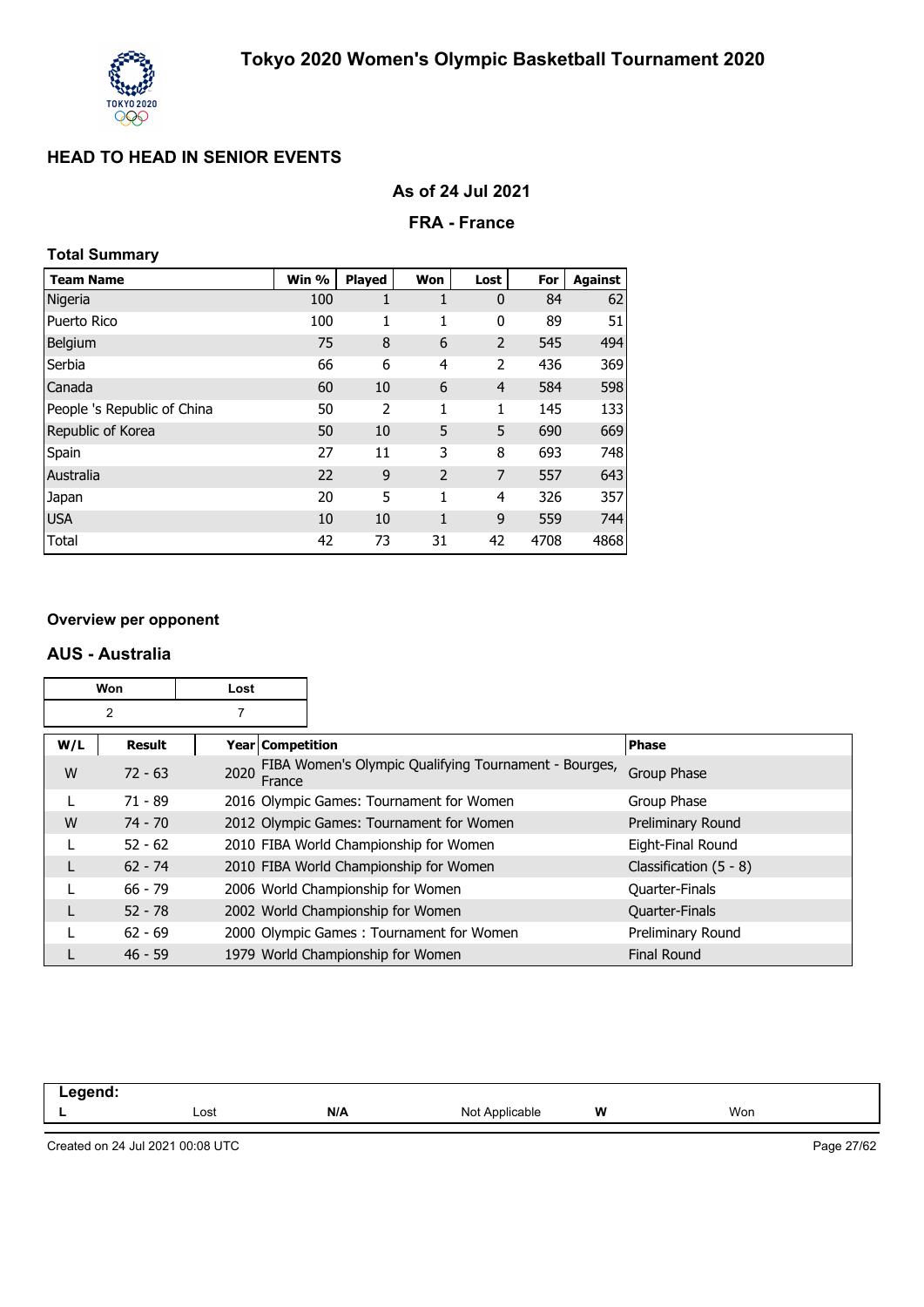

## **As of 24 Jul 2021**

### **FRA - France**

#### **BEL - Belgium**

|     | Won       | Lost                    |                                                         |                             |
|-----|-----------|-------------------------|---------------------------------------------------------|-----------------------------|
|     | 6         | 2                       |                                                         |                             |
| W/L | Result    | <b>Year Competition</b> |                                                         | <b>Phase</b>                |
| W   | $84 - 80$ |                         | 2019 FIBA Women's EuroBasket                            | <b>Quarter-Finals</b>       |
|     | $65 - 86$ |                         | 2018 FIBA Women's Basketball World Cup                  | Quarter-Finals              |
| L   | $63 - 72$ | 2007 EuroBasket Women   |                                                         | Placings 7th and 8th        |
| W   | $94 - 75$ |                         | 2003 European Championship for Women                    | <b>Finals</b>               |
| W   | $69 - 43$ |                         | 1999 European Championship for Women - Qualifying Round | Group Phase                 |
| W   | $66 - 49$ |                         | 1980 European Championship for Women                    | <b>Classification Round</b> |
| W   | $54 - 44$ |                         | 1962 European Championship for Women                    | Preliminary Round           |
| W   | $50 - 45$ |                         | 1950 European Championship for Women                    | Preliminary Round           |

### **CAN - Canada**

|     | Won           | Lost             |                                                         |                    |
|-----|---------------|------------------|---------------------------------------------------------|--------------------|
|     | 6             | 4                |                                                         |                    |
| W/L | <b>Result</b> | Year Competition |                                                         | <b>Phase</b>       |
| L   | $60 - 71$     |                  | 2018 FIBA Women's Basketball World Cup                  | Group Phase        |
| W   | $68 - 63$     |                  | 2016 Olympic Games: Tournament for Women                | Quarter-Finals     |
| W   | $63 - 59$     |                  | 2014 FIBA World Championship for Women                  | Group Phase        |
|     | $40 - 55$     |                  | 2014 FIBA World Championship for Women                  | Classification 5-8 |
| W   | $56 - 47$     |                  | 2012 FIBA World Olympic Qualifying Tournament for Women | Preliminary Round  |
| W   | $64 - 60$     |                  | 2012 Olympic Games: Tournament for Women                | Preliminary Round  |
| W   | $49 - 47$     |                  | 2010 FIBA World Championship for Women                  | Eight-Final Round  |
| W   | $70 - 58$     |                  | 2000 Olympic Games: Tournament for Women                | Preliminary Round  |
|     | $55 - 66$     |                  | 1994 World Championship for Women                       | Preliminary Round  |
|     | $59 - 72$     |                  | 1979 World Championship for Women                       | <b>Final Round</b> |

## **CHN - People 's Republic of China**

|     | Won       | Lost |                         |                                        |                   |
|-----|-----------|------|-------------------------|----------------------------------------|-------------------|
|     |           |      |                         |                                        |                   |
| W/L | Result    |      | <b>Year Competition</b> |                                        | <b>IPhase</b>     |
| W   | $81 - 67$ |      |                         | 2018 FIBA Women's Basketball World Cup | Class. 5-6        |
|     | $64 - 66$ |      |                         | 2006 World Championship for Women      | Eight-Final Round |

| . <i>.</i> |      |     |                            |   |     |
|------------|------|-----|----------------------------|---|-----|
| . .        | Lost | N/A | Not<br><sup>N</sup> 'cable | W | Won |
|            |      |     |                            |   |     |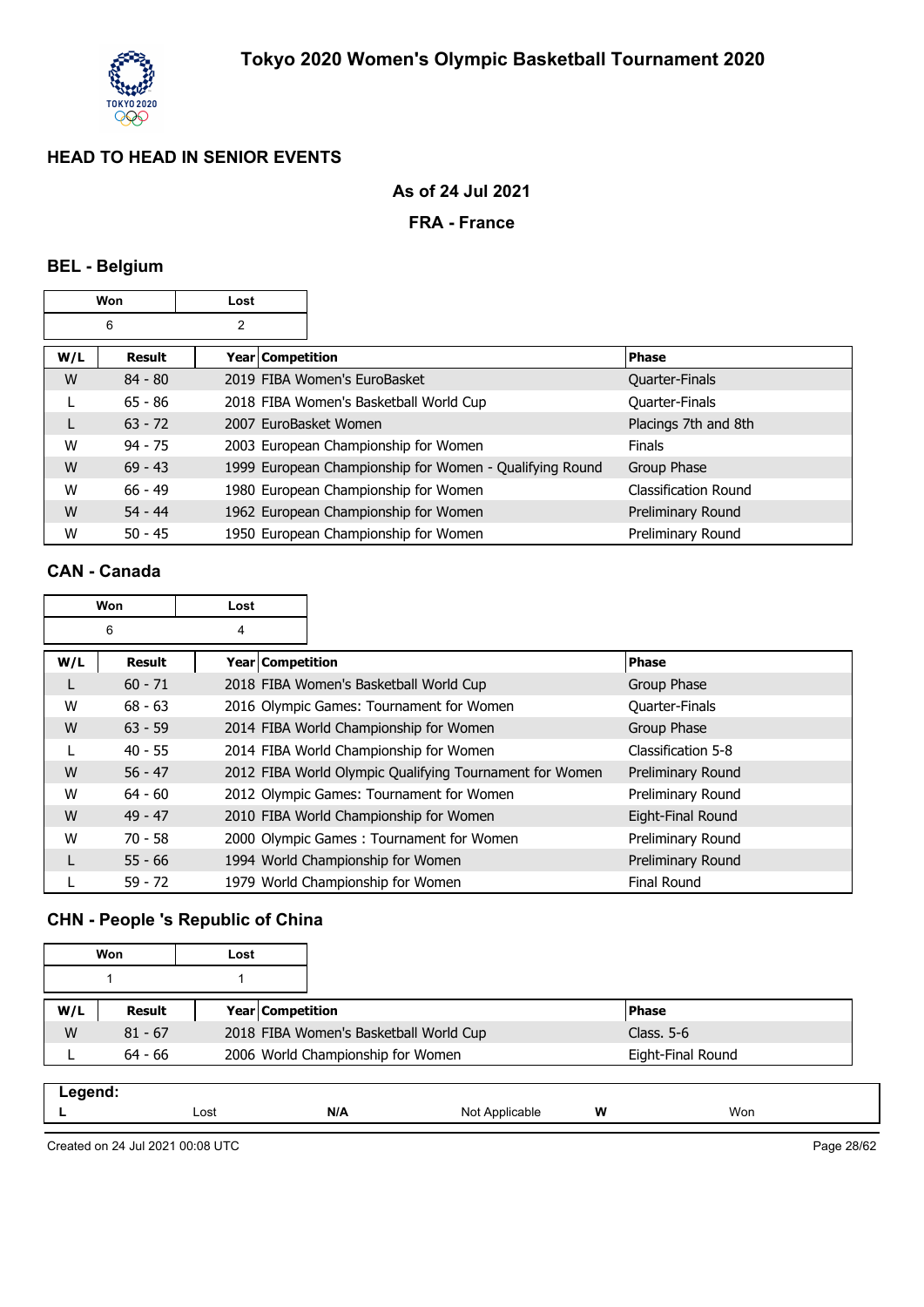

### **As of 24 Jul 2021**

### **FRA - France**

## **ESP - Spain**

| Won |           | Lost               |                                        |                             |  |
|-----|-----------|--------------------|----------------------------------------|-----------------------------|--|
|     | 3         | 8                  |                                        |                             |  |
| W/L | Result    | Year   Competition |                                        | Phase                       |  |
| L   | $66 - 86$ |                    | 2019 FIBA Women's EuroBasket           | Final                       |  |
|     | $55 - 71$ |                    | 2017 FIBA EuroBasket Women             | Final                       |  |
| W   | $63 - 58$ |                    | 2015 EuroBasket Women                  | Semi-Finals                 |  |
|     | $69 - 70$ |                    | 2013 EuroBasket Women                  | Final                       |  |
| W   | $79 - 55$ |                    | 2011 EuroBasket Women                  | Second Round                |  |
|     | $71 - 74$ |                    | 2010 FIBA World Championship for Women | <b>Quarter-Finals</b>       |  |
| L   | $53 - 63$ |                    | 2007 EuroBasket Women                  | Qualifying Round            |  |
|     | $59 - 69$ |                    | 2002 World Championship for Women      | Classification Round        |  |
| W   | $70 - 64$ |                    | 2001 European Championship for Women   | Preliminary Round           |  |
|     | $53 - 63$ |                    | 1993 European Championship for Women   | <b>Final Round</b>          |  |
|     | $55 - 75$ |                    | 1980 European Championship for Women   | <b>Classification Round</b> |  |

### **JPN - Japan**

|     | Won       | Lost |                  |                                          |  |                             |
|-----|-----------|------|------------------|------------------------------------------|--|-----------------------------|
|     |           | 4    |                  |                                          |  |                             |
| W/L | Result    |      | Year Competition |                                          |  | Phase                       |
|     | $71 - 79$ |      |                  | 2016 Olympic Games: Tournament for Women |  | Group Phase                 |
| W   | $82 - 81$ |      |                  | 1994 World Championship for Women        |  | Semi-Finals                 |
|     | $49 - 64$ |      |                  | 1979 World Championship for Women        |  | Preliminary Round           |
|     | $67 - 68$ |      |                  | 1971 World Championship for Women        |  | <b>Final Round</b>          |
|     | $57 - 65$ |      |                  | 1964 World Championship for Women        |  | <b>Classification Round</b> |

| Lost | N/A | <b>innlica</b><br>Nr<br>able | W<br>. . | Won |
|------|-----|------------------------------|----------|-----|
|      |     |                              |          |     |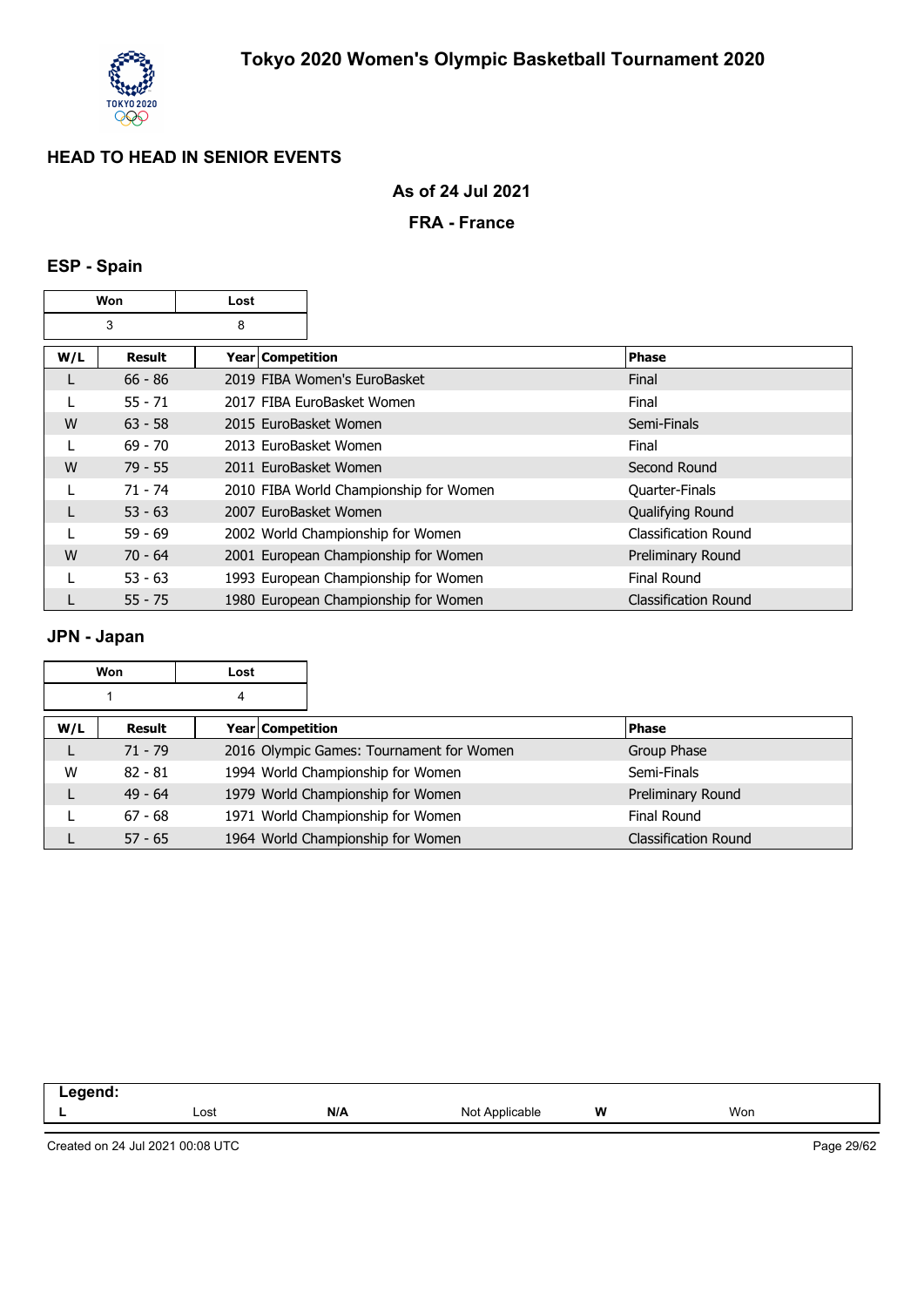

## **As of 24 Jul 2021**

### **FRA - France**

#### **KOR - Republic of Korea**

| Won |           | Lost             |                                                         |                             |
|-----|-----------|------------------|---------------------------------------------------------|-----------------------------|
|     | 5<br>5    |                  |                                                         |                             |
| W/L | Result    | Year Competition |                                                         | <b>Phase</b>                |
| W   | $89 - 58$ |                  | 2018 FIBA Women's Basketball World Cup                  | Group Phase                 |
| W   | $80 - 63$ |                  | 2012 FIBA World Olympic Qualifying Tournament for Women | Quarter-Finals              |
| W   | $61 - 46$ |                  | 2010 FIBA World Championship for Women                  | Classification $(5 - 8)$    |
| W   | $90 - 80$ |                  | 2002 World Championship for Women                       | Preliminary Round           |
| L   | $59 - 68$ |                  | 2000 Olympic Games: Tournament for Women                | Quarter-Finals              |
| W   | $89 - 79$ |                  | 1994 World Championship for Women                       | Final                       |
| L   | $71 - 76$ |                  | 1979 World Championship for Women                       | <b>Final Round</b>          |
|     | $51 - 62$ |                  | 1971 World Championship for Women                       | Preliminary Round           |
| L   | $47 - 72$ |                  | 1971 World Championship for Women                       | <b>Final Round</b>          |
|     | $53 - 65$ |                  | 1964 World Championship for Women                       | <b>Classification Round</b> |

## **NGR - Nigeria**

|     | Won       | Lost |                  |                                        |
|-----|-----------|------|------------------|----------------------------------------|
|     |           |      |                  |                                        |
|     |           |      |                  |                                        |
| W/L | Result    |      | Year Competition |                                        |
| W   | $84 - 62$ |      |                  | 2018 FIBA Women's Basketball World Cup |

#### **PUR - Puerto Rico**

|     | Won       | Lost |                                                                        |         |
|-----|-----------|------|------------------------------------------------------------------------|---------|
|     |           |      |                                                                        |         |
| W/L | Result    |      | Year   Competition                                                     | l Phase |
| W   | $89 - 51$ |      | 2020 FIBA Women's Olympic Qualifying Tournament - Bourges, Group Phase |         |

| ------<br>.<br>$\sim$ $\sim$ $\sim$ $\sim$ $\sim$ $\sim$ |      |     |                          |          |     |
|----------------------------------------------------------|------|-----|--------------------------|----------|-----|
|                                                          | Lost | N/A | No<br>∴nnlican.∴<br>.nie | w<br>. . | Won |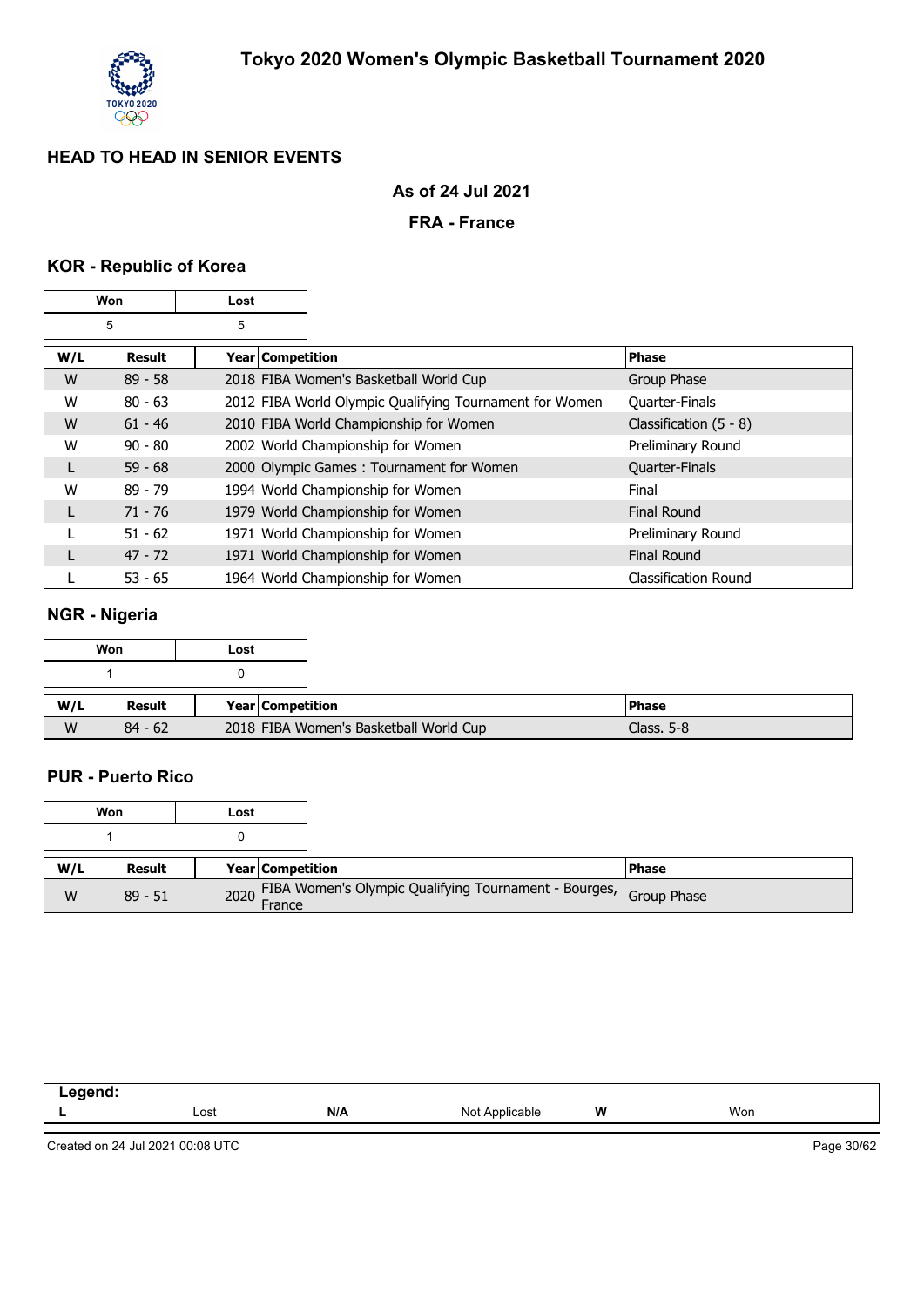

## **As of 24 Jul 2021**

### **FRA - France**

#### **SRB - Serbia**

|     | Won       | Lost |                    |                                          |  |                           |
|-----|-----------|------|--------------------|------------------------------------------|--|---------------------------|
|     | 4         | 2    |                    |                                          |  |                           |
| W/L | Result    |      | Year   Competition |                                          |  | Phase                     |
| W   | $73 - 57$ |      |                    | 2017 FIBA EuroBasket Women               |  | Group Phase               |
|     | $63 - 70$ |      |                    | 2016 Olympic Games: Tournament for Women |  | Women's Bronze Medal Game |
|     | $68 - 76$ |      |                    | 2015 EuroBasket Women                    |  | Final                     |
| W   | $88 - 74$ |      |                    | 2014 FIBA World Championship for Women   |  | Classification 7-8        |
| W   | $76 - 32$ |      |                    | 2013 EuroBasket Women                    |  | <b>First Round</b>        |
| W   | $68 - 60$ |      |                    | 2007 EuroBasket Women                    |  | Qualifying Round          |

#### **USA - USA**

|     | Won           | Lost               |                                          |                    |
|-----|---------------|--------------------|------------------------------------------|--------------------|
|     |               | 9                  |                                          |                    |
| W/L | <b>Result</b> | Year   Competition |                                          | <b>Phase</b>       |
| L   | $67 - 86$     |                    | 2016 Olympic Games: Tournament for Women | Semi-Finals        |
|     | $72 - 94$     |                    | 2014 FIBA World Championship for Women   | Quarter Finals     |
| L   | $50 - 86$     |                    | 2012 Olympic Games: Tournament for Women | <b>Finals</b>      |
|     | $60 - 81$     |                    | 2010 FIBA World Championship for Women   | Preliminary Round  |
| L   | $41 - 76$     |                    | 2006 World Championship for Women        | Eight-Final Round  |
| L   | $68 - 101$    |                    | 2002 World Championship for Women        | Eight-Final Round  |
| L   | $59 - 80$     |                    | 1979 World Championship for Women        | <b>Final Round</b> |
| W   | $68 - 51$     |                    | 1971 World Championship for Women        | Preliminary Round  |
| L   | $37 - 48$     |                    | 1964 World Championship for Women        | Preliminary Round  |
|     | $37 - 41$     |                    | 1953 World Championship for Women        | <b>Final Round</b> |

| ----- |      |     |                        |   |     |
|-------|------|-----|------------------------|---|-----|
|       | Lost | N/A | N٢<br>" polica<br>able | w | Won |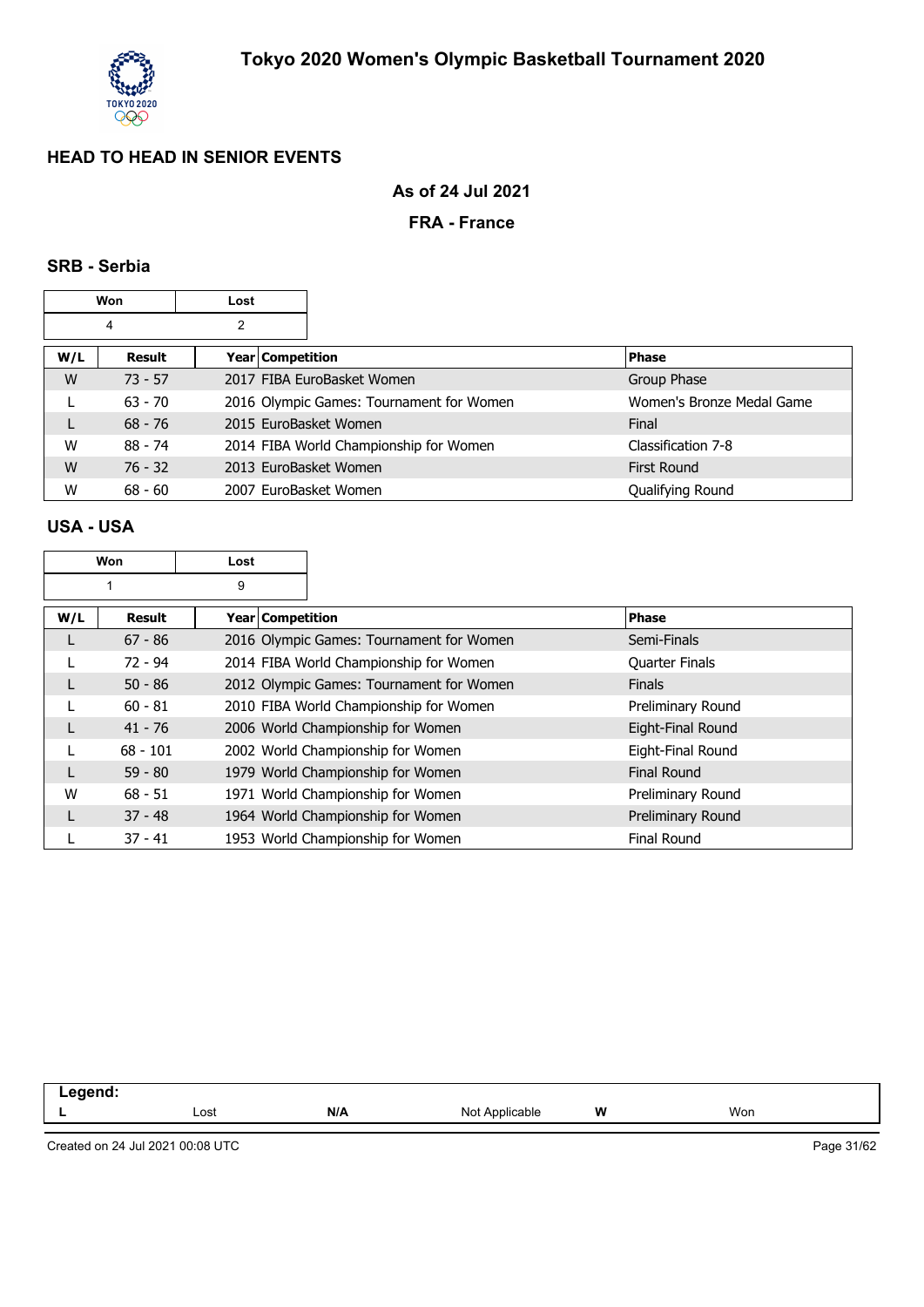

### **As of 24 Jul 2021**

#### **JPN - Japan**

### **Total Summary**

| <b>Team Name</b>            | Win % | <b>Played</b> | Won            | Lost           | For  | <b>Against</b> |
|-----------------------------|-------|---------------|----------------|----------------|------|----------------|
| Nigeria                     | 100   | 1             | 1              | $\mathbf 0$    | 79   | 73             |
| Puerto Rico                 | 100   | 2             | 2              | 0              | 148  | 131            |
| France                      | 80    | 5             | $\overline{4}$ | 1              | 357  | 326            |
| Belgium                     | 50    | 2             | 1              | 1              | 161  | 167            |
| <b>USA</b>                  | 33    | 6             | $\overline{2}$ | $\overline{4}$ | 468  | 539            |
| Canada                      | 28    | 7             | 2              | 5              | 523  | 517            |
| Republic of Korea           | 28    | 45            | 13             | 32             | 3069 | 3489           |
| Australia                   | 27    | 11            | 3              | 8              | 754  | 824            |
| People 's Republic of China | 25    | 35            | 9              | 26             | 2357 | 2853           |
| Spain                       | 0     | 5             | 0              | 5              | 301  | 441            |
| Serbia                      | N/A   | $\mathbf 0$   | $\mathbf 0$    | $\mathbf 0$    | 0    | $\mathbf 0$    |
| Total                       | 31    | 119           | 37             | 82             | 8217 | 9360           |

#### **Overview per opponent**

#### **AUS - Australia**

| Won<br>Lost |           |   |                    |                                          |                    |
|-------------|-----------|---|--------------------|------------------------------------------|--------------------|
|             | 3         | 8 |                    |                                          |                    |
| W/L         | Result    |   | Year   Competition |                                          | <b>Phase</b>       |
| W           | $76 - 64$ |   |                    | 2019 FIBA Women's Asia Cup Division A    | Semi-Finals        |
|             | $74 - 83$ |   |                    | 2017 FIBA Women's Asia Cup Division A    | Group Phase        |
| W           | $74 - 73$ |   |                    | 2017 FIBA Women's Asia Cup Division A    | Final              |
|             | $86 - 92$ |   |                    | 2016 Olympic Games: Tournament for Women | Group Phase        |
|             | $78 - 97$ |   |                    | 2004 Olympic Games: Tournament for Women | Preliminary Round  |
|             | $53 - 98$ |   |                    | 2002 World Championship for Women        | Preliminary Round  |
|             | $58 - 60$ |   |                    | 1994 World Championship for Women        | Preliminary Round  |
|             | $58 - 84$ |   |                    | 1983 World Championship for Women        | Preliminary Round  |
|             | $60 - 61$ |   |                    | 1979 World Championship for Women        | <b>Final Round</b> |
|             | $60 - 62$ |   |                    | 1975 World Championship for Women        | Preliminary Round  |
| W           | $77 - 50$ |   |                    | 1971 World Championship for Women        | Preliminary Round  |

| .<br>. |              |     |                   |   |     |
|--------|--------------|-----|-------------------|---|-----|
|        | Lost<br>---- | N/A | Not<br>Applicable | W | Won |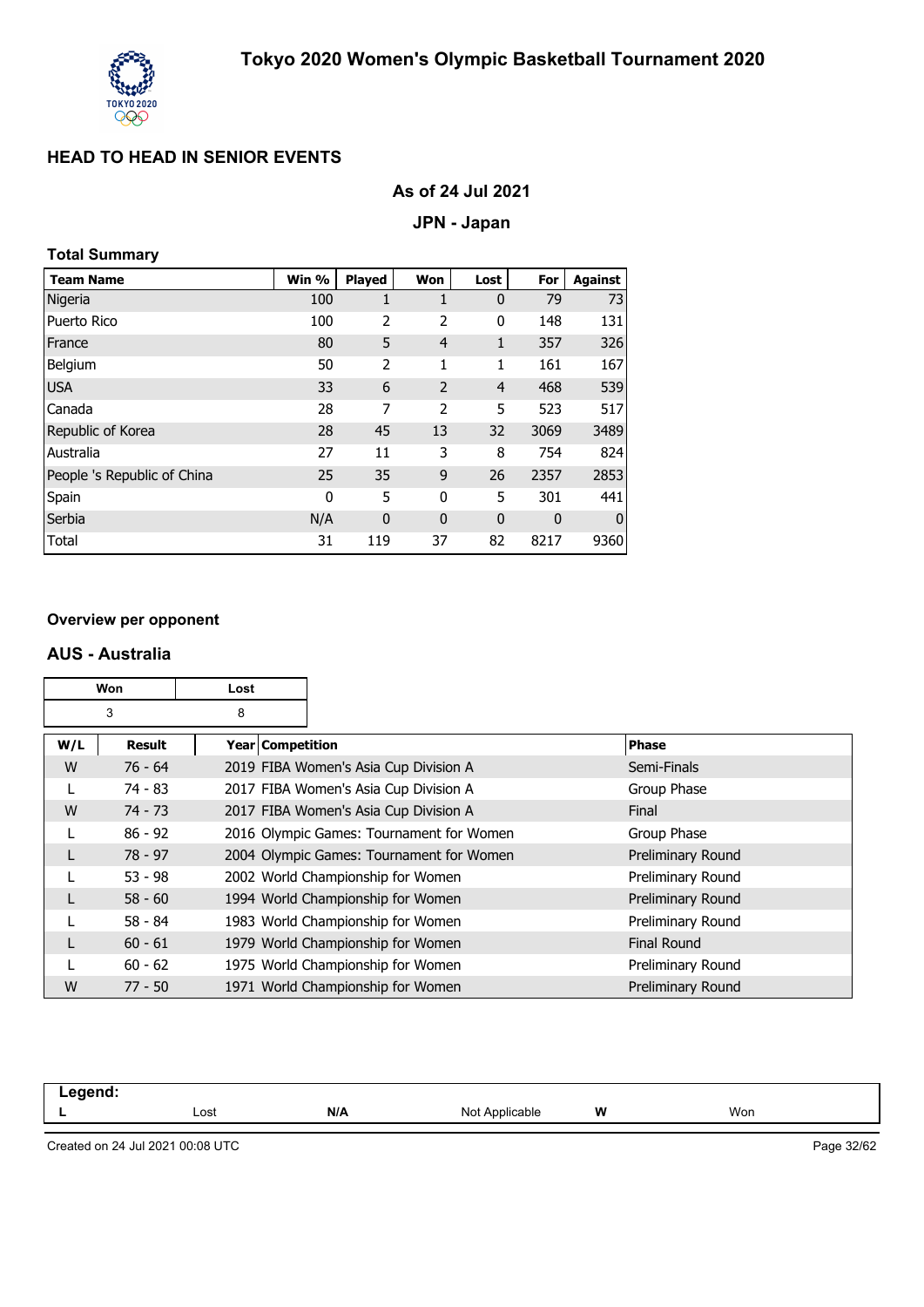

### **As of 24 Jul 2021**

#### **JPN - Japan**

## **BEL - Belgium**

|     | Won       | Lost |                         |                                                           |             |
|-----|-----------|------|-------------------------|-----------------------------------------------------------|-------------|
|     |           |      |                         |                                                           |             |
| W/L | Result    |      | <b>Year Competition</b> |                                                           | l Phase     |
|     | $84 - 92$ |      |                         | 2020 FIBA Women's Olympic Qualifying Tournament - Ostend, | Group Phase |
| W   | 77 - 75   |      |                         | 2018 FIBA Women's Basketball World Cup                    | Group Phase |

#### **CAN - Canada**

|     | <b>Won</b> | Lost |                                                                        |                             |
|-----|------------|------|------------------------------------------------------------------------|-----------------------------|
|     | 2          | 5    |                                                                        |                             |
| W/L | Result     |      | <b>Year Competition</b>                                                | <b>Phase</b>                |
|     | $68 - 70$  | 2020 | FIBA Women's Olympic Qualifying Tournament - Ostend,<br><b>Belaium</b> | Group Phase                 |
|     | $63 - 71$  |      | 2012 FIBA World Olympic Qualifying Tournament for Women                | <b>Finals</b>               |
| W   | $95 - 85$  |      | 1996 Olympic Games: Tournament for Women                               | Preliminary Round           |
|     | $69 - 75$  |      | 1990 World Championship for Women                                      | Preliminary Round           |
|     | $52 - 71$  |      | 1983 World Championship for Women                                      | <b>Classification Round</b> |
|     | $55 - 56$  |      | 1979 World Championship for Women                                      | <b>Final Round</b>          |
| W   | $121 - 89$ |      | 1976 Olympic Games: Tournament for Women                               | <b>Final Round</b>          |

| ------ |      |     |                          |          |     |
|--------|------|-----|--------------------------|----------|-----|
| --     | Lost | N/A | $\sqrt{n}$<br>No<br>able | w<br>. . | Won |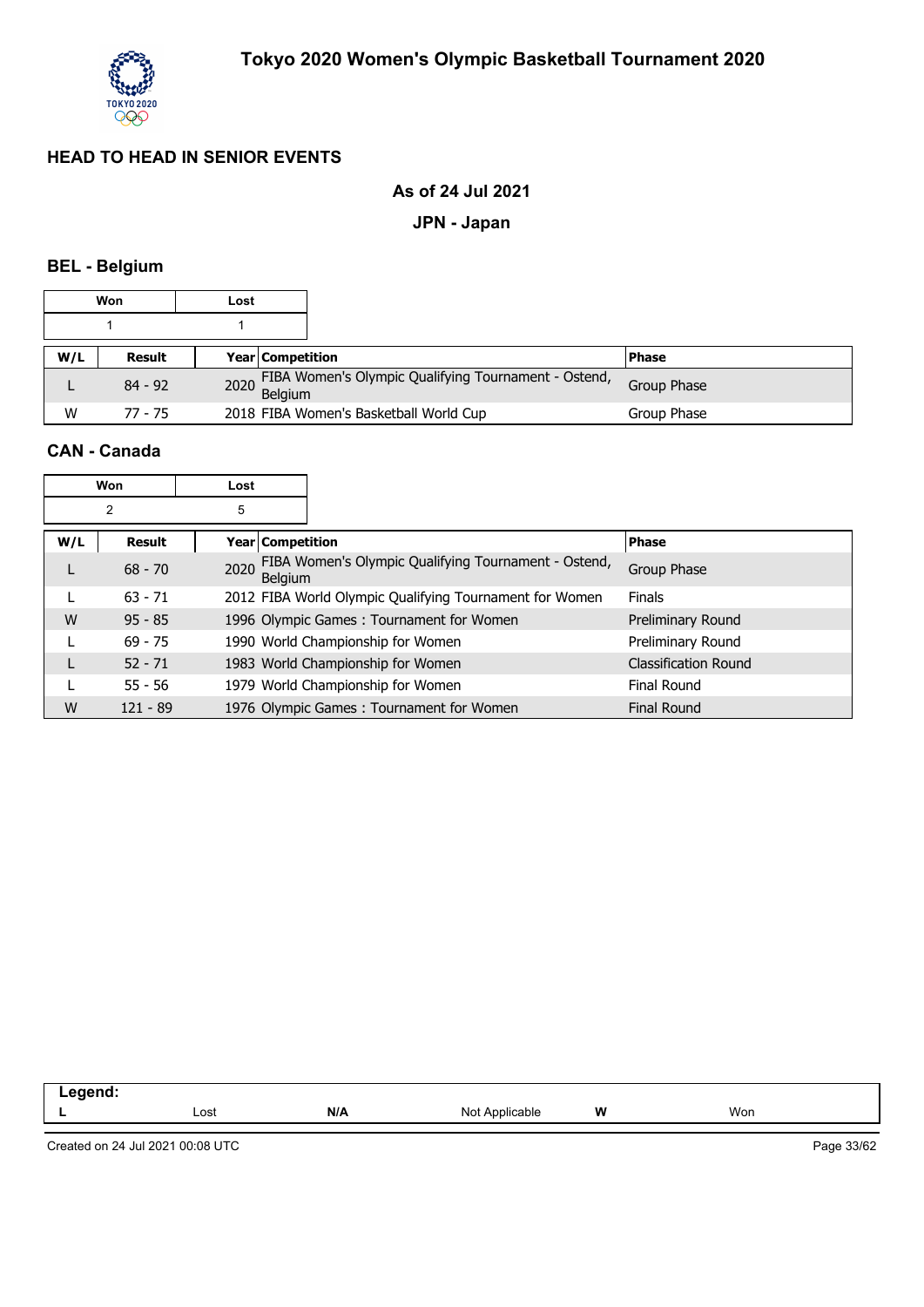

## **As of 24 Jul 2021**

#### **JPN - Japan**

#### **CHN - People 's Republic of China**

| Won          |               | Lost             |                                                       |                             |
|--------------|---------------|------------------|-------------------------------------------------------|-----------------------------|
|              | 9             | 26               |                                                       |                             |
| W/L          | <b>Result</b> | Year Competition |                                                       | <b>Phase</b>                |
| W            | $71 - 68$     |                  | 2019 FIBA Women's Asia Cup Division A                 | Final                       |
| L            | $81 - 87$     |                  | 2018 FIBA Women's Basketball World Cup                | Qualif. to 1/4              |
| W            | $74 - 71$     |                  | 2017 FIBA Women's Asia Cup Division A                 | Semi Finals                 |
| W            | $57 - 56$     |                  | 2015 FIBA Asia Women's Championship                   | Group Phase                 |
| W            | $85 - 50$     |                  | 2015 FIBA Asia Women's Championship                   | Final                       |
| W            | $62 - 55$     |                  | 2013 FIBA Asia Championship for Women                 | Preliminary Round           |
| L            | $53 - 76$     |                  | 2011 FIBA Asia Championship for Women                 | Preliminary Round           |
| L            | $62 - 76$     |                  | 2011 FIBA Asia Championship for Women                 | Semi-Final                  |
| $\mathsf{L}$ | $58 - 75$     |                  | 2009 FIBA Asia Championship for Women                 | Preliminary Round           |
| W            | $72 - 67$     |                  | 2007 FIBA Asia Championship for Women                 | Preliminary Round           |
| L            | $62 - 74$     |                  | 2007 FIBA Asia Championship for Women                 | Qualifying Round            |
| L            | $65 - 107$    |                  | 2005 FIBA Asia Championship for Women                 | Preliminary Round           |
| L            | $63 - 82$     |                  | 2004 Olympic Games: Tournament for Women              | Classification              |
| L            | 79 - 100      |                  | 2003 Asian Championship for Women                     | Preliminary Round           |
| L            | $80 - 92$     |                  | 2003 Asian Championship for Women                     | Final                       |
| L            | $70 - 95$     |                  | 2001 Asian Championship for Women                     | Preliminary Round - Level I |
| L            | $76 - 105$    |                  | 2001 Asian Championship for Women                     | Finals - Level I            |
| L            | $69 - 72$     |                  | 1999 Asian Championship for Women                     | Preliminary Round - Level I |
| L            | $93 - 94$     |                  | 1998 World Championship for Women                     | Eighth-Final Round          |
| L            | $77 - 97$     |                  | 1997 Asian Championship for Women                     | Preliminary Round - Level I |
| W            | $90 - 77$     |                  | 1997 Asian Championship for Women                     | Semi-Finals - Level I       |
| W            | $75 - 72$     |                  | 1996 Olympic Games: Tournament for Women              | Preliminary Round           |
| $\mathsf{L}$ | $70 - 80$     |                  | 1995 Asian Championship for Women                     | Preliminary Round - Level I |
| L            | $65 - 82$     |                  | 1994 World Championship for Women                     | Preliminary Round           |
| W            | $76 - 67$     |                  | 1994 Asian Championship for Women                     | Preliminary Round           |
| L            | $80 - 83$     |                  | 1992 Asian Championship for Women                     | Preliminary Round           |
| L            | $69 - 104$    |                  | 1990 Asian Championship for Women - Preliminary Round | Group Phase                 |
| L            | $60 - 92$     |                  | 1988 Asian Championship for Women - Preliminary Round | Group Phase                 |
| L            | $64 - 107$    |                  | 1986 Asian Championship for Women                     | Preliminary Round           |
| L            | $64 - 107$    |                  | 1986 Asian Championship for Women                     | <b>Classification Round</b> |
| L            | $40 - 90$     |                  | 1984 Asian Championship for Women                     | Preliminary Round           |
| L            | $56 - 68$     |                  | 1982 Asian Championship for Women                     | <b>Final Round</b>          |
| Legend:      |               |                  |                                                       |                             |
| L            |               | Lost             | Not Applicable<br>N/A                                 | Won<br>W                    |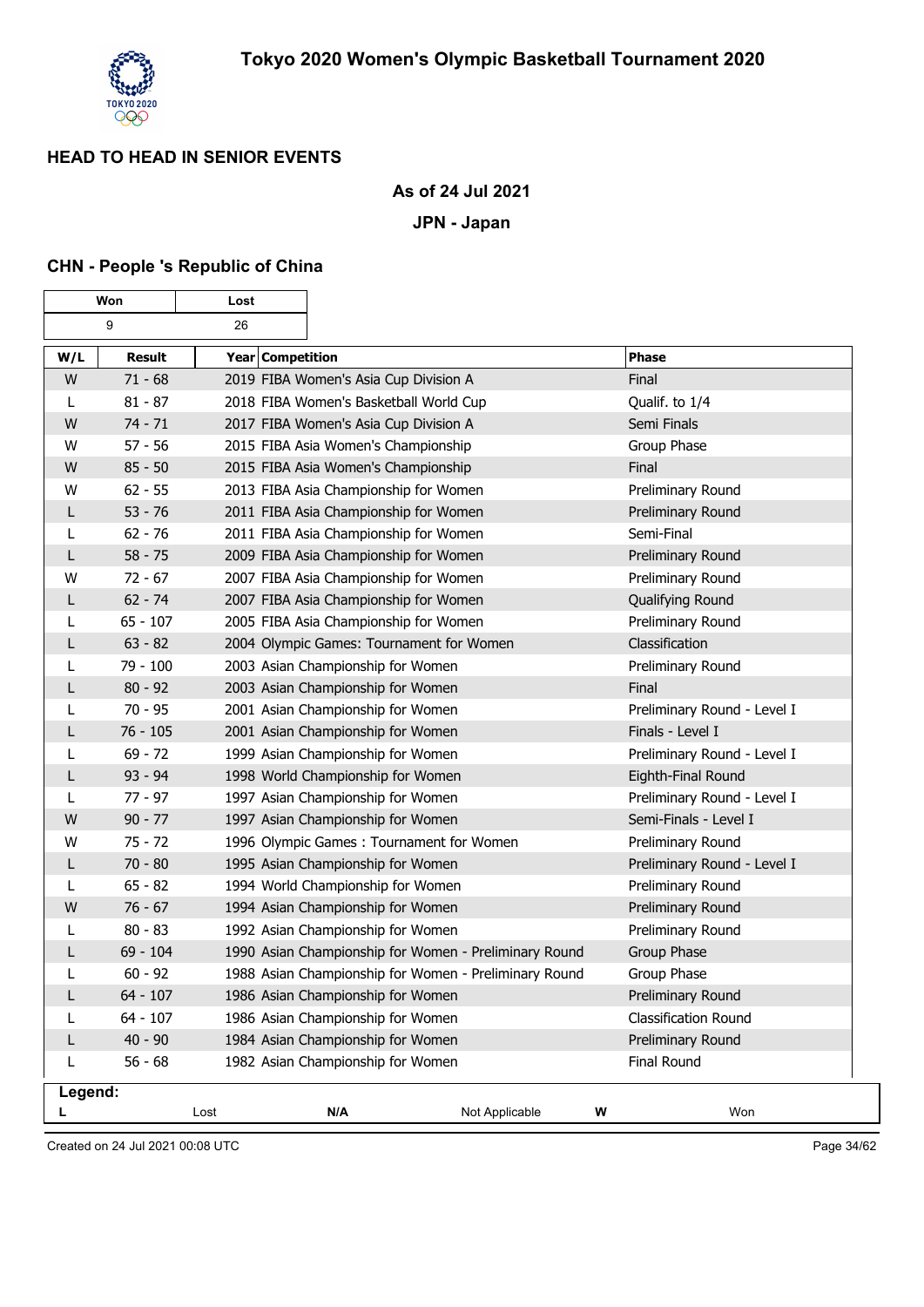

## **As of 24 Jul 2021**

#### **JPN - Japan**

## **CHN - People 's Republic of China**

| Won       | Lost |                                                       |                    |
|-----------|------|-------------------------------------------------------|--------------------|
| 9         | 26   |                                                       |                    |
| $65 - 91$ |      | 1980 Asian Championship for Women                     | <b>Final Round</b> |
| 41 - 72   |      | 1978 Asian Championship for Women - Preliminary Round | Group Phase        |
| $33 - 62$ |      | 1976 Asian Championship for Women - Preliminary Round | Group Phase        |

## **ESP - Spain**

| Won<br>Lost |               |                  |                                        |                    |
|-------------|---------------|------------------|----------------------------------------|--------------------|
|             | 0             | 5                |                                        |                    |
| W/L         | <b>Result</b> | Year Competition |                                        | <b>Phase</b>       |
|             | $71 - 84$     |                  | 2018 FIBA Women's Basketball World Cup | Group Phase        |
|             | $50 - 74$     |                  | 2014 FIBA World Championship for Women | Group Phase        |
|             | $59 - 86$     |                  | 2010 FIBA World Championship for Women | Eight-Final Round  |
|             | $63 - 100$    |                  | 2002 World Championship for Women      | Preliminary Round  |
|             | $58 - 97$     |                  | 1998 World Championship for Women      | Eighth-Final Round |

## **FRA - France**

|     | Won       | Lost |                                          |                             |
|-----|-----------|------|------------------------------------------|-----------------------------|
|     | 4         |      |                                          |                             |
| W/L | Result    |      | <b>Year Competition</b>                  | <b>Phase</b>                |
| W   | $79 - 71$ |      | 2016 Olympic Games: Tournament for Women | Group Phase                 |
|     | $81 - 82$ |      | 1994 World Championship for Women        | Semi-Finals                 |
| W   | $64 - 49$ |      | 1979 World Championship for Women        | Preliminary Round           |
| W   | $68 - 67$ |      | 1971 World Championship for Women        | Final Round                 |
| W   | $65 - 57$ |      | 1964 World Championship for Women        | <b>Classification Round</b> |

| .<br>-- |      |     |                   |   |     |
|---------|------|-----|-------------------|---|-----|
|         | Lost | N/A | Not<br>Applicable | W | Won |
|         |      |     |                   |   |     |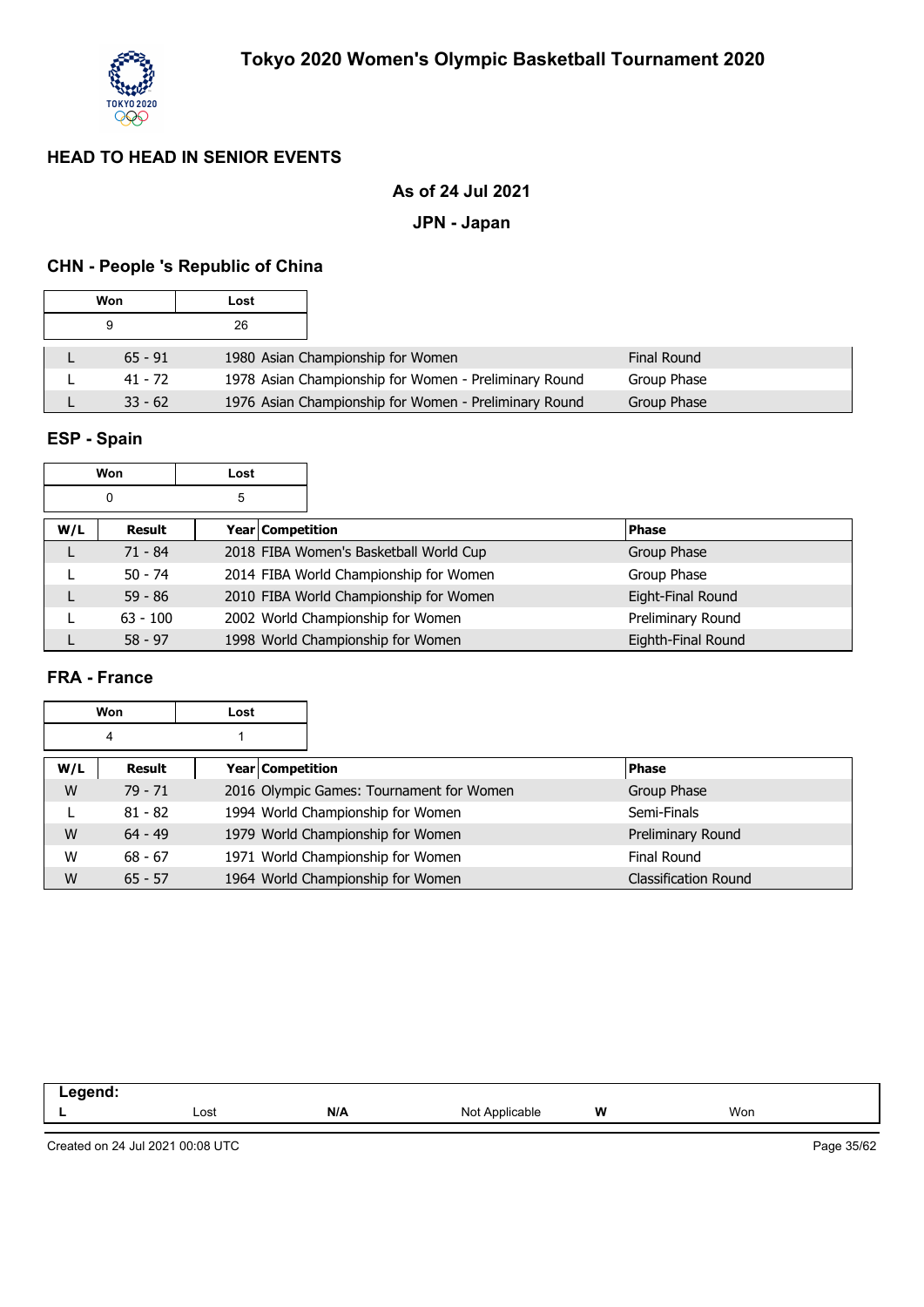

## **As of 24 Jul 2021**

**JPN - Japan**

#### **KOR - Republic of Korea**

| Won<br>Lost |               |                  |                                                         |                |                             |
|-------------|---------------|------------------|---------------------------------------------------------|----------------|-----------------------------|
|             | 13            | 32               |                                                         |                |                             |
| W/L         | <b>Result</b> | Year Competition |                                                         |                | <b>Phase</b>                |
| W           | $102 - 61$    |                  | 2019 FIBA Women's Asia Cup Division A                   |                | Group Phase                 |
| W           | $70 - 56$     |                  | 2017 FIBA Women's Asia Cup Division A                   |                | Group Phase                 |
| W           | $59 - 53$     |                  | 2015 FIBA Asia Women's Championship                     |                | Group Phase                 |
| W           | $78 - 71$     |                  | 2013 FIBA Asia Championship for Women                   |                | Preliminary Round           |
| W           | $65 - 43$     |                  | 2013 FIBA Asia Championship for Women                   |                | Final                       |
| W           | $79 - 51$     |                  | 2012 FIBA World Olympic Qualifying Tournament for Women |                | Semi-Finals                 |
| L           | $59 - 66$     |                  | 2011 FIBA Asia Championship for Women                   |                | Preliminary Round           |
| L           | $64 - 65$     |                  | 2010 FIBA World Championship for Women                  |                | Eight-Final Round           |
| L           | $68 - 82$     |                  | 2009 FIBA Asia Championship for Women                   |                | Preliminary Round           |
| L           | $57 - 101$    |                  | 2009 FIBA Asia Championship for Women                   |                | Semi-Final                  |
| L           | $68 - 90$     |                  | 2007 FIBA Asia Championship for Women                   |                | Preliminary Round           |
| L           | $62 - 108$    |                  | 2005 FIBA Asia Championship for Women                   |                | Preliminary Round           |
| L           | $64 - 84$     |                  | 2005 FIBA Asia Championship for Women                   |                | Semi-Finals                 |
| L           | $67 - 99$     |                  | 2003 Asian Championship for Women                       |                | Preliminary Round           |
| W           | $81 - 72$     |                  | 2003 Asian Championship for Women                       |                | Semi-Finals                 |
| L           | $73 - 80$     |                  | 2001 Asian Championship for Women                       |                | Preliminary Round - Level I |
| W           | $93 - 76$     |                  | 2001 Asian Championship for Women                       |                | Semi-Finals - Level I       |
| W           | $85 - 72$     |                  | 1999 Asian Championship for Women                       |                | Preliminary Round - Level I |
| L           | $65 - 68$     |                  | 1999 Asian Championship for Women                       |                | Finals - Level I            |
| L           | $71 - 73$     |                  | 1997 Asian Championship for Women                       |                | Preliminary Round - Level I |
| L           | $61 - 74$     |                  | 1997 Asian Championship for Women                       |                | Finals - Level I            |
| W           | $82 - 78$     |                  | 1995 Asian Championship for Women                       |                | Preliminary Round - Level I |
| W           | $83 - 63$     |                  | 1994 World Championship for Women                       |                | Quarter-Finals              |
| L           | $74 - 87$     |                  | 1994 Asian Championship for Women                       |                | Preliminary Round           |
| L           | $70 - 92$     |                  | 1992 Asian Championship for Women                       |                | Preliminary Round           |
| L           | $63 - 89$     |                  | 1990 Asian Championship for Women - Preliminary Round   |                | Group Phase                 |
| L           | $84 - 100$    |                  | 1990 World Championship for Women                       |                | <b>Classification Round</b> |
| L           | $62 - 98$     |                  | 1990 World Championship for Women                       |                | Classification Round        |
| L           | $56 - 83$     |                  | 1988 Asian Championship for Women - Preliminary Round   |                | Group Phase                 |
|             | $64 - 76$     |                  | 1986 Asian Championship for Women                       |                | Preliminary Round           |
| L           | $50 - 91$     |                  | 1984 Asian Championship for Women                       |                | Semi-Finals                 |
| L           | $60 - 86$     |                  | 1982 Asian Championship for Women                       |                | <b>Final Round</b>          |
| Legend:     |               |                  |                                                         |                |                             |
|             |               | Lost             | N/A                                                     | Not Applicable | Won<br>W                    |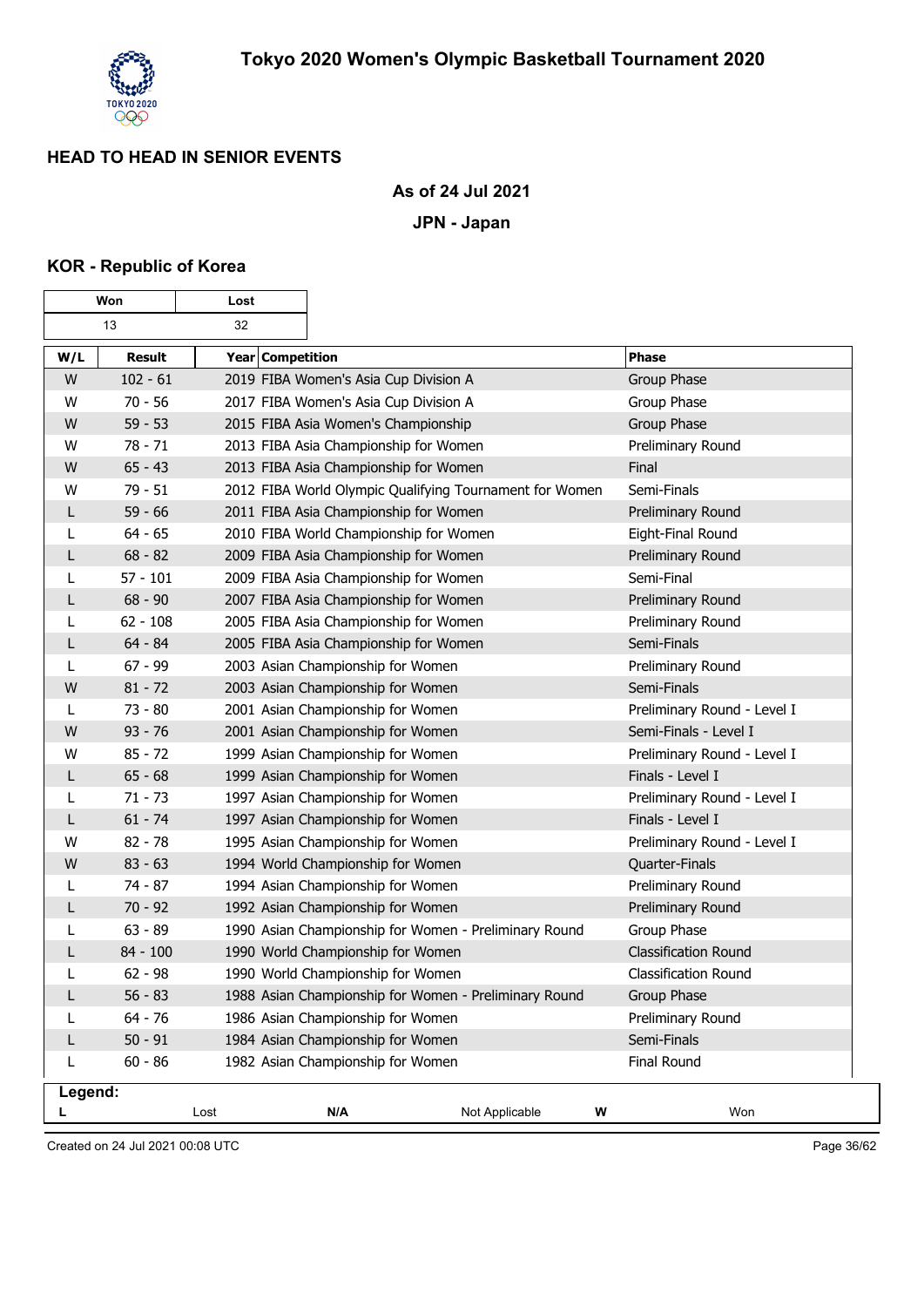

## **As of 24 Jul 2021**

**JPN - Japan**

## **KOR - Republic of Korea**

| Won |            | Lost |                                                       |                             |
|-----|------------|------|-------------------------------------------------------|-----------------------------|
|     | 13         | 32   |                                                       |                             |
| L   | 54 - 109   |      | 1980 Asian Championship for Women                     | Final Round                 |
|     | $56 - 64$  |      | 1979 World Championship for Women                     | Final Round                 |
| L   | $50 - 64$  |      | 1978 Asian Championship for Women - Preliminary Round | Group Phase                 |
|     | $49 - 103$ |      | 1976 Asian Championship for Women - Preliminary Round | Group Phase                 |
| W   | $89 - 62$  |      | 1975 World Championship for Women                     | <b>Final Round</b>          |
|     | $70 - 76$  |      | 1974 Asian Championship for Women                     | <b>Final Round</b>          |
| L   | $63 - 73$  |      | 1971 World Championship for Women                     | Final Round                 |
| W   | $58 - 55$  |      | 1970 Asian Championship for Women - Preliminary Round | Group Phase                 |
| L   | $60 - 72$  |      | 1968 Asian Championship for Women - Preliminary Round | Group Phase                 |
|     | $60 - 81$  |      | 1967 World Championship for Women                     | Final Round                 |
|     | $85 - 87$  |      | 1965 Asian Championship for Women                     | Preliminary Round           |
|     | $75 - 85$  |      | 1965 Asian Championship for Women                     | <b>Final Round</b>          |
|     | $61 - 70$  |      | 1964 World Championship for Women                     | <b>Classification Round</b> |

## **NGR - Nigeria**

|     | Won       | Lost |                         |                                          |                   |
|-----|-----------|------|-------------------------|------------------------------------------|-------------------|
|     |           |      |                         |                                          |                   |
| W/L | Result    |      | <b>Year Competition</b> |                                          | l Phase           |
| W   | $79 - 73$ |      |                         | 2004 Olympic Games: Tournament for Women | Preliminary Round |

#### **PUR - Puerto Rico**

|     | Won       | Lost |                  |                                                         |                   |
|-----|-----------|------|------------------|---------------------------------------------------------|-------------------|
|     |           |      |                  |                                                         |                   |
| W/L | Result    |      | Year Competition |                                                         | <b>Phase</b>      |
| W   | $69 - 61$ |      |                  | 2018 FIBA Women's Basketball World Cup                  | Group Phase       |
| W   | 79 - 70   |      |                  | 2012 FIBA World Olympic Qualifying Tournament for Women | Preliminary Round |

| .<br>$\sim$ $\sim$ |      |     |                        |   |     |
|--------------------|------|-----|------------------------|---|-----|
|                    | Lost | N/A | N∩t<br>licable.<br>៶៴៶ | w | Won |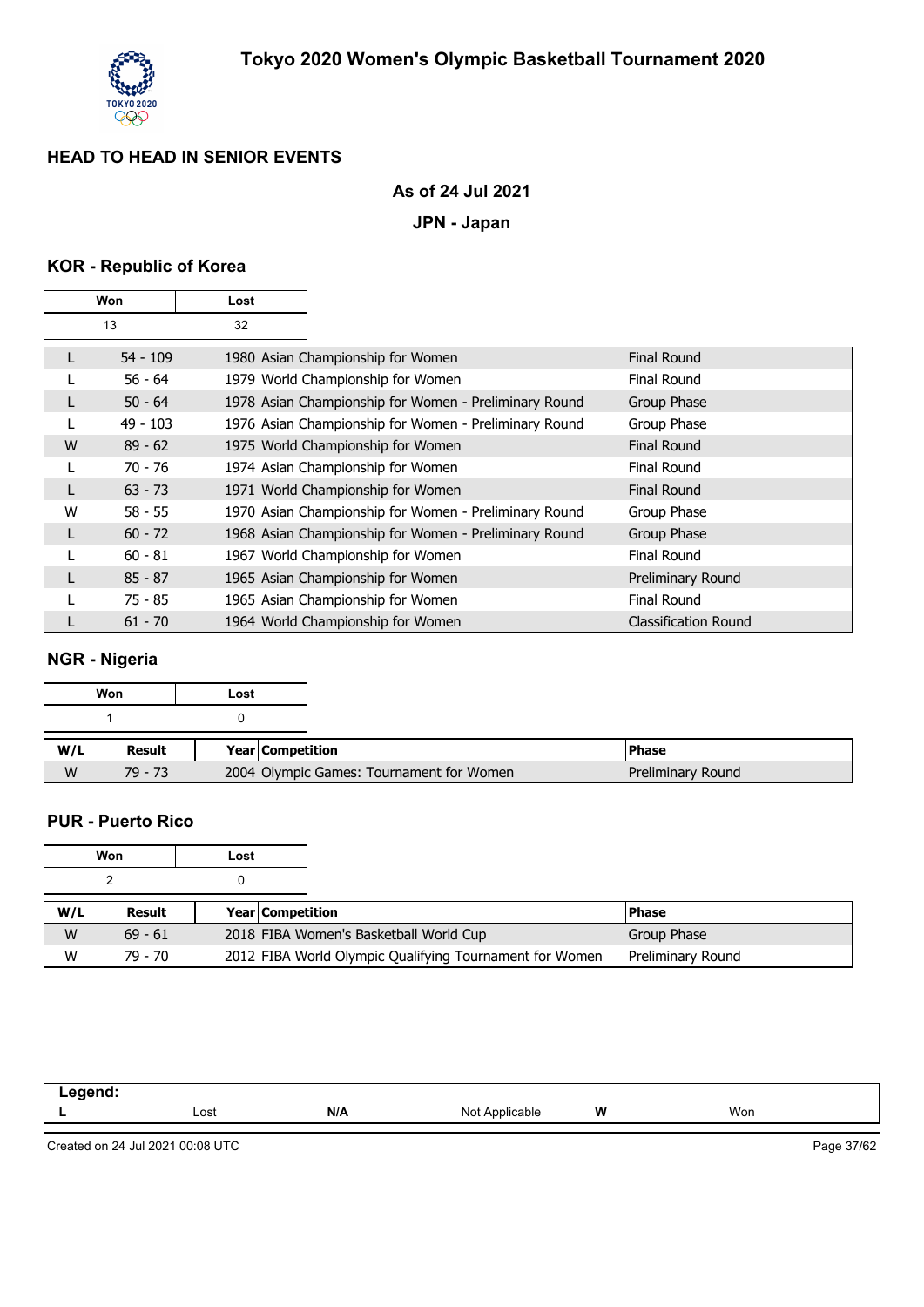

## **As of 24 Jul 2021**

## **JPN - Japan**

### **USA - USA**

|     | Won        | Lost |                    |                                          |                    |
|-----|------------|------|--------------------|------------------------------------------|--------------------|
|     | 2          | 4    |                    |                                          |                    |
| W/L | Result     |      | Year   Competition |                                          | <b>Phase</b>       |
|     | $64 - 110$ |      |                    | 2016 Olympic Games: Tournament for Women | Quarter-Finals     |
|     | 89 - 95    |      |                    | 1998 World Championship for Women        | Preliminary Round  |
| L   | $93 - 108$ |      |                    | 1996 Olympic Games: Tournament for Women | Quarter-Finals     |
|     | $65 - 84$  |      |                    | 1979 World Championship for Women        | Final Round        |
| W   | $84 - 71$  |      |                    | 1976 Olympic Games: Tournament for Women | <b>Final Round</b> |
| W   | $73 - 71$  |      |                    | 1975 World Championship for Women        | Preliminary Round  |

| .<br>™enu.<br>. |      |     |                          |          |     |
|-----------------|------|-----|--------------------------|----------|-----|
|                 | Lost | N/A | NMt<br>Applicable<br>◥◡◟ | W<br>. . | Won |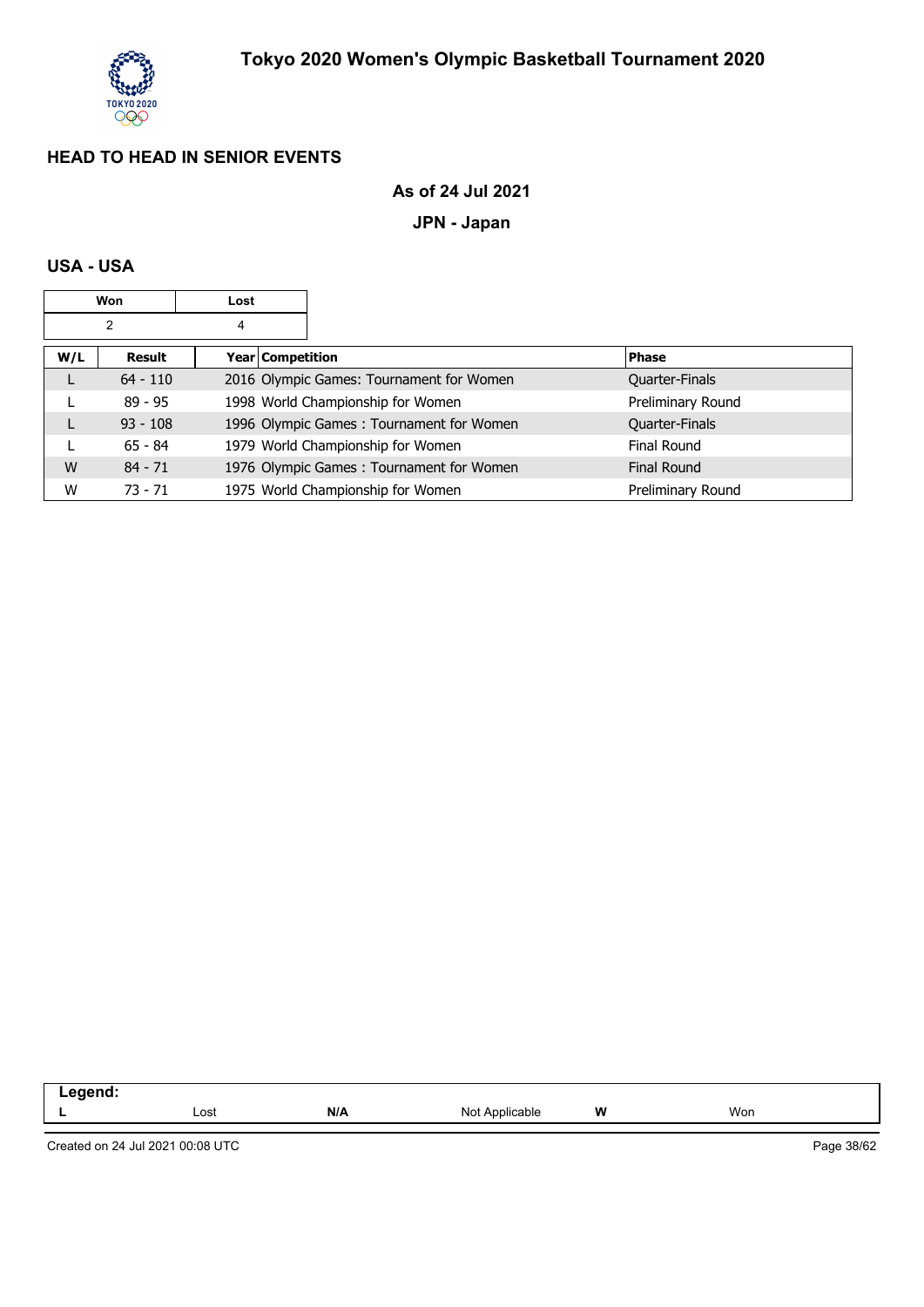

### **As of 24 Jul 2021**

## **KOR - Republic of Korea**

### **Total Summary**

| <b>Team Name</b>            | Win %       | <b>Played</b> | Won            | Lost        | For         | <b>Against</b> |
|-----------------------------|-------------|---------------|----------------|-------------|-------------|----------------|
| Japan                       | 71          | 45            | 32             | 13          | 3489        | 3069           |
| France                      | 50          | 10            | 5              | 5           | 669         | 690            |
| Canada                      | 40          | 5             | $\overline{2}$ | 3           | 330         | 354            |
| People 's Republic of China | 40          | 42            | 17             | 25          | 2943        | 3167           |
| Australia                   | 27          | 11            | 3              | 8           | 691         | 836            |
| <b>USA</b>                  | 14          | 14            | 2              | 12          | 885         | 1231           |
| Spain                       | $\mathbf 0$ | 6             | $\mathbf{0}$   | 6           | 371         | 477            |
| Nigeria                     | 0           | 2             | 0              | 2           | 133         | 138            |
| <b>Puerto Rico</b>          | N/A         | 0             | 0              | $\mathbf 0$ | $\mathbf 0$ | $\bf{0}$       |
| Belgium                     | N/A         | 0             | 0              | 0           | 0           | 0              |
| Serbia                      | N/A         | $\mathbf{0}$  | $\mathbf{0}$   | $\mathbf 0$ | 0           | $\mathbf 0$    |
| Total                       | 45          | 135           | 61             | 74          | 9511        | 9962           |

#### **Overview per opponent**

#### **AUS - Australia**

| Won<br>Lost |           |   |                                          |                    |
|-------------|-----------|---|------------------------------------------|--------------------|
|             | 3         | 8 |                                          |                    |
| W/L         | Result    |   | Year   Competition                       | <b>Phase</b>       |
|             | $62 - 98$ |   | 2019 FIBA Women's Asia Cup Division A    | 3rd Place Game     |
|             | $54 - 78$ |   | 2017 FIBA Women's Asia Cup Division A    | Group Phase        |
|             | $64 - 81$ |   | 2017 FIBA Women's Asia Cup Division A    | Semi Finals        |
|             | $54 - 87$ |   | 2014 FIBA World Championship for Women   | Group Phase        |
|             | $62 - 90$ |   | 2008 Olympic Games: Tournament Women     | Preliminary Round  |
|             | $63 - 91$ |   | 2002 World Championship for Women        | <b>Finals</b>      |
|             | $61 - 76$ |   | 1996 Olympic Games: Tournament for Women | Preliminary Round  |
| W           | $91 - 55$ |   | 1988 Olympic Games: Tournament for Women | Preliminary Round  |
|             | $50 - 60$ |   | 1986 World Championship for Women        | <b>Final Round</b> |
| W           | $54 - 48$ |   | 1984 Olympic Games: Tournament for Women | Preliminary Round  |
| W           | $76 - 72$ |   | 1979 World Championship for Women        | <b>Final Round</b> |

| .<br>-- -<br>$\sim$ $\sim$ |      |     |                                               |   |     |
|----------------------------|------|-----|-----------------------------------------------|---|-----|
|                            | Lost | N/A | N <sub>Io</sub><br>Applicable<br><u>. IUL</u> | W | Won |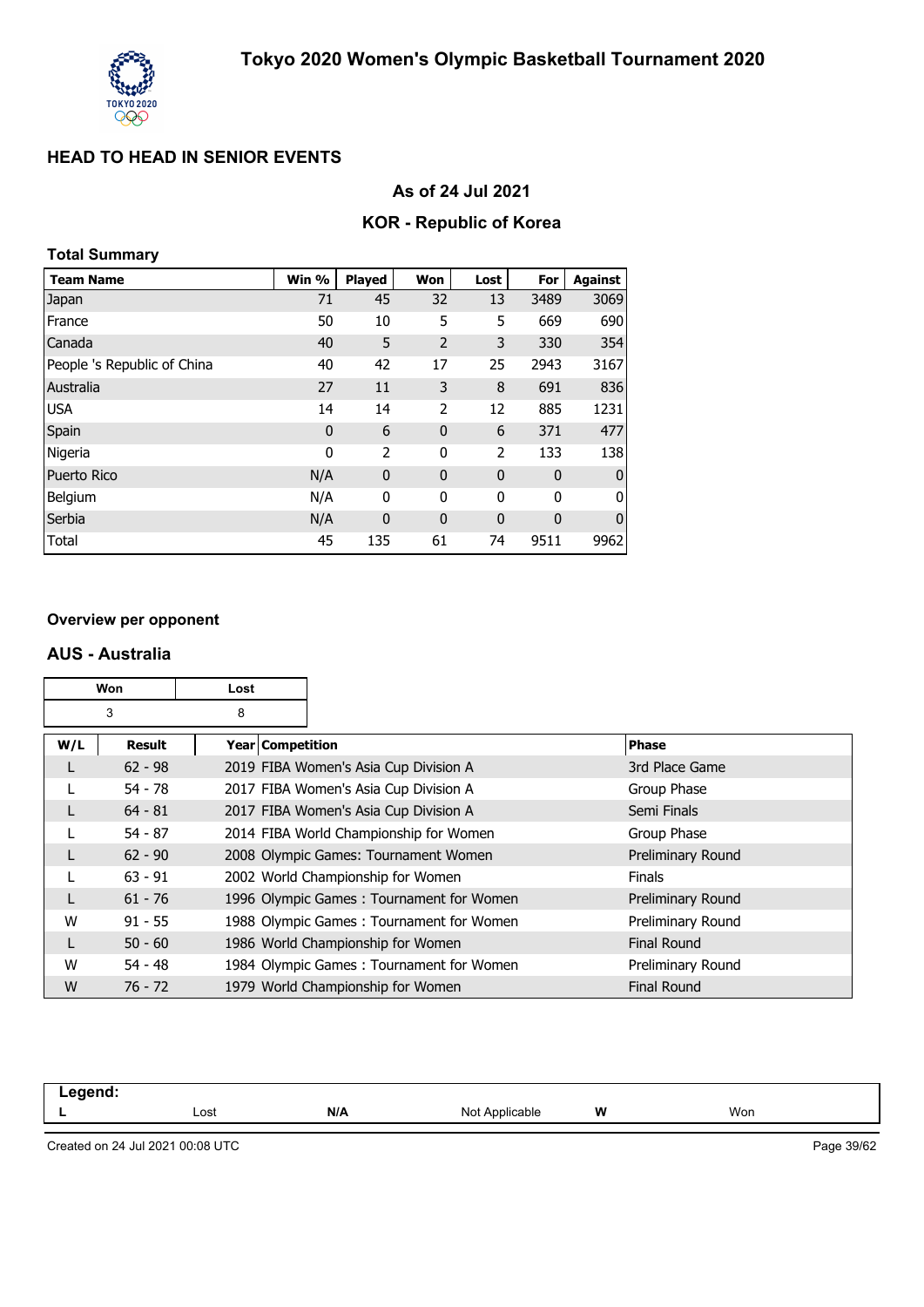

## **As of 24 Jul 2021**

## **KOR - Republic of Korea**

## **CAN - Canada**

|     | Won       | Lost |                  |                                          |                             |
|-----|-----------|------|------------------|------------------------------------------|-----------------------------|
|     | 2         | 3    |                  |                                          |                             |
| W/L | Result    |      | Year Competition |                                          | <b>Phase</b>                |
| L   | $63 - 82$ |      |                  | 2018 FIBA Women's Basketball World Cup   | Group Phase                 |
| W   | $88 - 79$ |      |                  | 1996 Olympic Games: Tournament for Women | <b>Classification Round</b> |
| L   | $49 - 55$ |      |                  | 1986 World Championship for Women        | Preliminary Round           |
| W   | $67 - 62$ |      |                  | 1984 Olympic Games: Tournament for Women | Preliminary Round           |
|     | $63 - 76$ |      |                  | 1979 World Championship for Women        | Preliminary Round           |

| .<br>œ<br>™IL.<br>- |      |     |                  |       |     |
|---------------------|------|-----|------------------|-------|-----|
|                     | Lost | N/A | No<br>Applicable | W<br> | Won |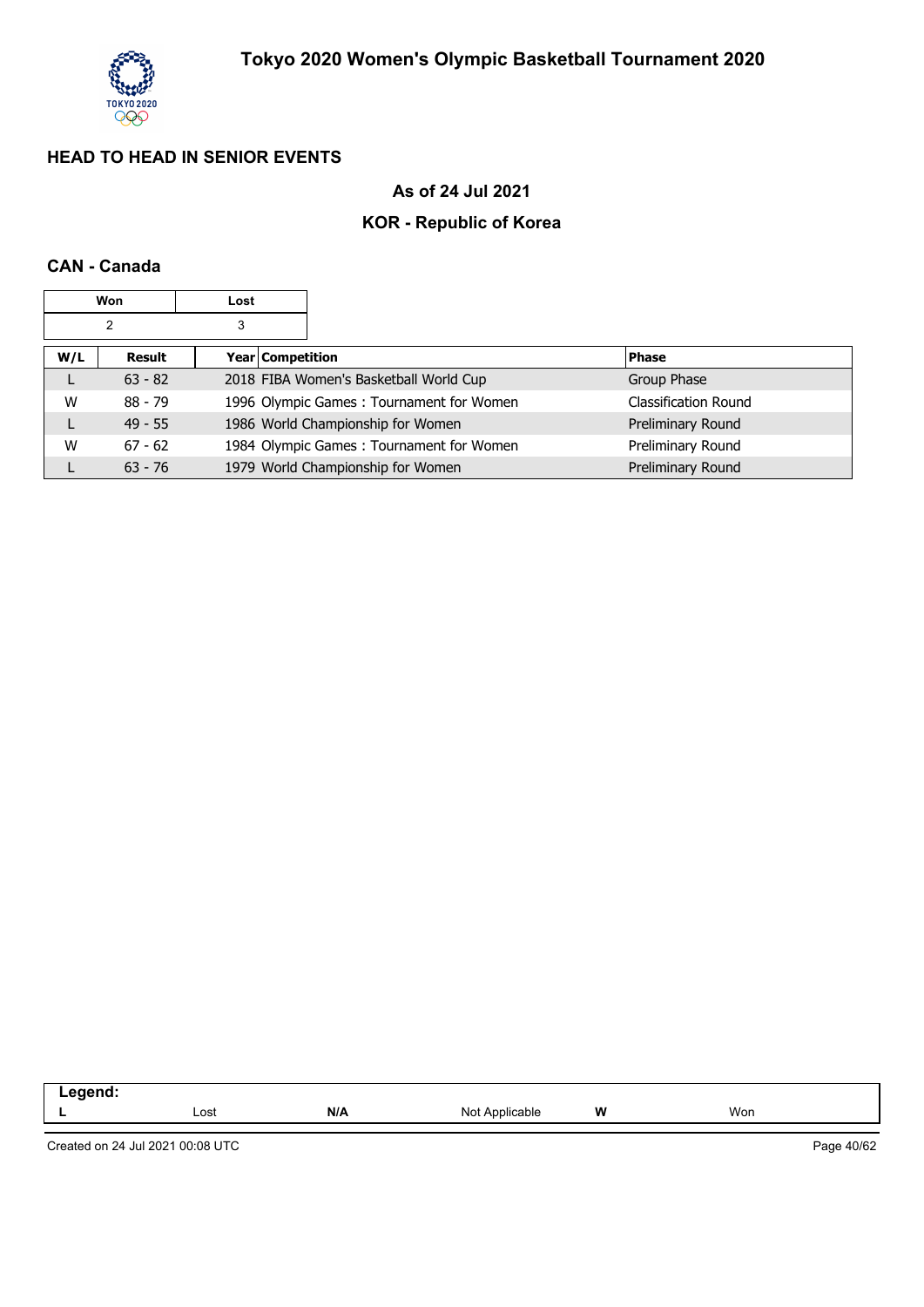

## **As of 24 Jul 2021**

### **KOR - Republic of Korea**

#### **CHN - People 's Republic of China**

|         | Won<br>Lost   |                  |                                                       |                             |
|---------|---------------|------------------|-------------------------------------------------------|-----------------------------|
|         | 17            | 25               |                                                       |                             |
| W/L     | <b>Result</b> | Year Competition |                                                       | <b>Phase</b>                |
| L       | $60 - 100$    | 2020<br>Serbia   | FIBA Women's Olympic Qualifying Tournaments Belgrade, | Group Phase                 |
|         | $52 - 80$     |                  | 2019 FIBA Women's Asia Cup Division A                 | Semi-Finals                 |
| L       | $51 - 75$     |                  | 2017 FIBA Women's Asia Cup Division A                 | 3rd Place Game              |
| L       | $58 - 74$     |                  | 2015 FIBA Asia Women's Championship                   | Group Phase                 |
| L       | $45 - 60$     |                  | 2015 FIBA Asia Women's Championship                   | Semi-Finals                 |
| W       | $72 - 70$     |                  | 2013 FIBA Asia Championship for Women                 | Preliminary Round           |
| W       | $71 - 66$     |                  | 2013 FIBA Asia Championship for Women                 | Semi-Final                  |
| W       | 99 - 93       |                  | 2011 FIBA Asia Championship for Women                 | Preliminary Round           |
| L       | $62 - 65$     |                  | 2011 FIBA Asia Championship for Women                 | Final                       |
| L       | $72 - 75$     |                  | 2009 FIBA Asia Championship for Women                 | Preliminary Round           |
| L       | $71 - 91$     |                  | 2009 FIBA Asia Championship for Women                 | Final                       |
| W       | $83 - 80$     |                  | 2007 FIBA Asia Championship for Women                 | Preliminary Round           |
| W       | $79 - 73$     |                  | 2007 FIBA Asia Championship for Women                 | Finals                      |
| W       | $63 - 56$     |                  | 2005 FIBA Asia Championship for Women                 | Preliminary Round           |
| L       | $67 - 73$     |                  | 2005 FIBA Asia Championship for Women                 | <b>Final Round</b>          |
|         | $54 - 71$     |                  | 2004 Olympic Games: Tournament for Women              | Preliminary Round           |
| W       | $80 - 77$     |                  | 2003 Asian Championship for Women                     | Preliminary Round           |
| L       | $64 - 100$    |                  | 2001 Asian Championship for Women                     | Preliminary Round - Level I |
| W       | $81 - 64$     |                  | 1999 Asian Championship for Women                     | Preliminary Round - Level I |
| W       | $70 - 69$     |                  | 1999 Asian Championship for Women                     | Semi-Finals - Level I       |
| W       | $72 - 65$     |                  | 1997 Asian Championship for Women                     | Preliminary Round - Level I |
| L       | $71 - 85$     |                  | 1996 Olympic Games: Tournament for Women              | Finals                      |
| W       | 78 - 73       |                  | 1995 Asian Championship for Women                     | Preliminary Round - Level I |
|         | $69 - 94$     |                  | 1995 Asian Championship for Women                     | Final                       |
| L       | $71 - 82$     |                  | 1994 Asian Championship for Women                     | Preliminary Round           |
| L       | $66 - 74$     |                  | 1994 Asian Championship for Women                     | Finals                      |
| L       | $78 - 81$     |                  | 1992 Asian Championship for Women                     | Preliminary Round           |
| L       | 76 - 89       |                  | 1992 Asian Championship for Women                     | Final Round                 |
| L       | $76 - 78$     |                  | 1990 Asian Championship for Women - Preliminary Round | Group Phase                 |
| L       | $80 - 81$     |                  | 1990 World Championship for Women                     | Classification Round        |
| W       | $73 - 72$     |                  | 1988 Asian Championship for Women - Preliminary Round | Group Phase                 |
| Legend: |               |                  |                                                       |                             |
| L       |               | Lost             | N/A                                                   | Won<br>Not Applicable<br>W  |

Created on 24 Jul 2021 00:08 UTC

Page 41/62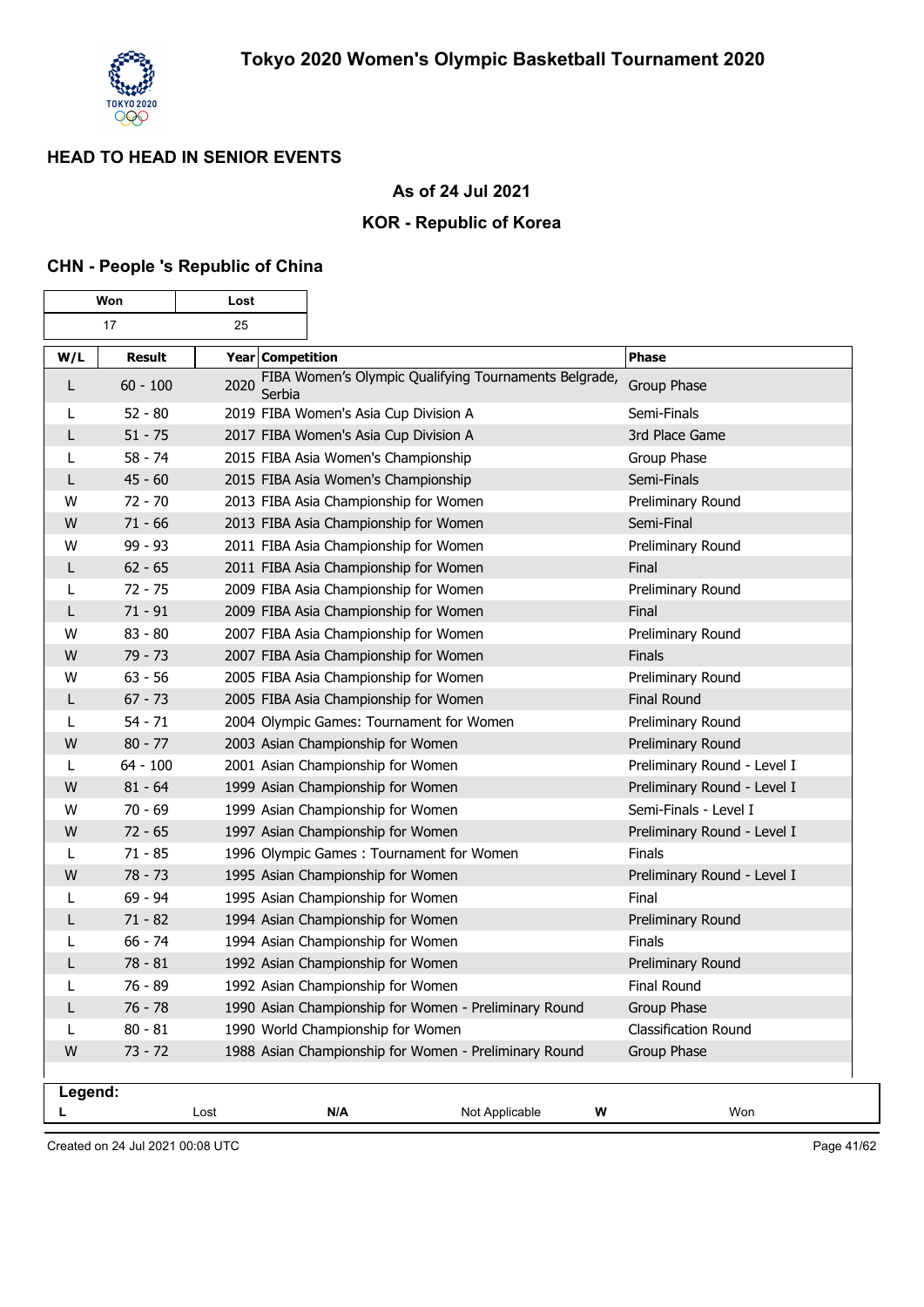

## **As of 24 Jul 2021**

### **KOR - Republic of Korea**

## **CHN - People 's Republic of China**

|   | Won        | Lost |                                                       |                    |
|---|------------|------|-------------------------------------------------------|--------------------|
|   | 17         | 25   |                                                       |                    |
|   | $95 - 97$  |      | 1988 Olympic Games: Tournament for Women              | Semi-Final Round   |
|   | $65 - 82$  |      | 1986 Asian Championship for Women                     | Final              |
|   | $59 - 76$  |      | 1984 Asian Championship for Women                     | Semi-Finals        |
| W | $62 - 61$  |      | 1984 Asian Championship for Women                     | <b>Final Round</b> |
| W | $69 - 56$  |      | 1984 Olympic Games: Tournament for Women              | Preliminary Round  |
| L | $69 - 72$  |      | 1983 World Championship for Women                     | <b>Final Round</b> |
| L | $63 - 71$  |      | 1983 World Championship for Women                     | <b>Finals</b>      |
| W | $65 - 64$  |      | 1982 Asian Championship for Women                     | <b>Final Round</b> |
| W | $101 - 68$ |      | 1980 Asian Championship for Women                     | Final Round        |
| W | $63 - 61$  |      | 1978 Asian Championship for Women - Preliminary Round | Group Phase        |
|   | $68 - 73$  |      | 1976 Asian Championship for Women - Preliminary Round | Group Phase        |

#### **ESP - Spain**

|     | Won           | Lost |                    |                                                       |                       |
|-----|---------------|------|--------------------|-------------------------------------------------------|-----------------------|
|     | 0             | 6    |                    |                                                       |                       |
| W/L | <b>Result</b> |      | Year   Competition |                                                       | <b>Phase</b>          |
|     | $46 - 83$     | 2020 | Serbia             | FIBA Women's Olympic Qualifying Tournaments Belgrade, | Group Phase           |
|     | $50 - 70$     |      |                    | 2016 FIBA Women 's Qualifying Tournament              | <b>Quarter Finals</b> |
|     | $69 - 84$     |      |                    | 2010 FIBA World Championship for Women                | Preliminary Round     |
|     | $57 - 87$     |      |                    | 2006 World Championship for Women                     | Preliminary Round     |
|     | $61 - 64$     |      |                    | 2004 Olympic Games: Tournament for Women              | Preliminary Round     |
|     | $88 - 89$     |      |                    | 1994 World Championship for Women                     | Preliminary Round     |

| Legend: |      |     |                |   |     |  |
|---------|------|-----|----------------|---|-----|--|
|         | ∟ost | N/A | Not Applicable | W | Won |  |
|         |      |     |                |   |     |  |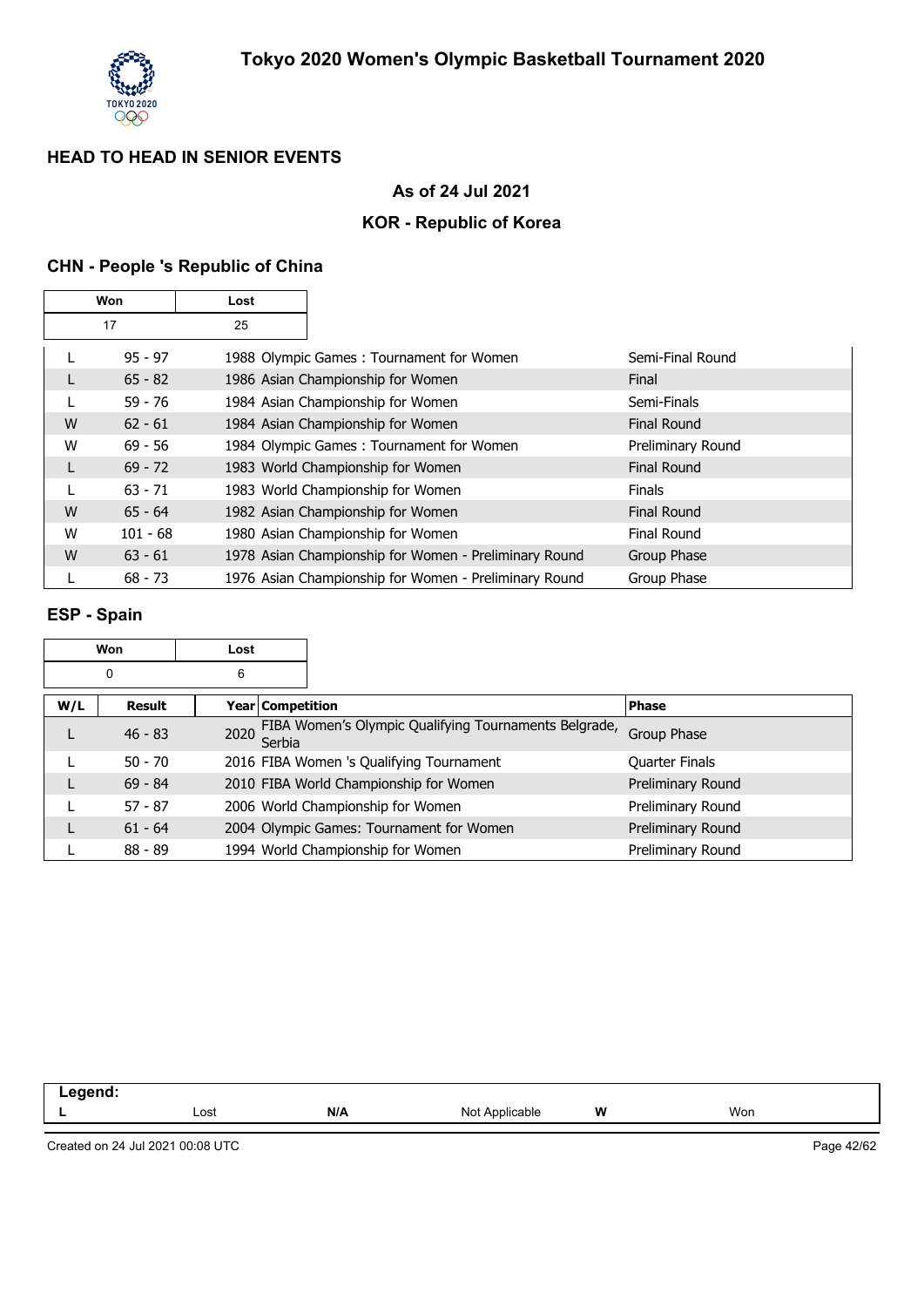

## **As of 24 Jul 2021**

## **KOR - Republic of Korea**

### **FRA - France**

|     | Won       | Lost             |                                                         |                             |
|-----|-----------|------------------|---------------------------------------------------------|-----------------------------|
|     | 5         | 5                |                                                         |                             |
| W/L | Result    | Year Competition |                                                         | Phase                       |
| L   | $58 - 89$ |                  | 2018 FIBA Women's Basketball World Cup                  | Group Phase                 |
|     | $63 - 80$ |                  | 2012 FIBA World Olympic Qualifying Tournament for Women | Quarter-Finals              |
|     | $46 - 61$ |                  | 2010 FIBA World Championship for Women                  | Classification $(5 - 8)$    |
|     | $80 - 90$ |                  | 2002 World Championship for Women                       | Preliminary Round           |
| W   | $68 - 59$ |                  | 2000 Olympic Games: Tournament for Women                | Quarter-Finals              |
|     | $79 - 89$ |                  | 1994 World Championship for Women                       | Final                       |
| W   | $76 - 71$ |                  | 1979 World Championship for Women                       | <b>Final Round</b>          |
| W   | $62 - 51$ |                  | 1971 World Championship for Women                       | Preliminary Round           |
| W   | $72 - 47$ |                  | 1971 World Championship for Women                       | <b>Final Round</b>          |
| W   | $65 - 53$ |                  | 1964 World Championship for Women                       | <b>Classification Round</b> |

| -----  |      |     |                                                                       |   |     |  |
|--------|------|-----|-----------------------------------------------------------------------|---|-----|--|
| $\sim$ | Lost | N/A | able<br><b>NIC</b><br>the contract of the contract of the contract of | W | Won |  |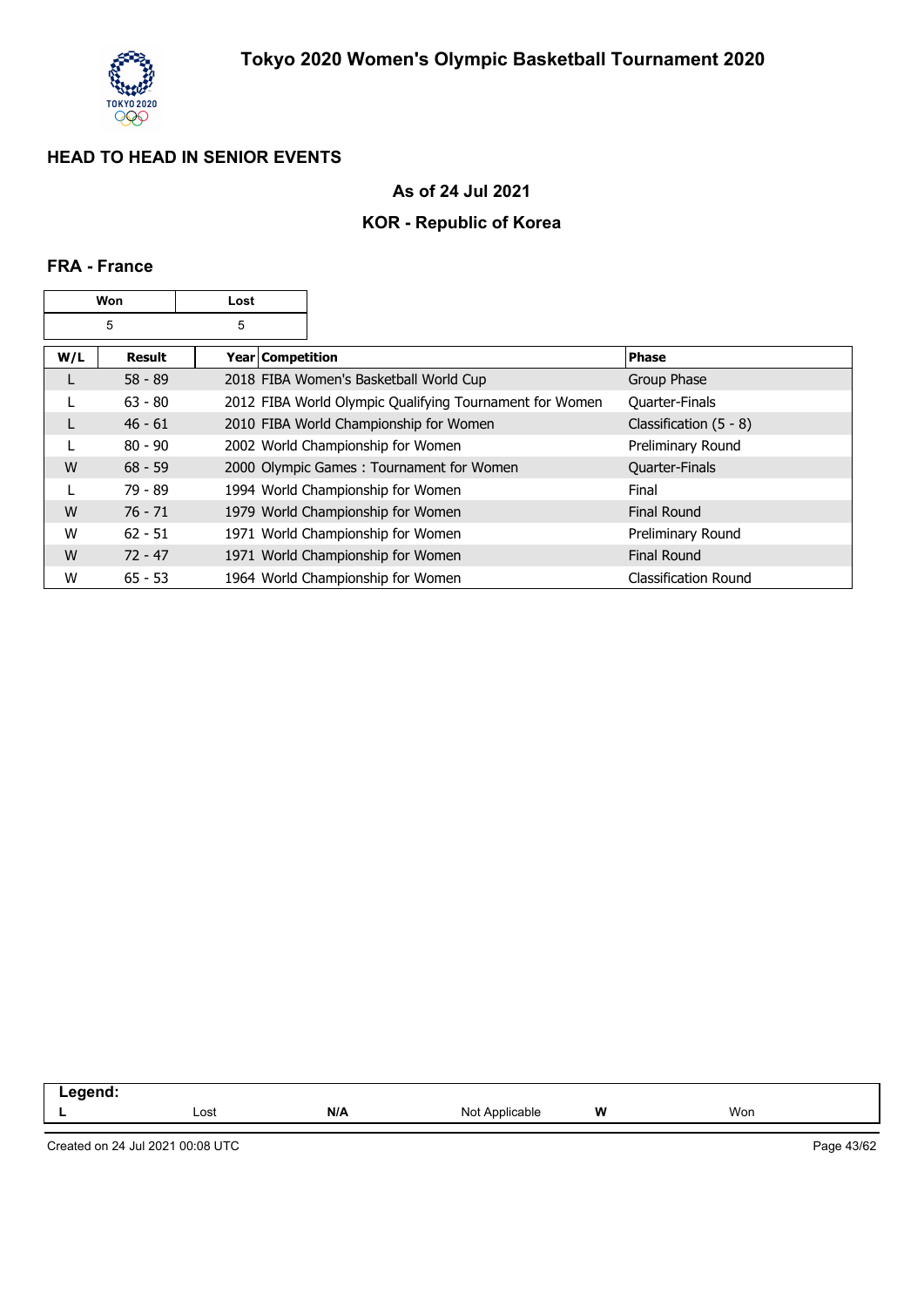

 $\overline{\mathbf{1}}$ 

## **As of 24 Jul 2021**

## **KOR - Republic of Korea**

#### **JPN - Japan**

| Won     |               | Lost             |                                                         |                             |
|---------|---------------|------------------|---------------------------------------------------------|-----------------------------|
|         | 32            | 13               |                                                         |                             |
| W/L     | <b>Result</b> | Year Competition |                                                         | <b>Phase</b>                |
| L       | $61 - 102$    |                  | 2019 FIBA Women's Asia Cup Division A                   | Group Phase                 |
| L       | $56 - 70$     |                  | 2017 FIBA Women's Asia Cup Division A                   | Group Phase                 |
| L       | $53 - 59$     |                  | 2015 FIBA Asia Women's Championship                     | Group Phase                 |
| L       | $71 - 78$     |                  | 2013 FIBA Asia Championship for Women                   | Preliminary Round           |
| L       | $43 - 65$     |                  | 2013 FIBA Asia Championship for Women                   | Final                       |
| L       | $51 - 79$     |                  | 2012 FIBA World Olympic Qualifying Tournament for Women | Semi-Finals                 |
| W       | $66 - 59$     |                  | 2011 FIBA Asia Championship for Women                   | Preliminary Round           |
| W       | $65 - 64$     |                  | 2010 FIBA World Championship for Women                  | Eight-Final Round           |
| W       | $82 - 68$     |                  | 2009 FIBA Asia Championship for Women                   | Preliminary Round           |
| W       | $101 - 57$    |                  | 2009 FIBA Asia Championship for Women                   | Semi-Final                  |
| W       | $90 - 68$     |                  | 2007 FIBA Asia Championship for Women                   | Preliminary Round           |
| W       | $108 - 62$    |                  | 2005 FIBA Asia Championship for Women                   | Preliminary Round           |
| W       | $84 - 64$     |                  | 2005 FIBA Asia Championship for Women                   | Semi-Finals                 |
| W       | $99 - 67$     |                  | 2003 Asian Championship for Women                       | Preliminary Round           |
| L       | $72 - 81$     |                  | 2003 Asian Championship for Women                       | Semi-Finals                 |
| w       | $80 - 73$     |                  | 2001 Asian Championship for Women                       | Preliminary Round - Level I |
| L       | $76 - 93$     |                  | 2001 Asian Championship for Women                       | Semi-Finals - Level I       |
| L       | $72 - 85$     |                  | 1999 Asian Championship for Women                       | Preliminary Round - Level I |
| W       | $68 - 65$     |                  | 1999 Asian Championship for Women                       | Finals - Level I            |
| W       | $73 - 71$     |                  | 1997 Asian Championship for Women                       | Preliminary Round - Level I |
| W       | $74 - 61$     |                  | 1997 Asian Championship for Women                       | Finals - Level I            |
| L       | 78 - 82       |                  | 1995 Asian Championship for Women                       | Preliminary Round - Level I |
| L       | $63 - 83$     |                  | 1994 World Championship for Women                       | Quarter-Finals              |
| W       | $87 - 74$     |                  | 1994 Asian Championship for Women                       | Preliminary Round           |
| W       | $92 - 70$     |                  | 1992 Asian Championship for Women                       | Preliminary Round           |
| W       | $89 - 63$     |                  | 1990 Asian Championship for Women - Preliminary Round   | Group Phase                 |
| W       | $100 - 84$    |                  | 1990 World Championship for Women                       | <b>Classification Round</b> |
| W       | $98 - 62$     |                  | 1990 World Championship for Women                       | Classification Round        |
| W       | $83 - 56$     |                  | 1988 Asian Championship for Women - Preliminary Round   | Group Phase                 |
| W       | 76 - 64       |                  | 1986 Asian Championship for Women                       | Preliminary Round           |
| W       | $91 - 50$     |                  | 1984 Asian Championship for Women                       | Semi-Finals                 |
| W       | $86 - 60$     |                  | 1982 Asian Championship for Women                       | Final Round                 |
| Legend: |               |                  |                                                         |                             |
|         |               | Lost             | N/A<br>Not Applicable                                   | W<br>Won                    |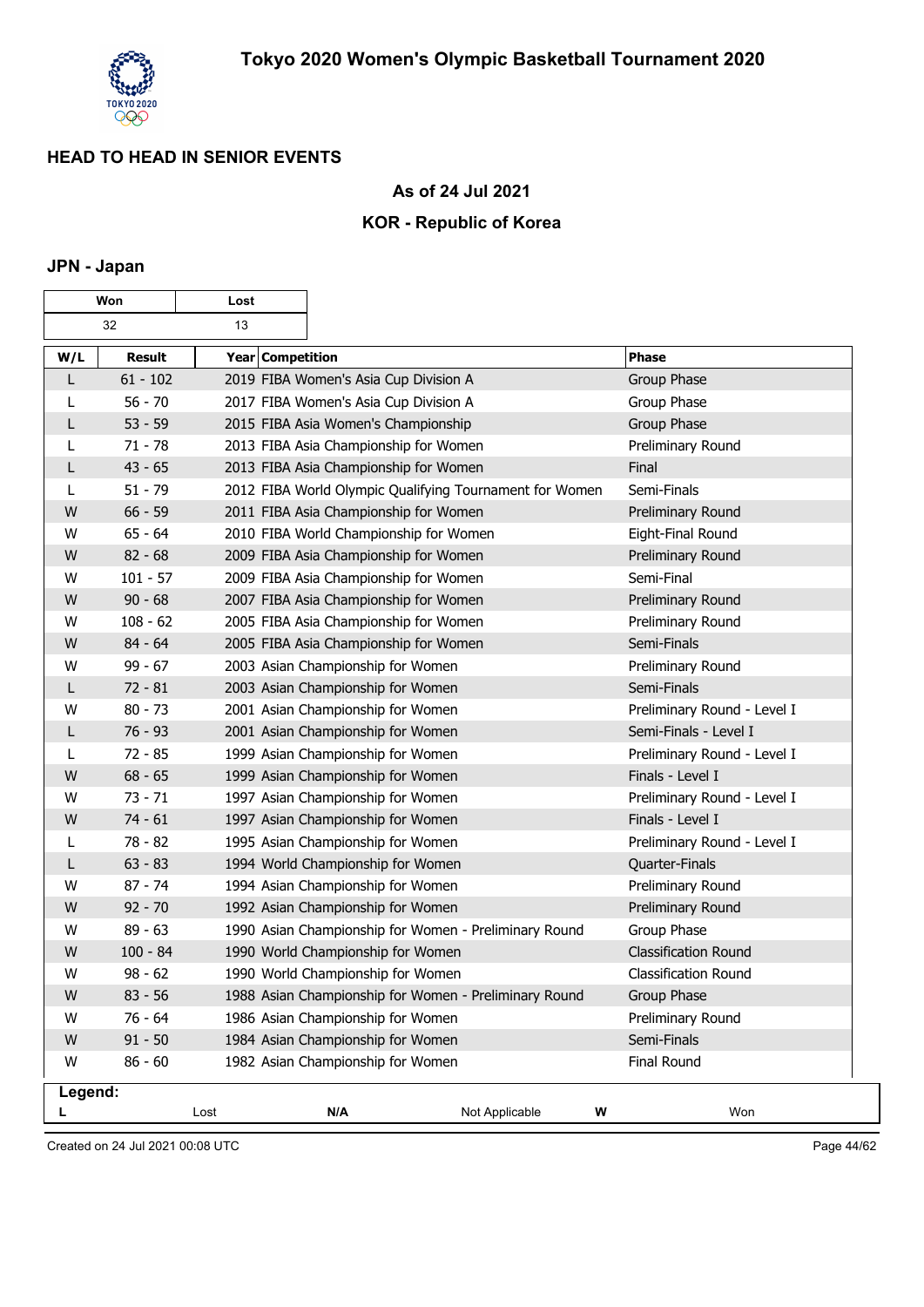

## **As of 24 Jul 2021**

### **KOR - Republic of Korea**

## **JPN - Japan**

|   | Won        | Lost |                                                       |                             |
|---|------------|------|-------------------------------------------------------|-----------------------------|
|   | 32         | 13   |                                                       |                             |
| W | $109 - 54$ |      | 1980 Asian Championship for Women                     | <b>Final Round</b>          |
| W | $64 - 56$  |      | 1979 World Championship for Women                     | <b>Final Round</b>          |
| W | $64 - 50$  |      | 1978 Asian Championship for Women - Preliminary Round | Group Phase                 |
| W | $103 - 49$ |      | 1976 Asian Championship for Women - Preliminary Round | Group Phase                 |
| L | $62 - 89$  |      | 1975 World Championship for Women                     | <b>Final Round</b>          |
| W | $76 - 70$  |      | 1974 Asian Championship for Women                     | <b>Final Round</b>          |
| W | $73 - 63$  |      | 1971 World Championship for Women                     | <b>Final Round</b>          |
|   | $55 - 58$  |      | 1970 Asian Championship for Women - Preliminary Round | Group Phase                 |
| W | $72 - 60$  |      | 1968 Asian Championship for Women - Preliminary Round | Group Phase                 |
| W | $81 - 60$  |      | 1967 World Championship for Women                     | <b>Final Round</b>          |
| W | $87 - 85$  |      | 1965 Asian Championship for Women                     | Preliminary Round           |
| W | $85 - 75$  |      | 1965 Asian Championship for Women                     | <b>Final Round</b>          |
| W | $70 - 61$  |      | 1964 World Championship for Women                     | <b>Classification Round</b> |

## **NGR - Nigeria**

|     | Won           | Lost                    |                                          |                |
|-----|---------------|-------------------------|------------------------------------------|----------------|
|     | 0             |                         |                                          |                |
| W/L | <b>Result</b> | <b>Year Competition</b> |                                          | <b>IPhase</b>  |
|     | $69 - 70$     |                         | 2016 FIBA Women 's Qualifying Tournament | Group Phase    |
|     | $64 - 68$     |                         | 2004 Olympic Games: Tournament for Women | Classification |

| -- 3 |      |     |                                        |        |     |  |
|------|------|-----|----------------------------------------|--------|-----|--|
|      | Lost | N/A | able<br>Nο<br>חור<br>$\cdot\cdot\cdot$ | W<br>. | Won |  |
|      |      |     |                                        |        |     |  |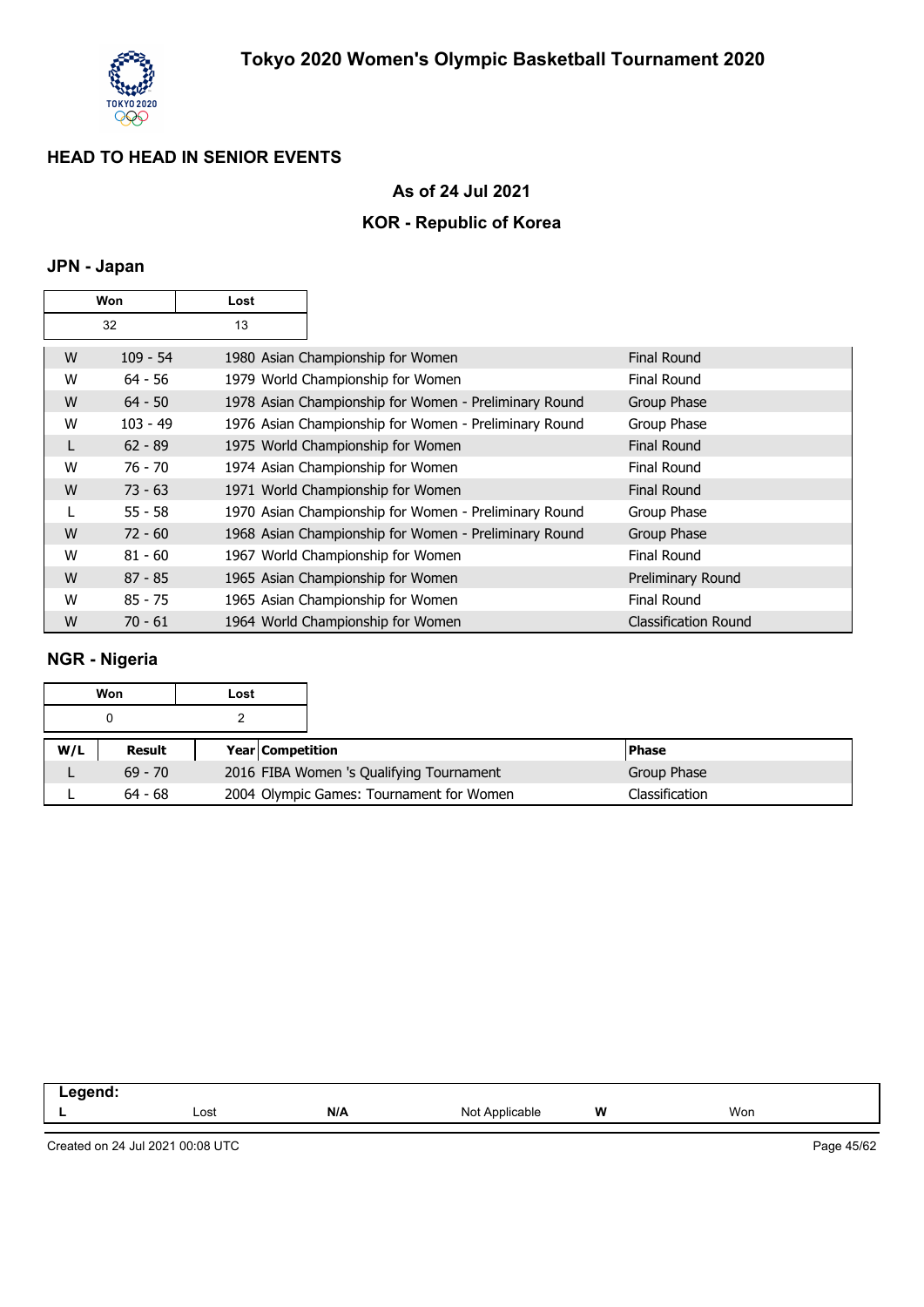

## **As of 24 Jul 2021**

## **KOR - Republic of Korea**

### **USA - USA**

|     | Won        | Lost |                    |                                          |                    |
|-----|------------|------|--------------------|------------------------------------------|--------------------|
|     | 2          | 12   |                    |                                          |                    |
| W/L | Result     |      | Year   Competition |                                          | <b>Phase</b>       |
| L   | $44 - 106$ |      |                    | 2010 FIBA World Championship for Women   | Quarter-Finals     |
|     | $60 - 104$ |      |                    | 2008 Olympic Games: Tournament Women     | Quarter-Finals     |
| L   | $57 - 80$  |      |                    | 2004 Olympic Games: Tournament for Women | Preliminary Round  |
|     | $53 - 91$  |      |                    | 2002 World Championship for Women        | Eight-Final Round  |
| L   | 75 - 89    |      |                    | 2000 Olympic Games: Tournament for Women | Preliminary Round  |
|     | $65 - 78$  |      |                    | 2000 Olympic Games: Tournament for Women | Semi-Finals        |
| L   | $64 - 105$ |      |                    | 1996 Olympic Games: Tournament for Women | Preliminary Round  |
|     | $64 - 108$ |      |                    | 1994 World Championship for Women        | Preliminary Round  |
|     | $55 - 87$  |      |                    | 1990 World Championship for Women        | Preliminary Round  |
|     | $47 - 84$  |      |                    | 1984 Olympic Games: Tournament for Women | Preliminary Round  |
| L   | $55 - 85$  |      |                    | 1984 Olympic Games: Tournament for Women | <b>Finals</b>      |
|     | $66 - 82$  |      |                    | 1983 World Championship for Women        | <b>Final Round</b> |
| W   | $94 - 82$  |      |                    | 1979 World Championship for Women        | Final Round        |
| W   | $86 - 50$  |      |                    | 1971 World Championship for Women        | Preliminary Round  |

| .<br><br>וטי. |      |     |                   |   |     |  |
|---------------|------|-----|-------------------|---|-----|--|
| -             | Lost | N/A | Applicable<br>Not | W | Won |  |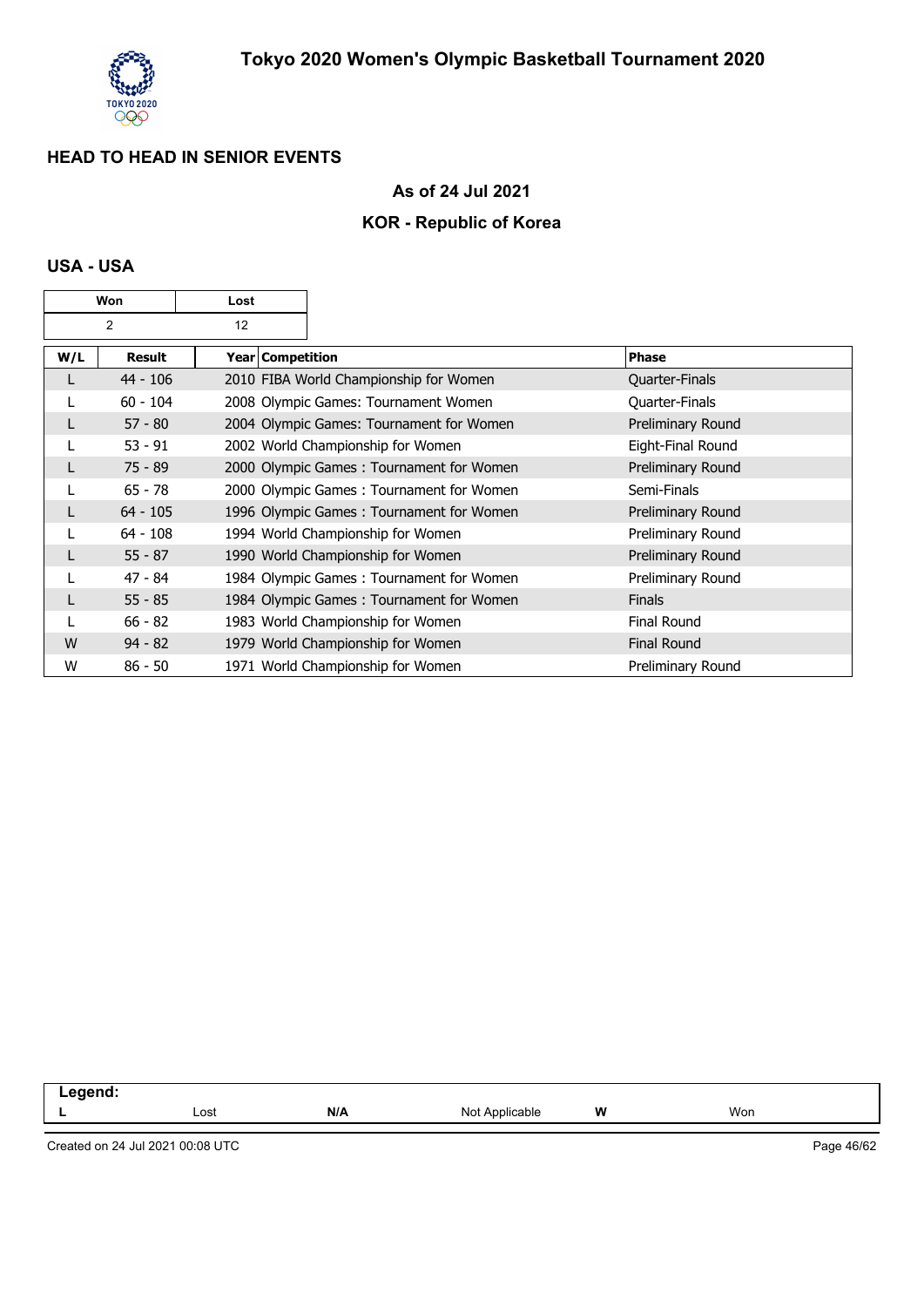

# **NGR - Nigeria**

## **Total Summary**

| <b>Team Name</b>            | Win %        | Played         | Won            | Lost         | For          | <b>Against</b> |
|-----------------------------|--------------|----------------|----------------|--------------|--------------|----------------|
| Republic of Korea           | 100          | $\overline{2}$ | $\overline{2}$ | $\bf{0}$     | 138          | 133            |
| Australia                   | 0            | 2              | 0              | 2            | 141          | 171            |
| Canada                      | $\mathbf{0}$ | 1              | $\mathbf{0}$   | 1            | 72           | 73             |
| People 's Republic of China | 0            | 1              | 0              | 1            | 59           | 71             |
| France                      | $\mathbf 0$  | 1              | 0              | 1            | 62           | 84             |
| Japan                       | 0            | 1              | 0              | 1            | 73           | 79             |
| <b>USA</b>                  | $\mathbf 0$  | 3              | $\mathbf{0}$   | 3            | 157          | 226            |
| Serbia                      | 0            | 1              | 0              | 1            | 64           | 70             |
| Belgium                     | N/A          | 0              | 0              | $\mathbf{0}$ | $\mathbf 0$  | $\mathbf 0$    |
| Puerto Rico                 | N/A          | 0              | 0              | 0            | $\mathbf{0}$ | 0              |
| Spain                       | N/A          | $\mathbf{0}$   | $\mathbf{0}$   | $\mathbf 0$  | $\mathbf{0}$ | $\mathbf{0}$   |
| Total                       | 17           | 12             | 2              | 10           | 766          | 907            |

#### **Overview per opponent**

#### **AUS - Australia**

|     | Won<br>Lost |                         |                                          |                   |
|-----|-------------|-------------------------|------------------------------------------|-------------------|
|     |             |                         |                                          |                   |
| W/L | Result      | <b>Year Competition</b> |                                          | l Phase           |
|     | $68 - 86$   |                         | 2018 FIBA Women's Basketball World Cup   | Group Phase       |
|     | $73 - 85$   |                         | 2004 Olympic Games: Tournament for Women | Preliminary Round |

## **CAN - Canada**

| Won<br>Lost |           |  |                  |                                                      |  |
|-------------|-----------|--|------------------|------------------------------------------------------|--|
|             |           |  |                  |                                                      |  |
| W/L         | Result    |  | Year Competition | <b>Phase</b>                                         |  |
|             | $72 - 73$ |  |                  | 2018 FIBA Women's Basketball World Cup<br>Class, 7-8 |  |

| .<br>. .<br>$\sim$ |      |     |                     |   |     |
|--------------------|------|-----|---------------------|---|-----|
| -                  | Lost | N/A | Not ,<br>Applicable | W | Won |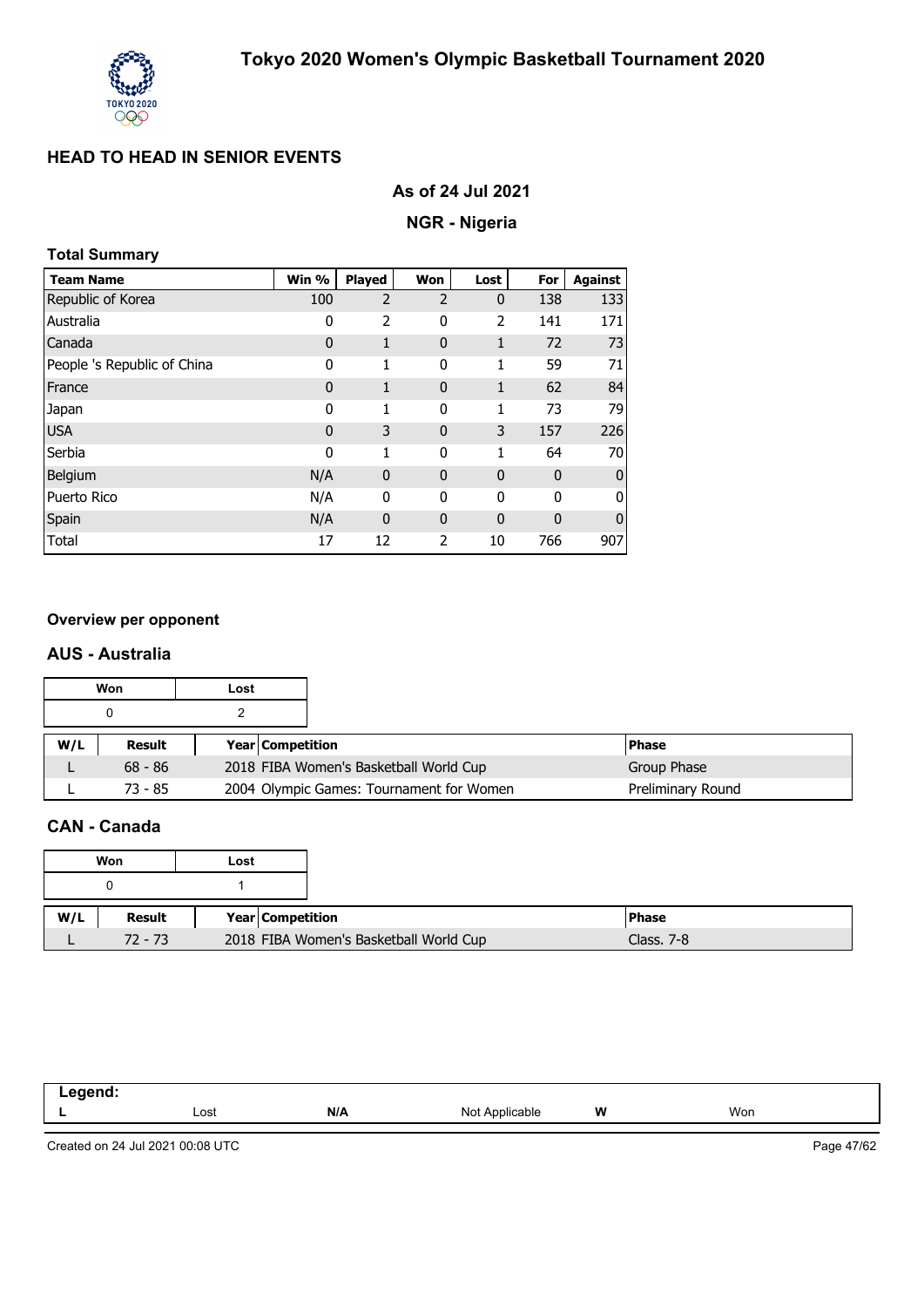

## **As of 24 Jul 2021**

#### **NGR - Nigeria**

## **CHN - People 's Republic of China**

|     | Won       | Lost                              |
|-----|-----------|-----------------------------------|
|     |           |                                   |
| W/L | Result    | <b>Year Competition</b>           |
|     | $59 - 71$ | 2006 World Championship for Women |

#### **FRA - France**

|     | Won       | Lost |                                        |
|-----|-----------|------|----------------------------------------|
|     |           |      |                                        |
| W/L | Result    |      | Year Competition                       |
|     | $62 - 84$ |      | 2018 FIBA Women's Basketball World Cup |

## **JPN - Japan**

|     | Won           | Lost |                  |                                          |                   |
|-----|---------------|------|------------------|------------------------------------------|-------------------|
|     | o             |      |                  |                                          |                   |
| W/L | <b>Result</b> |      | Year Competition |                                          | <b>IPhase</b>     |
|     | $73 - 79$     |      |                  | 2004 Olympic Games: Tournament for Women | Preliminary Round |

#### **KOR - Republic of Korea**

|     | Won       | Lost |                                          |  |                |
|-----|-----------|------|------------------------------------------|--|----------------|
|     |           |      |                                          |  |                |
| W/L | Result    |      | <b>Year Competition</b>                  |  | <b>Phase</b>   |
| W   | $70 - 69$ |      | 2016 FIBA Women 's Qualifying Tournament |  | Group Phase    |
| W   | $68 - 64$ |      | 2004 Olympic Games: Tournament for Women |  | Classification |

### **SRB - Serbia**

|     | Won           | Lost |  |                                                                        |  |
|-----|---------------|------|--|------------------------------------------------------------------------|--|
|     |               |      |  |                                                                        |  |
| W/L | <b>Result</b> |      |  | Year Competition                                                       |  |
|     | $64 - 70$     |      |  | 2020 FIBA Women's Olympic Qualifying Tournaments Belgrade, Group Phase |  |

| `qend.<br>—∽9∹<br>. |      |     |                 |   |     |
|---------------------|------|-----|-----------------|---|-----|
|                     | Lost | N/A | Not<br>plicable | W | Won |

Created on 24 Jul 2021 00:08 UTC

Page 48/62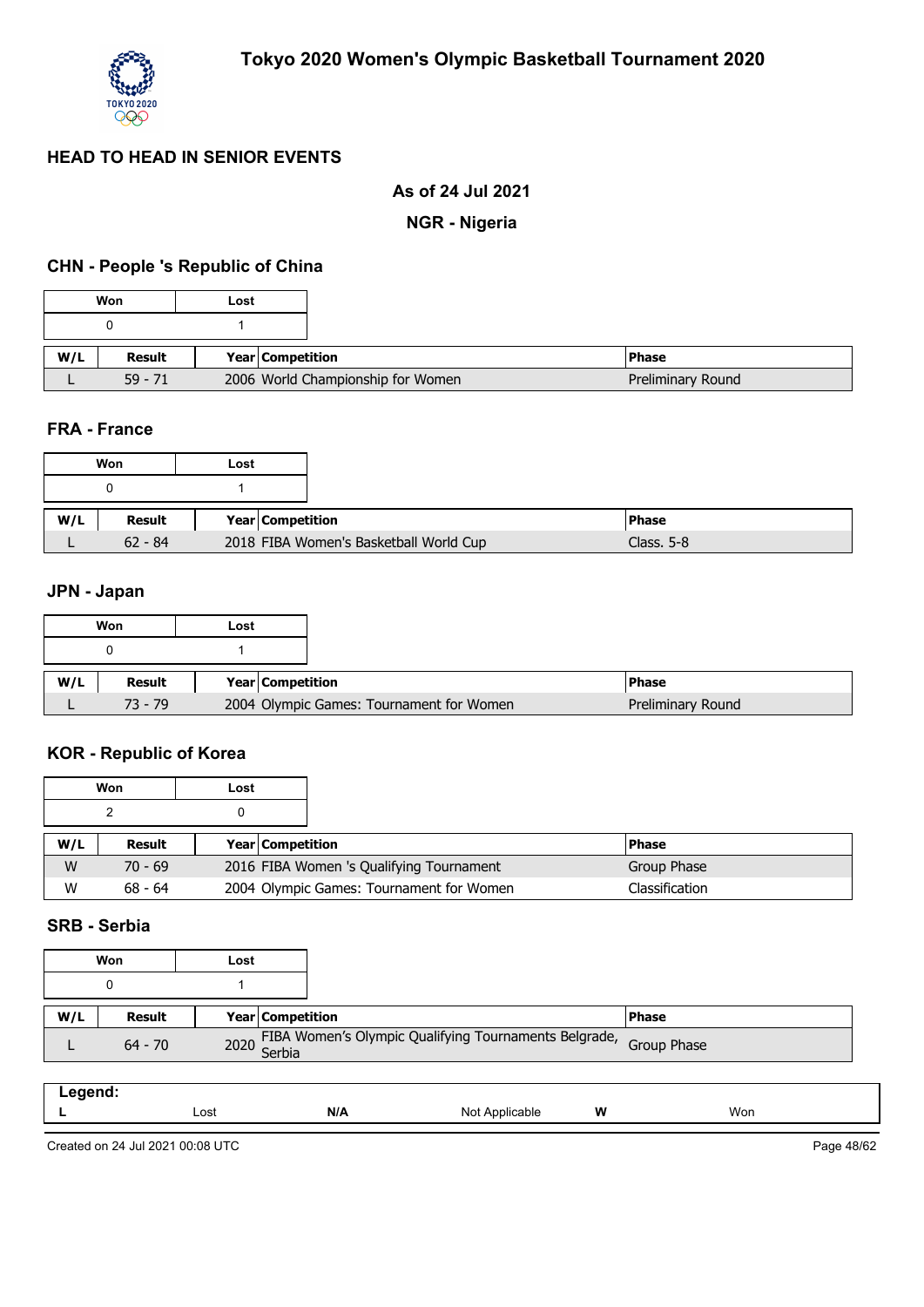

## **As of 24 Jul 2021**

## **NGR - Nigeria**

## **USA - USA**

| Won<br>Lost |           |  |                         |                                                            |                    |
|-------------|-----------|--|-------------------------|------------------------------------------------------------|--------------------|
| 0<br>3      |           |  |                         |                                                            |                    |
| W/L         | Result    |  | <b>Year Competition</b> |                                                            | <b>Phase</b>       |
|             | $71 - 76$ |  |                         | 2020 FIBA Women's Olympic Qualifying Tournaments Belgrade, | <b>Group Phase</b> |
|             | $40 - 71$ |  |                         | 2018 FIBA Women's Basketball World Cup                     | Quarter-Finals     |
|             | $46 - 79$ |  |                         | 2006 World Championship for Women                          | Preliminary Round  |

| .<br>œ<br>™IL.<br>- |      |     |                  |       |     |
|---------------------|------|-----|------------------|-------|-----|
|                     | Lost | N/A | No<br>Applicable | W<br> | Won |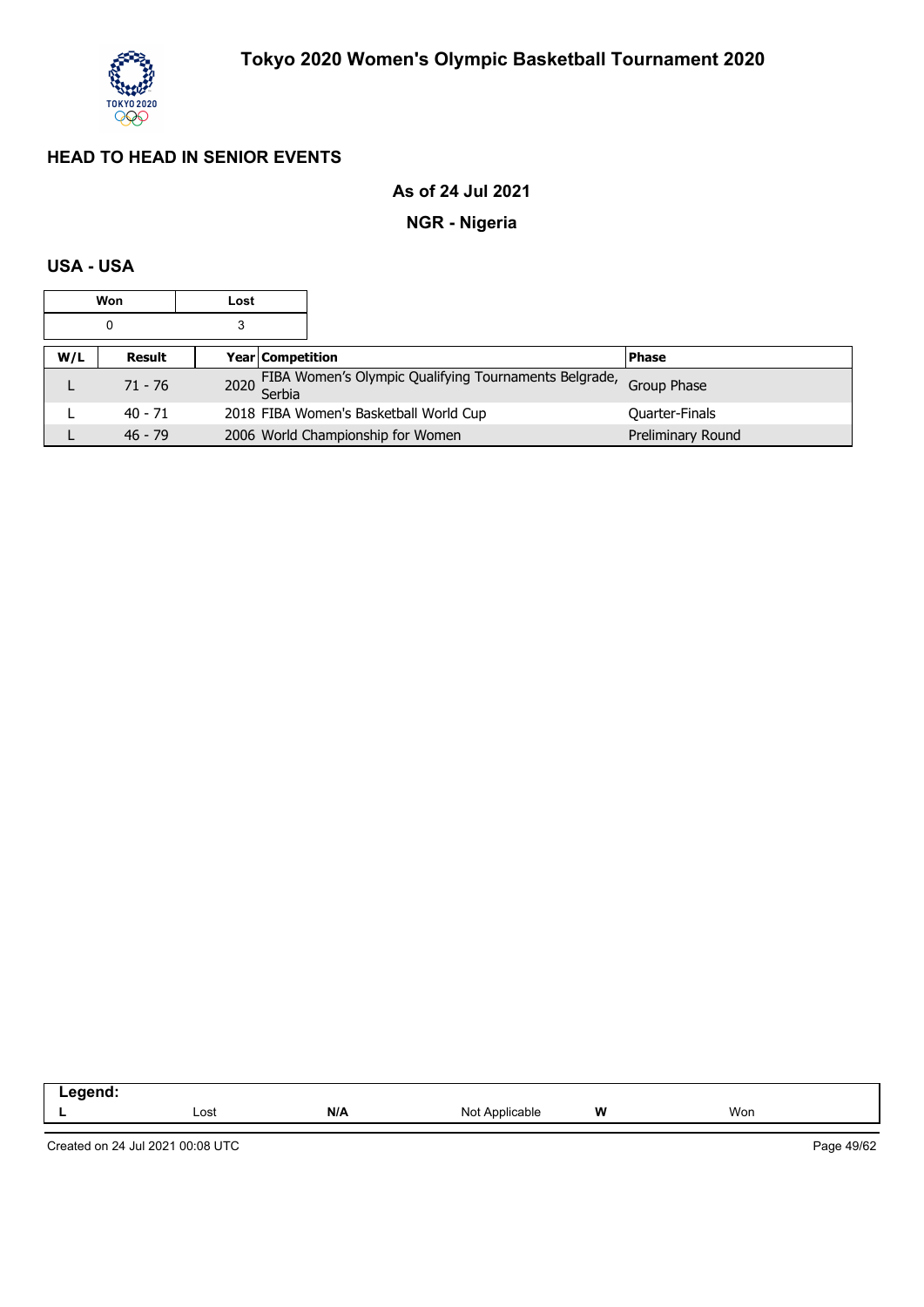

|  |  |  |  | As of 24 Jul 2021 |
|--|--|--|--|-------------------|
|--|--|--|--|-------------------|

#### **PUR - Puerto Rico**

#### **Total Summary**

| <b>Team Name</b>            | Win %       | <b>Played</b> | Won          | Lost           | For         | <b>Against</b> |
|-----------------------------|-------------|---------------|--------------|----------------|-------------|----------------|
| Australia                   | $\mathbf 0$ | 1             | $\mathbf 0$  | 1              | 74          | 100            |
| Belgium                     | 0           | 1             | 0            | 1              | 36          | 86             |
| Canada                      | 0           | 9             | $\mathbf{0}$ | 9              | 488         | 700            |
| France                      | 0           | 1             | 0            | 1              | 51          | 89             |
| Japan                       | 0           | 2             | $\mathbf 0$  | $\overline{2}$ | 131         | 148            |
| Spain                       | 0           | 1             | 0            | 1              | 53          | 78             |
| <b>USA</b>                  | $\mathbf 0$ | 1             | $\mathbf{0}$ | 1              | 54          | 78             |
| Serbia                      | N/A         | 0             | 0            | 0              | 0           | 0              |
| Republic of Korea           | N/A         | $\mathbf 0$   | $\mathbf 0$  | $\mathbf{0}$   | $\mathbf 0$ | $\overline{0}$ |
| Nigeria                     | N/A         | 0             | 0            | 0              | $\mathbf 0$ | $\overline{0}$ |
| People 's Republic of China | N/A         | $\mathbf 0$   | $\mathbf{0}$ | $\mathbf 0$    | $\mathbf 0$ | $\mathbf{0}$   |
| Total                       | 0           | 16            | 0            | 16             | 887         | 1279           |

#### **Overview per opponent**

#### **AUS - Australia**

|     | Won        | Lost |                                                                        |               |
|-----|------------|------|------------------------------------------------------------------------|---------------|
|     |            |      |                                                                        |               |
| W/L | Result     |      | <b>Year Competition</b>                                                | <b>IPhase</b> |
|     | $74 - 100$ |      | 2020 FIBA Women's Olympic Qualifying Tournament - Bourges, Group Phase |               |

## **BEL - Belgium**

|     | Won       | Lost |                         |                                        |
|-----|-----------|------|-------------------------|----------------------------------------|
|     |           |      |                         |                                        |
| W/L | Result    |      | <b>Year Competition</b> |                                        |
|     | $36 - 86$ |      |                         | 2018 FIBA Women's Basketball World Cup |

| .<br>$\sim$ $\sim$ |      |     |                   |   |     |
|--------------------|------|-----|-------------------|---|-----|
| --                 | Lost | N/A | Not<br>Applicable | W | Won |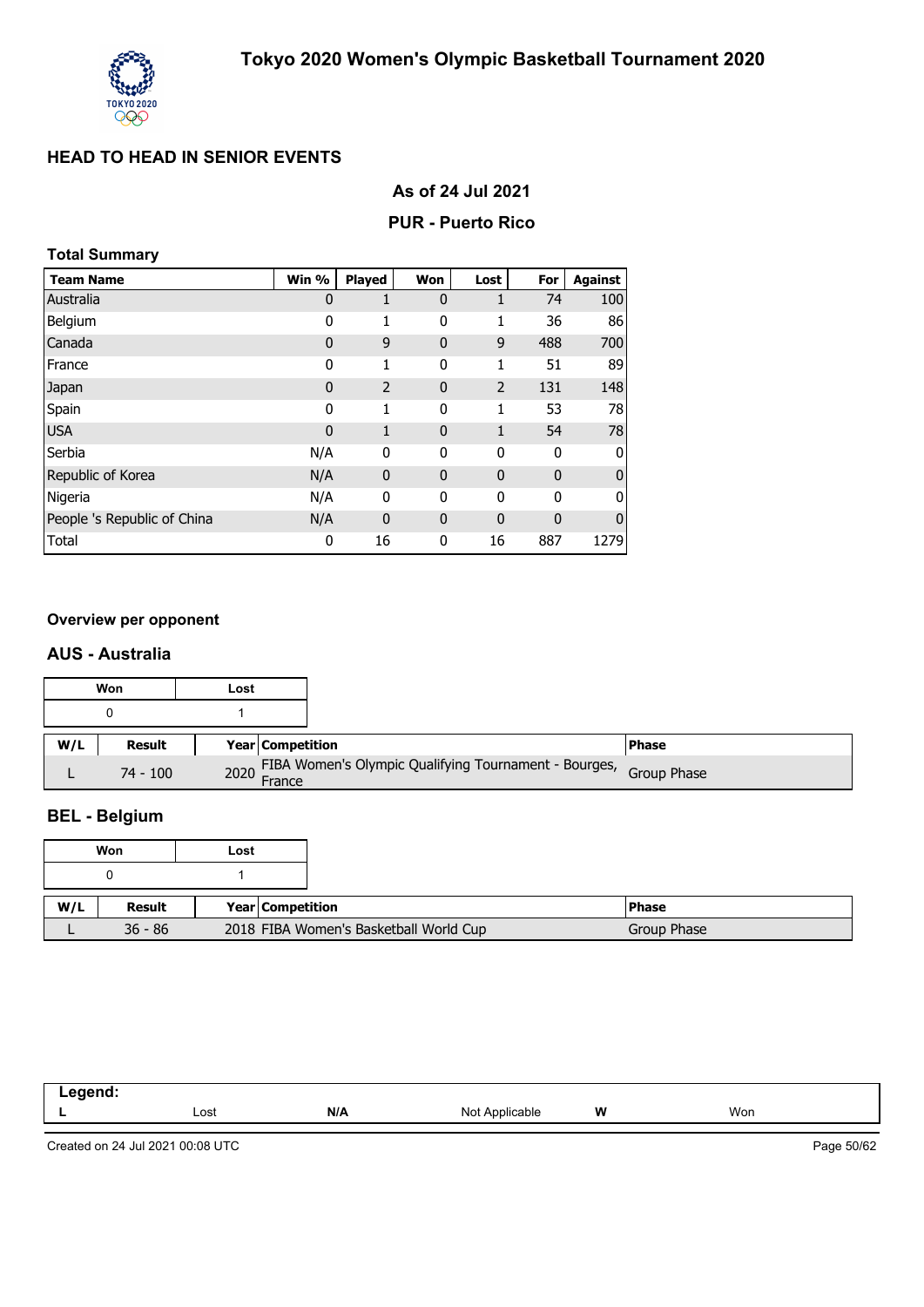

### **As of 24 Jul 2021**

#### **PUR - Puerto Rico**

### **CAN - Canada**

|     | Won           | Lost             |                                                          |                   |
|-----|---------------|------------------|----------------------------------------------------------|-------------------|
|     | 0             | 9                |                                                          |                   |
| W/L | <b>Result</b> | Year Competition |                                                          | <b>Phase</b>      |
| L   | $50 - 78$     |                  | 2019 FIBA Women's AmeriCup                               | Group Phase       |
|     | $59 - 75$     |                  | 2017 FIBA Women's AmeriCup 2017                          | Group Phase       |
|     | $57 - 94$     |                  | 2015 FIBA Americas Women's Championship                  | Preliminary Round |
|     | $48 - 73$     |                  | 2013 FIBA Americas Championship for Women                | Semi Final Round  |
|     | $57 - 70$     |                  | 2009 FIBA Americas Championship for Women                | Qualifying Round  |
|     | $81 - 83$     |                  | 2005 FIBA Americas Championship for Women                | Preliminary Round |
| L   | $49 - 60$     |                  | 1999 Panamerican Olympic Qualifying Tournament for Women | Preliminary Round |
|     | $46 - 97$     | 1995<br>Women    | American Olympic Qualifying Tournament Tournament for    | Preliminary Round |
|     | $41 - 70$     | 1995<br>Women    | American Olympic Qualifying Tournament Tournament for    | Semi-Finals       |

## **ESP - Spain**

|     | Won           | Lost                                   |
|-----|---------------|----------------------------------------|
|     |               |                                        |
| W/L | <b>Result</b> | Year Competition                       |
|     | $53 - 78$     | 2018 FIBA Women's Basketball World Cup |

## **FRA - France**

|     | Won           | Lost             |                                                                   |
|-----|---------------|------------------|-------------------------------------------------------------------|
|     | 0             |                  |                                                                   |
| W/L | <b>Result</b> | Year Competition |                                                                   |
|     | $51 - 89$     | 2020 France      | FIBA Women's Olympic Qualifying Tournament - Bourges, Group Phase |

| - | Lost | N/A | Not.<br>$\cdot\cdot\cdot$ | W | Won |  |
|---|------|-----|---------------------------|---|-----|--|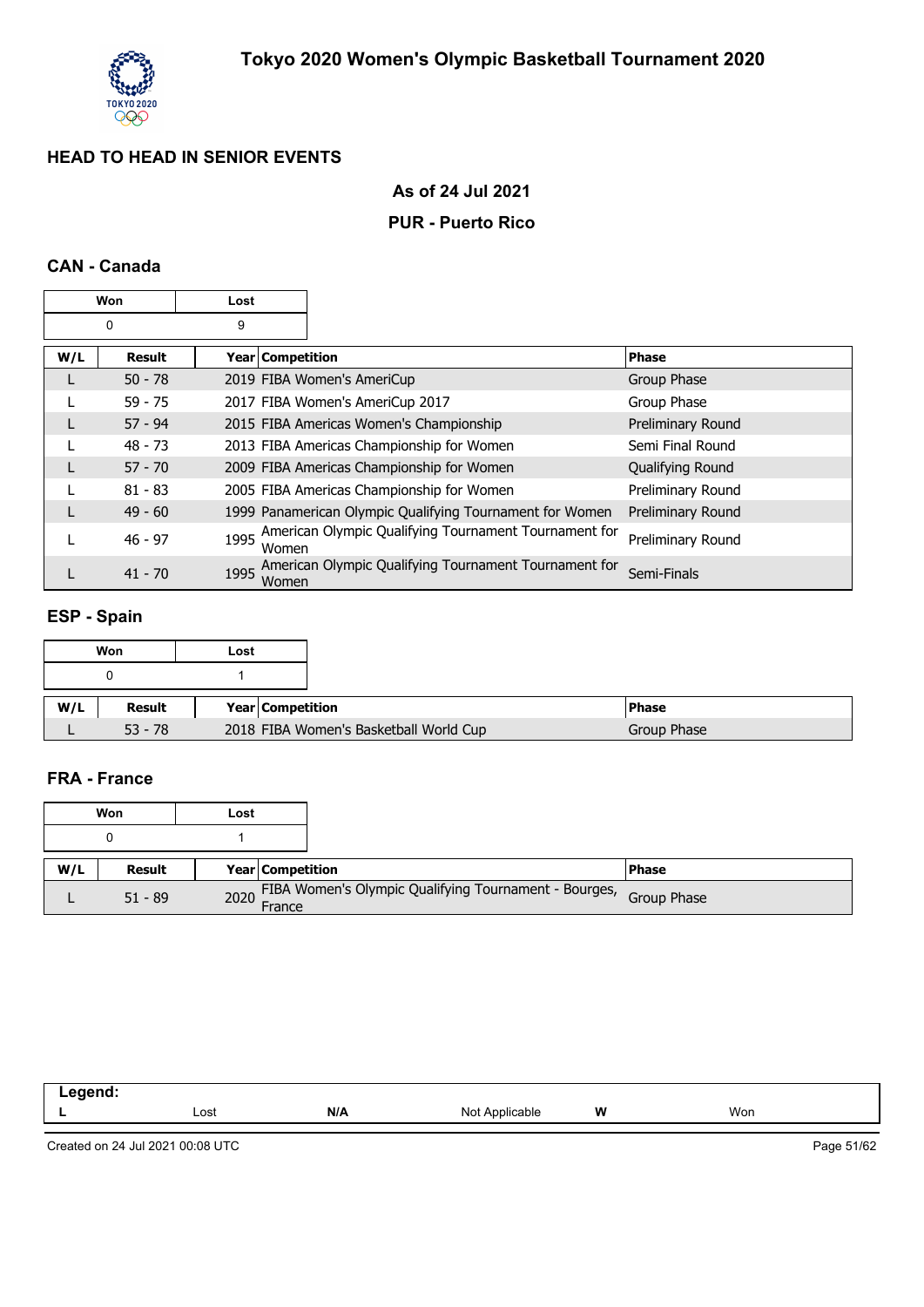

## **As of 24 Jul 2021**

#### **PUR - Puerto Rico**

## **JPN - Japan**

|     | Won       | Lost |                         |                                                         |                   |
|-----|-----------|------|-------------------------|---------------------------------------------------------|-------------------|
|     |           |      |                         |                                                         |                   |
| W/L | Result    |      | <b>Year Competition</b> |                                                         | l Phase           |
|     | $61 - 69$ |      |                         | 2018 FIBA Women's Basketball World Cup                  | Group Phase       |
|     | $70 - 79$ |      |                         | 2012 FIBA World Olympic Qualifying Tournament for Women | Preliminary Round |

### **USA - USA**

|     | Won       | Lost                       |  |              |
|-----|-----------|----------------------------|--|--------------|
|     |           |                            |  |              |
|     |           |                            |  |              |
| W/L | Result    | Year   Competition         |  | <b>Phase</b> |
|     | $54 - 78$ | 2019 FIBA Women's AmeriCup |  |              |

| anand.<br>-- 3 |      |     |                         |   |               |
|----------------|------|-----|-------------------------|---|---------------|
|                | Lost | N/A | N∩t<br>Applicable<br>٦v | W | Won<br>$\sim$ |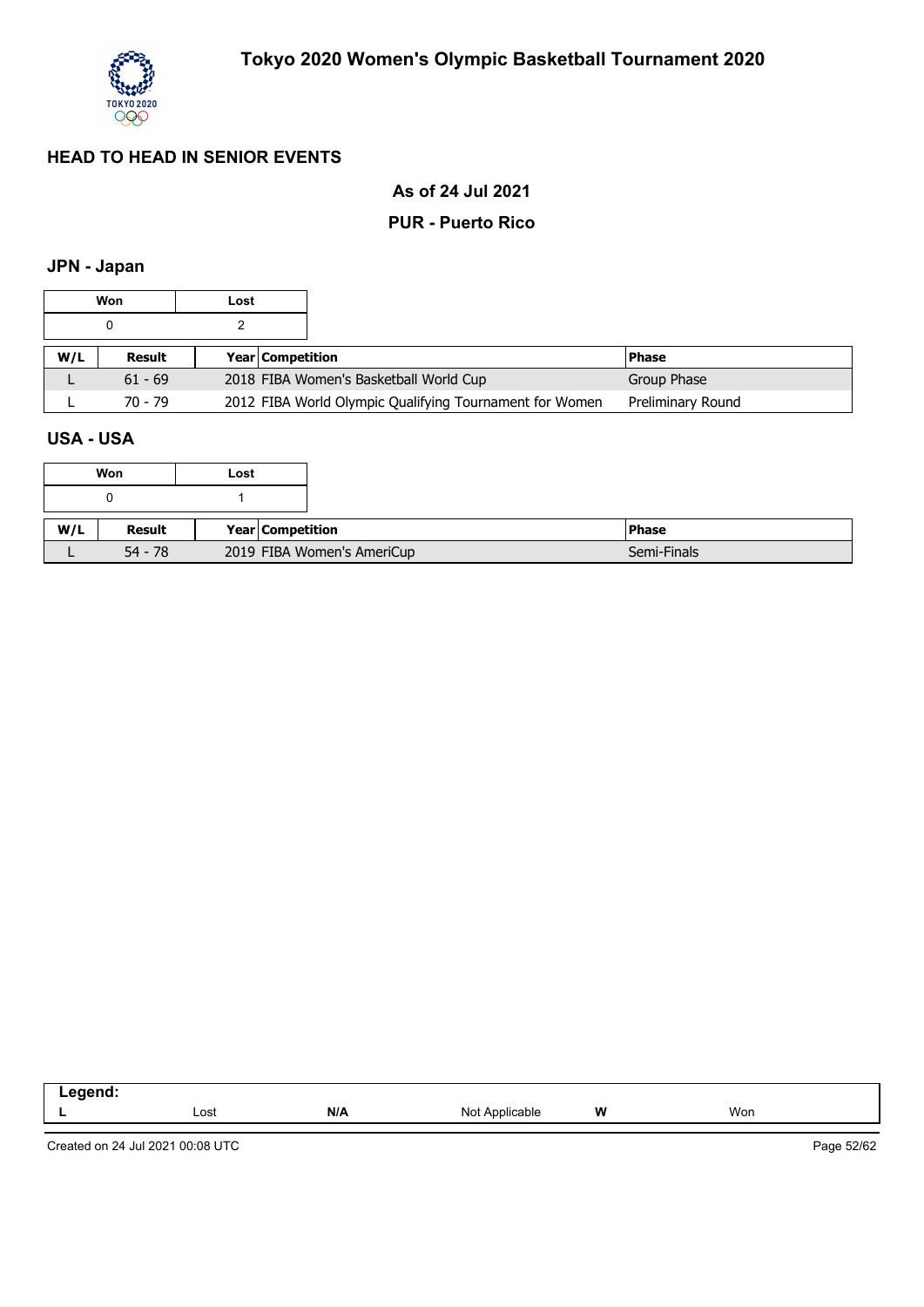

| As of 24 Jul 2021 |  |  |  |
|-------------------|--|--|--|
|-------------------|--|--|--|

**SRB - Serbia**

### **Total Summary**

| <b>Team Name</b>            | Win %        | <b>Played</b>  | Won            | Lost         | For          | <b>Against</b> |
|-----------------------------|--------------|----------------|----------------|--------------|--------------|----------------|
| Australia                   | 100          | 1              | 1              | $\mathbf 0$  | 73           | 71             |
| Nigeria                     | 100          | 1              | 1              | 0            | 70           | 64             |
| Belgium                     | 75           | $\overline{4}$ | 3              | $\mathbf{1}$ | 290          | 280            |
| People 's Republic of China | 66           | 3              | 2              | 1            | 214          | 220            |
| France                      | 33           | 6              | $\overline{2}$ | 4            | 369          | 436            |
| Canada                      | 0            | 1              | 0              | 1            | 67           | 71             |
| Spain                       | $\mathbf{0}$ | 6              | $\mathbf{0}$   | 6            | 404          | 462            |
| <b>USA</b>                  | 0            | 3              | 0              | 3            | 227          | 292            |
| <b>Puerto Rico</b>          | N/A          | $\mathbf 0$    | $\mathbf{0}$   | 0            | 0            | $\bf{0}$       |
| Japan                       | N/A          | 0              | 0              | 0            | 0            | 0              |
| Republic of Korea           | N/A          | $\mathbf 0$    | $\mathbf{0}$   | 0            | $\mathbf{0}$ | $\mathbf 0$    |
| Total                       | 36           | 25             | 9              | 16           | 1714         | 1896           |

#### **Overview per opponent**

#### **AUS - Australia**

|     | Won       | Lost                    |                                          |                       |
|-----|-----------|-------------------------|------------------------------------------|-----------------------|
|     |           |                         |                                          |                       |
| W/L | Result    | <b>Year Competition</b> |                                          | <b>Phase</b>          |
| W   | $73 - 71$ |                         | 2016 Olympic Games: Tournament for Women | <b>Quarter-Finals</b> |

# **BEL - Belgium**

|     | Won       | Lost             |                                    |                                          |
|-----|-----------|------------------|------------------------------------|------------------------------------------|
|     | 3         |                  |                                    |                                          |
| W/L | Result    | Year Competition |                                    | <b>Phase</b>                             |
| W   | $70 - 66$ |                  | 2019 FIBA Women's EuroBasket       | Group Phase                              |
| W   | $82 - 70$ |                  | 2011 EuroBasket Women - DIVISION A | <b>Additional Qualifying Tournaments</b> |
|     | $60 - 73$ |                  | 2009 EuroBasket Women - DIVISION A | Qualifying Round                         |
| W   | 78 - 71   |                  | 2009 EuroBasket Women - DIVISION A | Qualifying Round                         |

| hnena<br>-- 5 |      |     |                     |   |     |
|---------------|------|-----|---------------------|---|-----|
|               | Lost | N/A | Not .<br>Applicable | W | Won |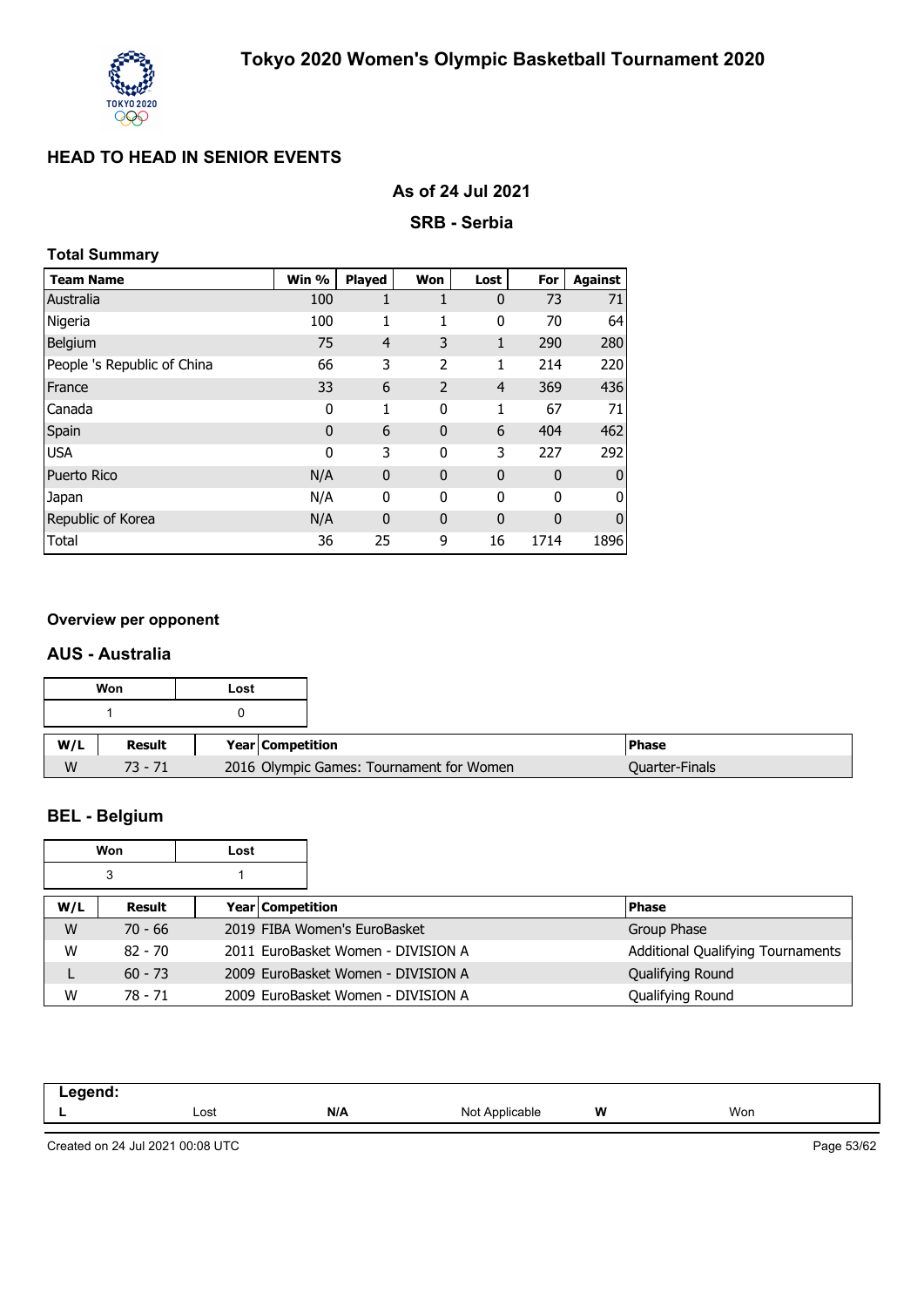

### **As of 24 Jul 2021**

**SRB - Serbia**

### **CAN - Canada**

|     | Won           | Lost                    |                                          |             |
|-----|---------------|-------------------------|------------------------------------------|-------------|
|     |               |                         |                                          |             |
| W/L | <b>Result</b> | <b>Year Competition</b> |                                          | l Phase     |
|     | $67 - 71$     |                         | 2016 Olympic Games: Tournament for Women | Group Phase |

## **CHN - People 's Republic of China**

|     | Won           | Lost |                                          |  |                    |
|-----|---------------|------|------------------------------------------|--|--------------------|
|     |               |      |                                          |  |                    |
| W/L | <b>Result</b> |      | <b>Year Competition</b>                  |  | <b>Phase</b>       |
| W   | $80 - 72$     |      | 2016 Olympic Games: Tournament for Women |  | Group Phase        |
| W   | $65 - 63$     |      | 2014 FIBA World Championship for Women   |  | Group Phase        |
|     | $69 - 85$     |      | 2014 FIBA World Championship for Women   |  | Classification 5-8 |

# **ESP - Spain**

| Won<br>Lost |           |                  |  |                                          |                            |
|-------------|-----------|------------------|--|------------------------------------------|----------------------------|
|             | 0         | 6                |  |                                          |                            |
| W/L         | Result    | Year Competition |  |                                          | <b>Phase</b>               |
|             | $66 - 71$ |                  |  | 2019 FIBA Women's EuroBasket             | Semi-Finals                |
|             | $59 - 65$ |                  |  | 2016 Olympic Games: Tournament for Women | Group Phase                |
|             | $54 - 68$ |                  |  | 2016 Olympic Games: Tournament for Women | Semi-Finals                |
|             | $80 - 91$ |                  |  | 2015 EuroBasket Women                    | Group Phase - Second Round |
|             | $69 - 88$ |                  |  | 2013 EuroBasket Women                    | Semi-Finals                |
|             | 76 - 79   |                  |  | 2007 EuroBasket Women                    | Preliminary Round          |

| --<br>- - |              |     |                               |   |     |  |
|-----------|--------------|-----|-------------------------------|---|-----|--|
|           | Lost<br>---- | N/A | NI∩t<br>$n_{\rm m}$<br>™cable | W | Won |  |
|           |              |     |                               |   |     |  |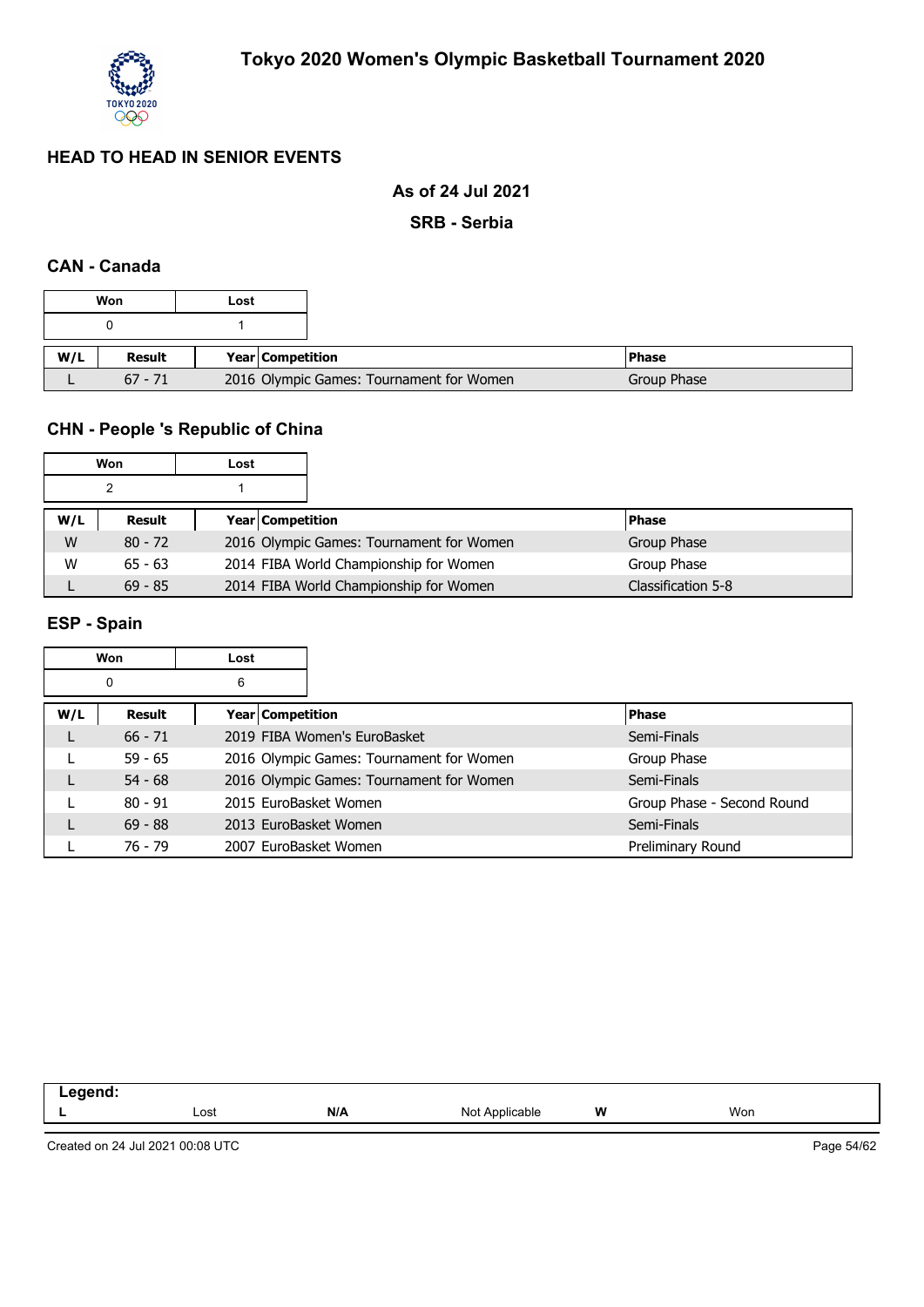

## **As of 24 Jul 2021**

#### **SRB - Serbia**

### **FRA - France**

| Won<br>Lost |           |                    |                                          |  |                           |
|-------------|-----------|--------------------|------------------------------------------|--|---------------------------|
| 2<br>4      |           |                    |                                          |  |                           |
| W/L         | Result    | Year   Competition |                                          |  | <b>Phase</b>              |
|             | $57 - 73$ |                    | 2017 FIBA EuroBasket Women               |  | Group Phase               |
| W           | $70 - 63$ |                    | 2016 Olympic Games: Tournament for Women |  | Women's Bronze Medal Game |
| W           | $76 - 68$ |                    | 2015 EuroBasket Women                    |  | Final                     |
|             | 74 - 88   |                    | 2014 FIBA World Championship for Women   |  | Classification 7-8        |
|             | $32 - 76$ |                    | 2013 EuroBasket Women                    |  | <b>First Round</b>        |
|             | $60 - 68$ |                    | 2007 EuroBasket Women                    |  | Qualifying Round          |

## **NGR - Nigeria**

|     | Won       | Lost |                         |                                                                        |               |
|-----|-----------|------|-------------------------|------------------------------------------------------------------------|---------------|
|     |           |      |                         |                                                                        |               |
| W/L | Result    |      | <b>Year Competition</b> |                                                                        | <b>IPhase</b> |
| W   | $70 - 64$ |      |                         | 2020 FIBA Women's Olympic Qualifying Tournaments Belgrade, Group Phase |               |

#### **USA - USA**

|     | Won       | Lost |                    |                                                            |              |
|-----|-----------|------|--------------------|------------------------------------------------------------|--------------|
|     | 0         | 3    |                    |                                                            |              |
| W/L | Result    |      | Year   Competition |                                                            | <b>Phase</b> |
|     | $69 - 88$ |      |                    | 2020 FIBA Women's Olympic Qualifying Tournaments Belgrade, | Group Phase  |
|     | 84 - 110  |      |                    | 2016 Olympic Games: Tournament for Women                   | Group Phase  |
|     | $74 - 94$ |      |                    | 2014 FIBA World Championship for Women                     | Group Phase  |

| -------<br>_<br>.<br>$\sim$ |              |     |                     |   |     |  |
|-----------------------------|--------------|-----|---------------------|---|-----|--|
|                             | Lost<br>---- | N/A | Not<br>. Applicable | W | Won |  |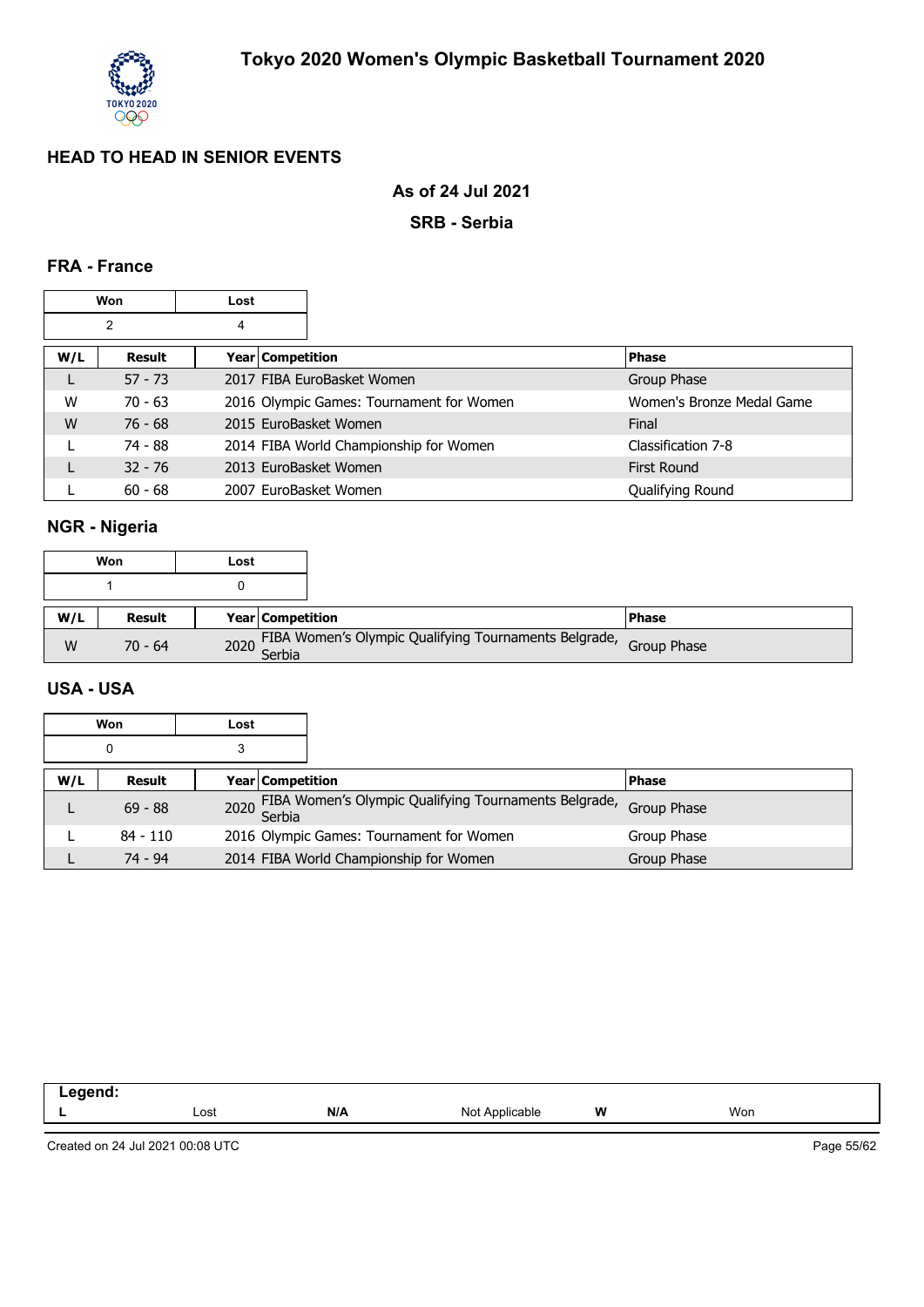

| As of 24 Jul 2021 |  |  |
|-------------------|--|--|
|-------------------|--|--|

**USA - USA**

## **Total Summary**

| <b>Team Name</b>            | Win % | <b>Played</b> | Won            | Lost           | For  | <b>Against</b> |
|-----------------------------|-------|---------------|----------------|----------------|------|----------------|
| Australia                   | 100   | 18            | 18             | $\mathbf{0}$   | 1412 | 1122           |
| Belgium                     | 100   | 1             | 1              | 0              | 93   | 77             |
| People 's Republic of China | 100   | 13            | 13             | 0              | 1281 | 889            |
| Nigeria                     | 100   | 3             | 3              | 0              | 226  | 157            |
| <b>Puerto Rico</b>          | 100   | $\mathbf{1}$  | 1              | 0              | 78   | 54             |
| Spain                       | 100   | 10            | 10             | 0              | 930  | 635            |
| Serbia                      | 100   | 3             | 3              | 0              | 292  | 227            |
| Canada                      | 92    | 14            | 13             | 1              | 1177 | 819            |
| France                      | 90    | 10            | 9              | $\mathbf{1}$   | 744  | 559            |
| Republic of Korea           | 85    | 14            | 12             | 2              | 1231 | 885            |
| Japan                       | 66    | 6             | $\overline{4}$ | $\overline{2}$ | 539  | 468            |
| Total                       | 94    | 93            | 87             | 6              | 8003 | 5892           |

#### **Overview per opponent**

| eand:<br>… |      |     |                   |   |     |
|------------|------|-----|-------------------|---|-----|
| . .        | Lost | N/A | Not<br>Applicable | W | Won |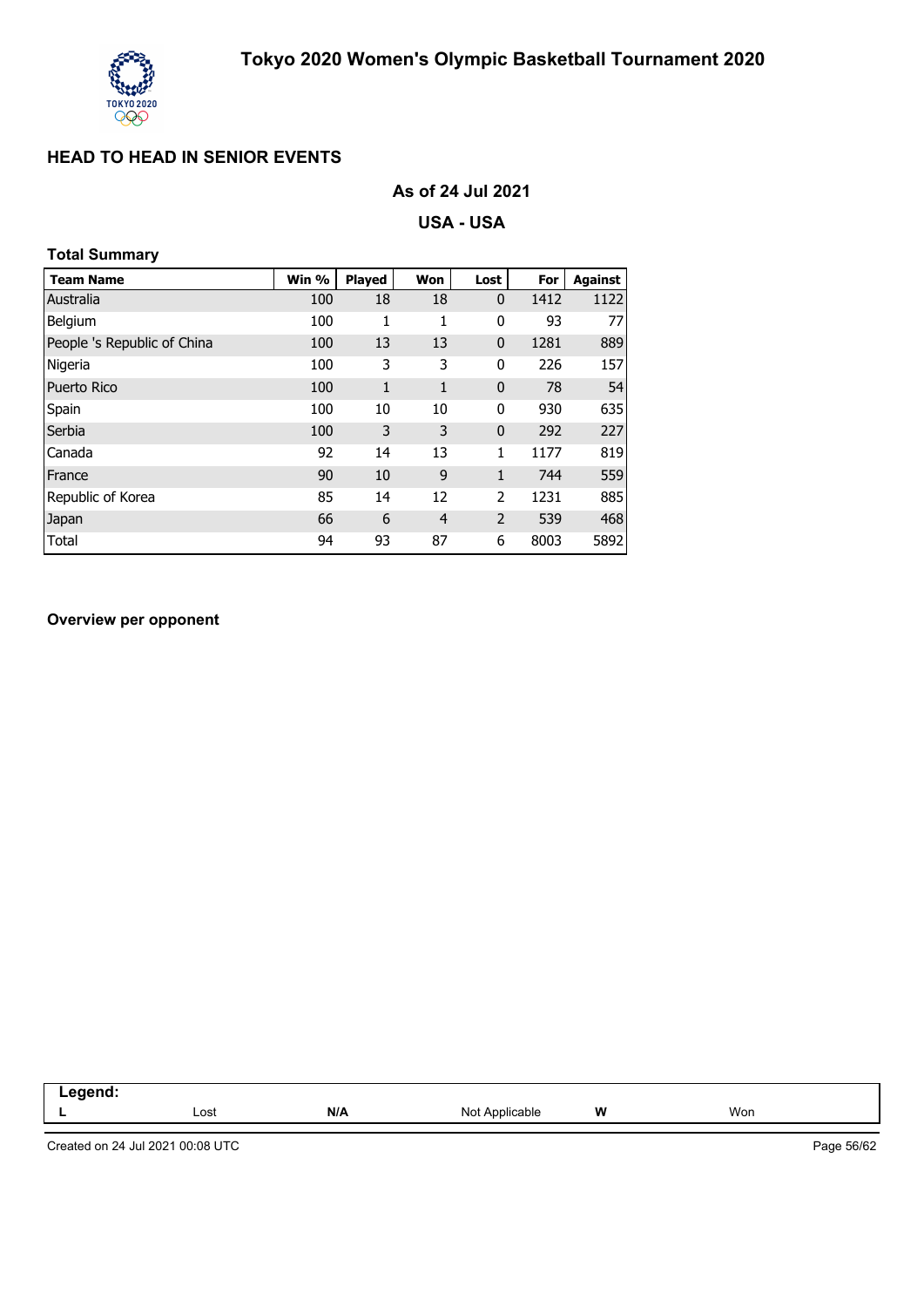

### **As of 24 Jul 2021**

**USA - USA**

## **AUS - Australia**

| Won<br>Lost |               |   |                                                         |                                          |  |                             |
|-------------|---------------|---|---------------------------------------------------------|------------------------------------------|--|-----------------------------|
|             | 18            | 0 |                                                         |                                          |  |                             |
| W/L         | <b>Result</b> |   | Year Competition                                        |                                          |  | <b>Phase</b>                |
| W           | $73 - 56$     |   |                                                         | 2018 FIBA Women's Basketball World Cup   |  | Final                       |
| W           | $82 - 70$     |   |                                                         | 2014 FIBA World Championship for Women   |  | Semi-Finals                 |
| W           | $86 - 73$     |   |                                                         | 2012 Olympic Games: Tournament for Women |  | Semi-Finals                 |
| W           | $83 - 75$     |   |                                                         | 2010 FIBA World Championship for Women   |  | Eight-Final Round           |
| W           | $92 - 65$     |   |                                                         | 2008 Olympic Games: Tournament Women     |  | Finals                      |
| W           | $74 - 63$     |   |                                                         | 2004 Olympic Games: Tournament for Women |  | <b>Finals</b>               |
| W           | $71 - 56$     |   |                                                         | 2002 World Championship for Women        |  | Semi-Finals                 |
| W           | $76 - 54$     |   |                                                         | 2000 Olympic Games: Tournament for Women |  | Finals                      |
| W           | $96 - 79$     |   |                                                         | 1996 Olympic Games: Tournament for Women |  | Preliminary Round           |
| W           | $93 - 71$     |   |                                                         | 1996 Olympic Games: Tournament for Women |  | Semi-Finals                 |
| W           | $88 - 70$     |   |                                                         | 1994 World Championship for Women        |  | Quarter-Finals              |
| W           | $100 - 95$    |   |                                                         | 1994 World Championship for Women        |  | Final                       |
| W           | $76 - 50$     |   |                                                         | 1986 World Championship for Women        |  | Preliminary Round           |
| W           | $81 - 47$     |   |                                                         | 1984 Olympic Games: Tournament for Women |  | Preliminary Round           |
| W           | $74 - 59$     |   | <b>Final Round</b><br>1979 World Championship for Women |                                          |  |                             |
| W           | $65 - 52$     |   | 1975 World Championship for Women<br>Preliminary Round  |                                          |  |                             |
| W           | $60 - 49$     |   |                                                         | 1971 World Championship for Women        |  | <b>Classification Round</b> |
| W           | $42 - 38$     |   |                                                         | 1967 World Championship for Women        |  | Preliminary Round           |

## **BEL - Belgium**

|     | Won       | Lost |                  |                                        |              |
|-----|-----------|------|------------------|----------------------------------------|--------------|
|     |           |      |                  |                                        |              |
| W/L | Result    |      | Year Competition |                                        | <b>Phase</b> |
| W   | $93 - 77$ |      |                  | 2018 FIBA Women's Basketball World Cup |              |

| .<br>-- |      |     |                   |   |     |
|---------|------|-----|-------------------|---|-----|
| -       | Lost | N/A | Not<br>Applicable | W | Won |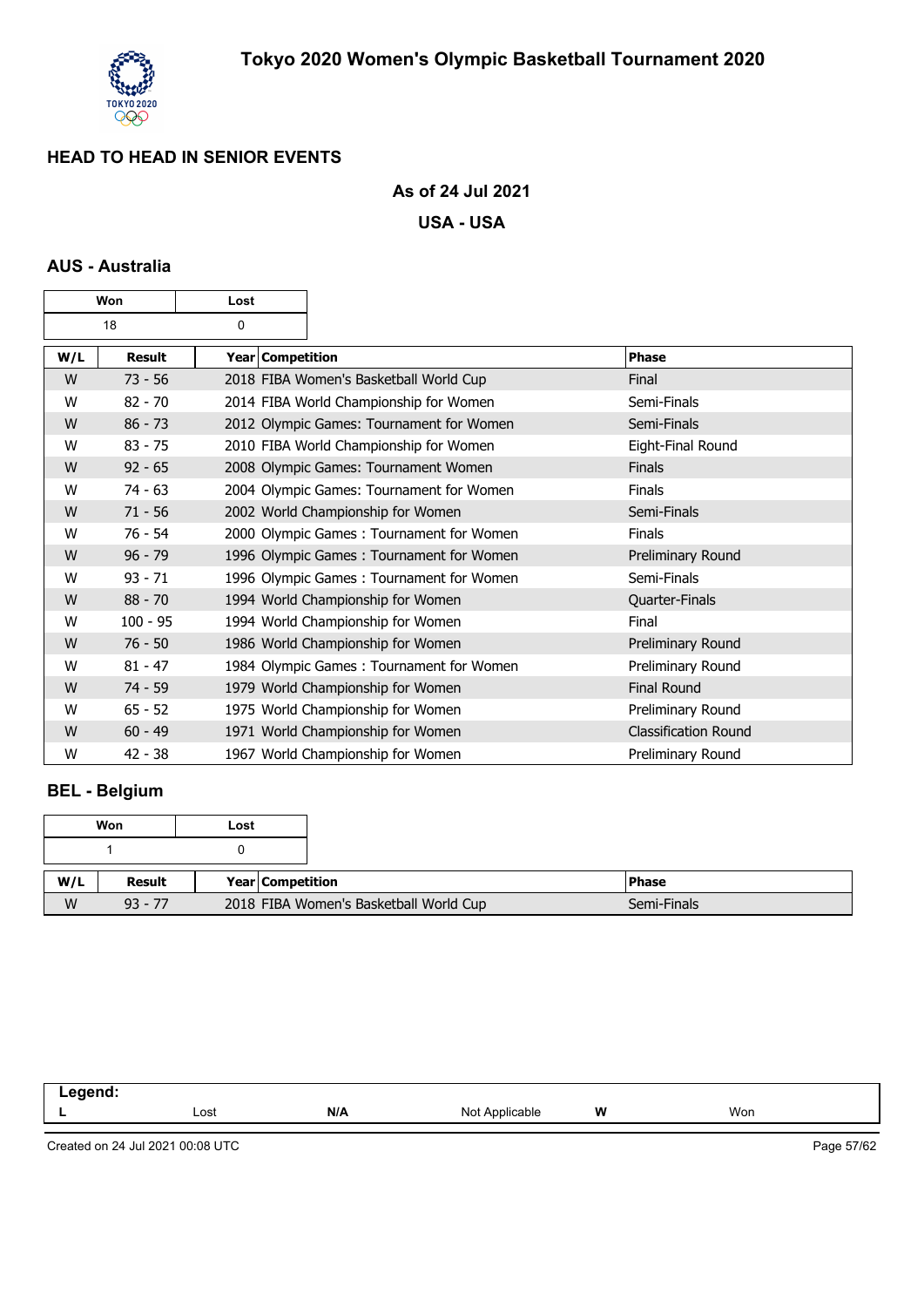

## **As of 24 Jul 2021**

**USA - USA**

## **CAN - Canada**

| Won<br>Lost |           |                    |                                             |                             |
|-------------|-----------|--------------------|---------------------------------------------|-----------------------------|
|             | 13        |                    |                                             |                             |
| W/L         | Result    | Year   Competition |                                             | <b>Phase</b>                |
| W           | $67 - 46$ |                    | 2019 FIBA Women's AmeriCup                  | Final                       |
| W           | $81 - 51$ |                    | 2016 Olympic Games: Tournament for Women    | Group Phase                 |
| W           | $91 - 48$ |                    | 2012 Olympic Games: Tournament for Women    | Quarter-Finals              |
| W           | $87 - 46$ |                    | 2010 FIBA World Championship for Women      | Eight-Final Round           |
| W           | $85 - 37$ |                    | 2007 FIBA Americas Championship for Women   | Preliminary Round           |
| W           | $85 - 66$ |                    | 1997 Championship of the Americas for Women | Preliminary Round           |
| W           | $98 - 65$ |                    | 1994 World Championship for Women           | Quarter-Finals              |
| W           | $95 - 70$ |                    | 1990 World Championship for Women           | <b>Final Round</b>          |
| W           | $82 - 59$ |                    | 1986 World Championship for Women           | Semi-Final Round            |
| W           | $92 - 61$ |                    | 1984 Olympic Games: Tournament for Women    | Preliminary Round           |
| W           | $77 - 61$ |                    | 1979 World Championship for Women           | <b>Final Round</b>          |
| W           | $89 - 75$ |                    | 1976 Olympic Games: Tournament for Women    | <b>Final Round</b>          |
| L           | $68 - 74$ |                    | 1975 World Championship for Women           | <b>Classification Round</b> |
| W           | $80 - 60$ |                    | 1971 World Championship for Women           | <b>Classification Round</b> |

| .<br>. |      |     |                         |         |     |  |
|--------|------|-----|-------------------------|---------|-----|--|
| -      | ∟ost | N/A | N∩t<br>Applicable<br>◥◡ | W<br>-- | Won |  |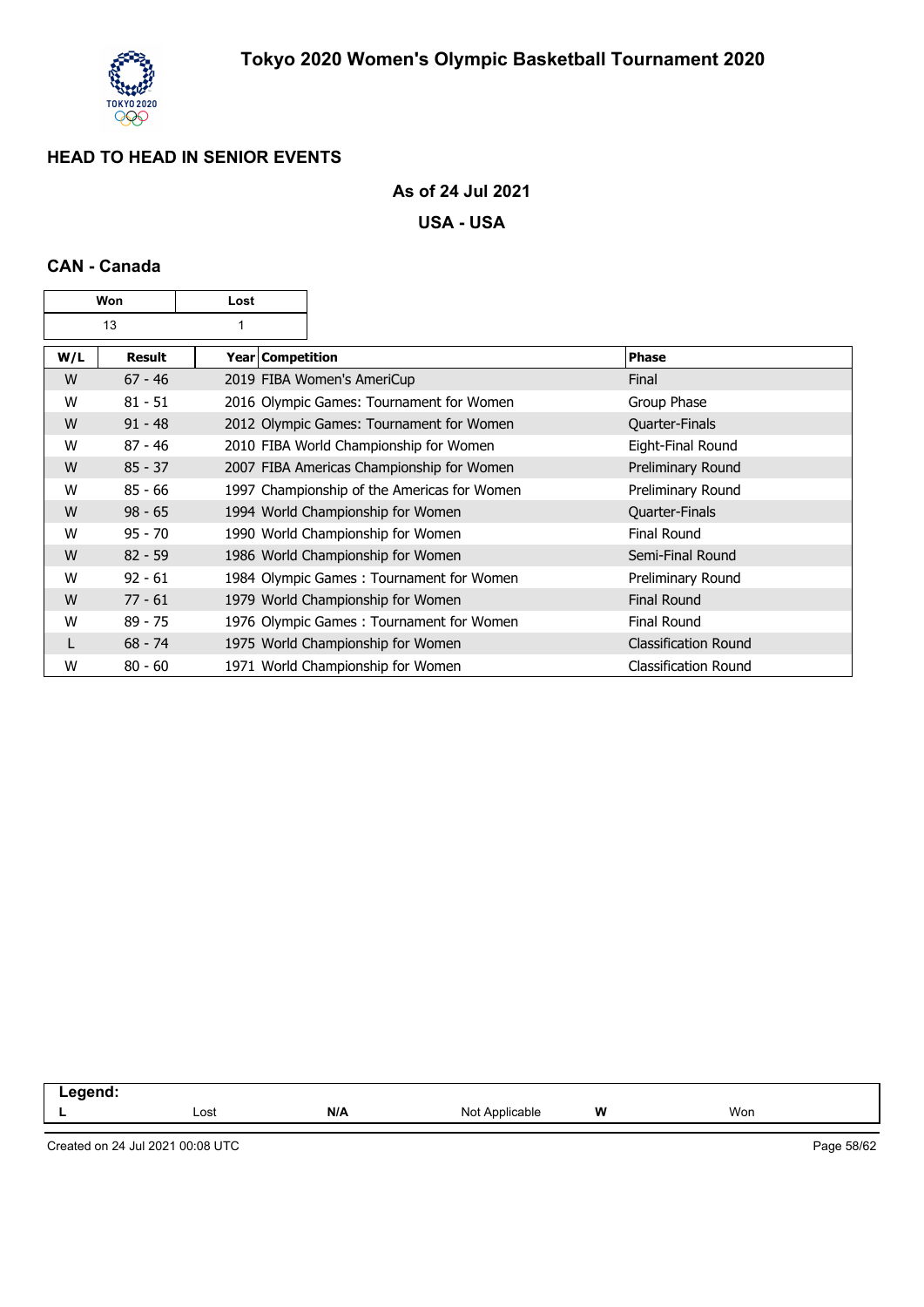

## **As of 24 Jul 2021**

**USA - USA**

## **CHN - People 's Republic of China**

|     | Won        | Lost |                    |                                          |                    |
|-----|------------|------|--------------------|------------------------------------------|--------------------|
|     | 13         | 0    |                    |                                          |                    |
| W/L | Result     |      | Year   Competition |                                          | Phase              |
| W   | $100 - 88$ |      |                    | 2018 FIBA Women's Basketball World Cup   | Group Phase        |
| W   | $105 - 62$ |      |                    | 2016 Olympic Games: Tournament for Women | Group Phase        |
| W   | $87 - 56$  |      |                    | 2014 FIBA World Championship for Women   | Group Phase        |
| W   | $114 - 66$ |      |                    | 2012 Olympic Games: Tournament for Women | Preliminary Round  |
| W   | $108 - 63$ |      |                    | 2008 Olympic Games: Tournament Women     | Preliminary Round  |
| W   | $119 - 72$ |      |                    | 2006 World Championship for Women        | Preliminary Round  |
| W   | $100 - 62$ |      |                    | 2004 Olympic Games: Tournament for Women | Preliminary Round  |
| W   | $70 - 54$  |      |                    | 1998 World Championship for Women        | Eighth-Final Round |
| W   | $93 - 67$  |      |                    | 1992 Olympic Games: Tournament for Women | Preliminary Round  |
| W   | $94 - 79$  |      |                    | 1988 Olympic Games: Tournament for Women | Preliminary Round  |
| W   | $99 - 74$  |      |                    | 1986 World Championship for Women        | Preliminary Round  |
| W   | $91 - 55$  |      |                    | 1984 Olympic Games: Tournament for Women | Preliminary Round  |
| W   | $101 - 91$ |      |                    | 1983 World Championship for Women        | <b>Final Round</b> |

#### **ESP - Spain**

|     | Won<br>Lost |                  |                                          |                         |
|-----|-------------|------------------|------------------------------------------|-------------------------|
|     | 10<br>0     |                  |                                          |                         |
| W/L | Result      | Year Competition |                                          | Phase                   |
| W   | $103 - 63$  |                  | 2016 Olympic Games: Tournament for Women | Group Phase             |
| W   | $101 - 72$  |                  | 2016 Olympic Games: Tournament for Women | Women's Gold Medal game |
| W   | $77 - 64$   |                  | 2014 FIBA World Championship for Women   | Final                   |
| W   | $106 - 70$  |                  | 2010 FIBA World Championship for Women   | Semi-Finals             |
| W   | $93 - 55$   |                  | 2008 Olympic Games: Tournament Women     | Preliminary Round       |
| W   | $71 - 58$   |                  | 2004 Olympic Games: Tournament for Women | Preliminary Round       |
| W   | $94 - 55$   |                  | 2002 World Championship for Women        | <b>Quarter-Finals</b>   |
| W   | $79 - 68$   |                  | 1998 World Championship for Women        | Eighth-Final Round      |
| W   | $92 - 71$   |                  | 1994 World Championship for Women        | Preliminary Round       |
| W   | $114 - 59$  |                  | 1992 Olympic Games: Tournament for Women | Preliminary Round       |

| egend:<br>$-9.9$ |              |     |                               |   |     |
|------------------|--------------|-----|-------------------------------|---|-----|
|                  | Lost<br>---- | N/A | NM+<br>`Applicable<br>7. JUL. | W | Won |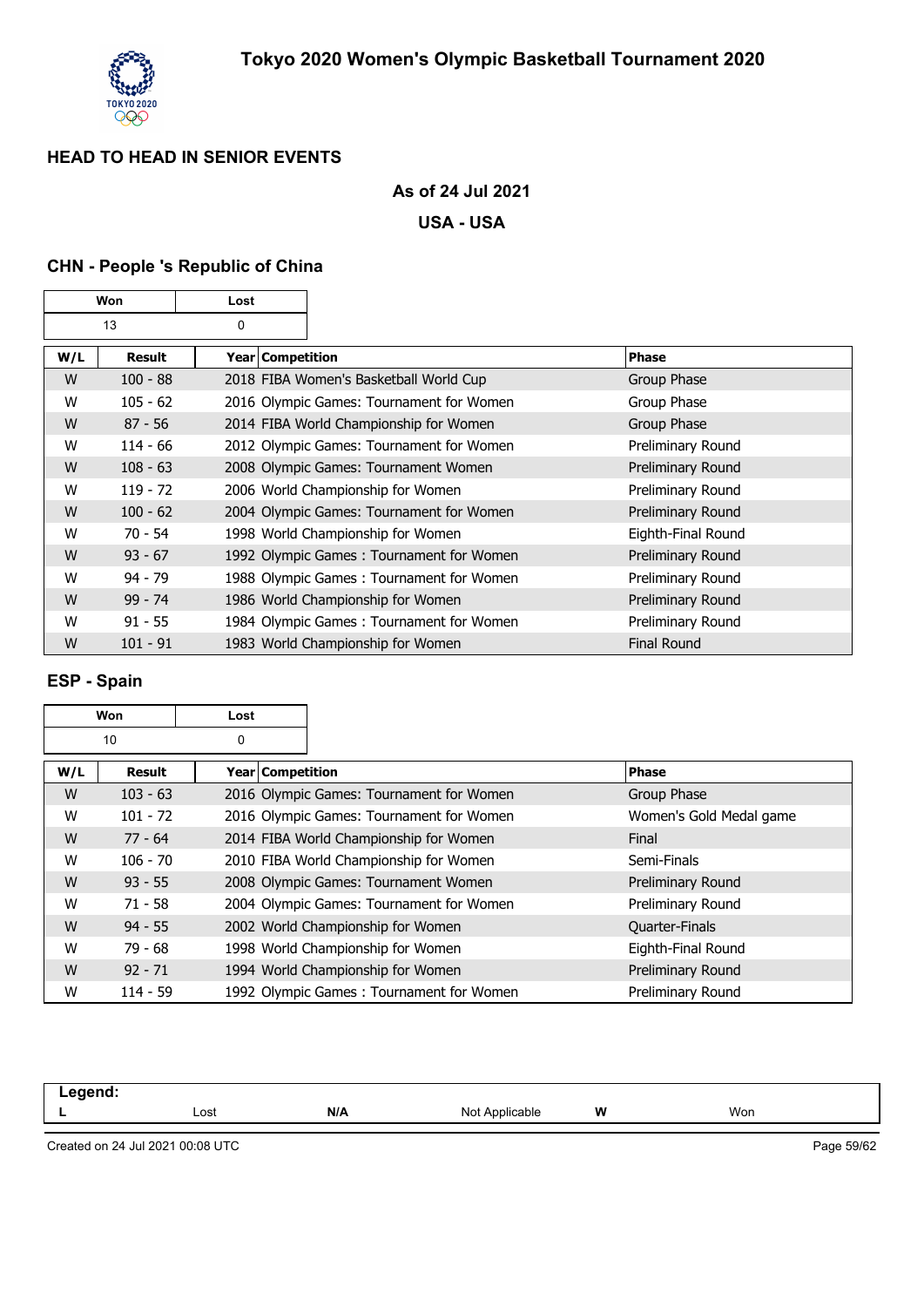

### **As of 24 Jul 2021**

**USA - USA**

## **FRA - France**

|     | Won           | Lost               |                                          |                       |
|-----|---------------|--------------------|------------------------------------------|-----------------------|
|     | 9             |                    |                                          |                       |
| W/L | <b>Result</b> | Year   Competition |                                          | <b>Phase</b>          |
| W   | $86 - 67$     |                    | 2016 Olympic Games: Tournament for Women | Semi-Finals           |
| W   | $94 - 72$     |                    | 2014 FIBA World Championship for Women   | <b>Quarter Finals</b> |
| W   | $86 - 50$     |                    | 2012 Olympic Games: Tournament for Women | <b>Finals</b>         |
| W   | $81 - 60$     |                    | 2010 FIBA World Championship for Women   | Preliminary Round     |
| W   | $76 - 41$     |                    | 2006 World Championship for Women        | Eight-Final Round     |
| W   | $101 - 68$    |                    | 2002 World Championship for Women        | Eight-Final Round     |
| W   | $80 - 59$     |                    | 1979 World Championship for Women        | Final Round           |
|     | $51 - 68$     |                    | 1971 World Championship for Women        | Preliminary Round     |
| W   | $48 - 37$     |                    | 1964 World Championship for Women        | Preliminary Round     |
| W   | $41 - 37$     |                    | 1953 World Championship for Women        | <b>Final Round</b>    |

## **JPN - Japan**

|     | Won        | Lost |                  |                                          |                    |
|-----|------------|------|------------------|------------------------------------------|--------------------|
|     | 4          | 2    |                  |                                          |                    |
| W/L | Result     |      | Year Competition |                                          | <b>Phase</b>       |
| W   | $110 - 64$ |      |                  | 2016 Olympic Games: Tournament for Women | Quarter-Finals     |
| W   | $95 - 89$  |      |                  | 1998 World Championship for Women        | Preliminary Round  |
| W   | $108 - 93$ |      |                  | 1996 Olympic Games: Tournament for Women | Quarter-Finals     |
| W   | $84 - 65$  |      |                  | 1979 World Championship for Women        | Final Round        |
|     | $71 - 84$  |      |                  | 1976 Olympic Games: Tournament for Women | <b>Final Round</b> |
|     | 71 - 73    |      |                  | 1975 World Championship for Women        | Preliminary Round  |

| Lost | N/A | No<br>able | W<br>. | Won |  |
|------|-----|------------|--------|-----|--|
|      |     |            |        |     |  |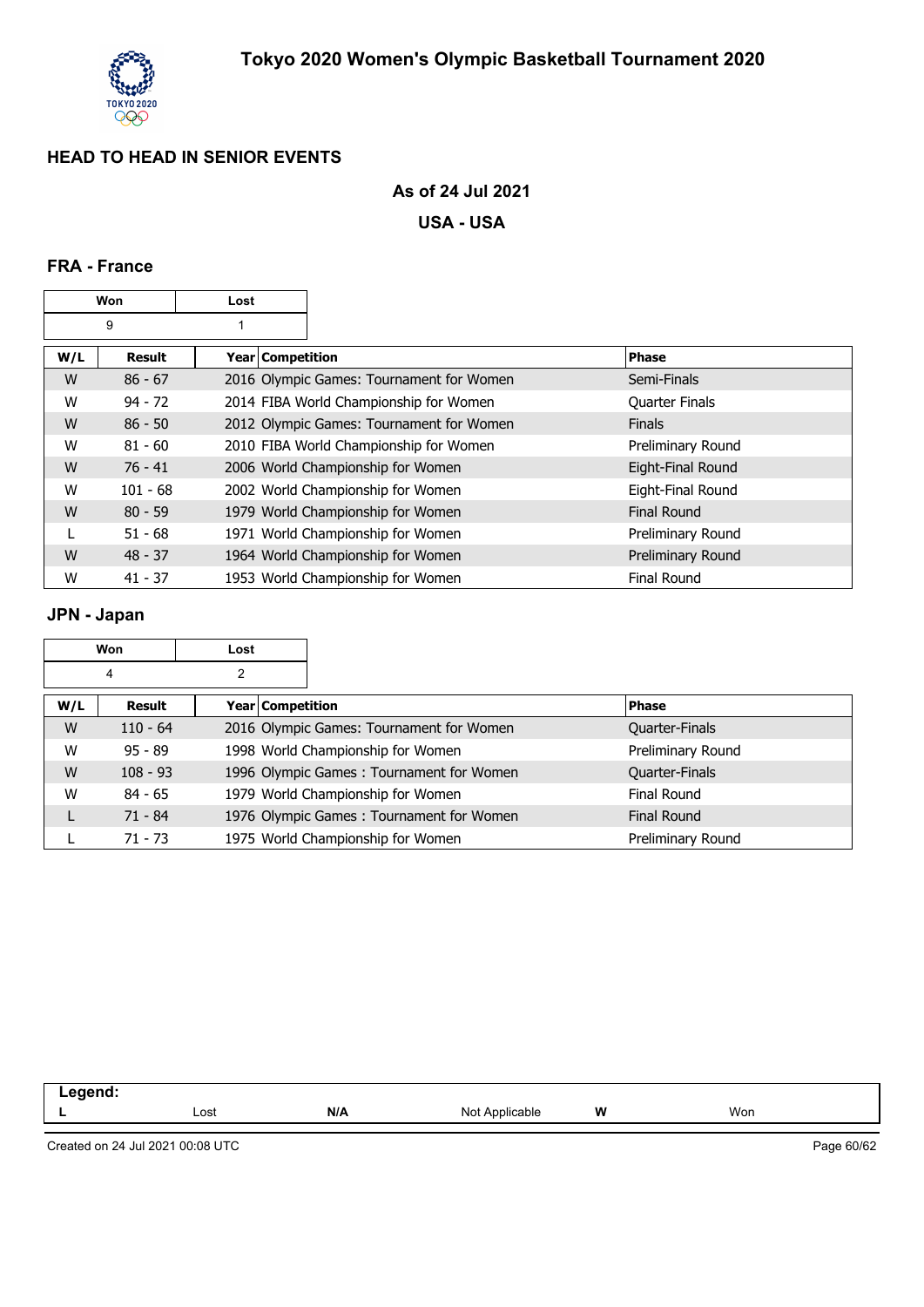

## **As of 24 Jul 2021**

#### **USA - USA**

#### **KOR - Republic of Korea**

|     | Won        | Lost               |                                          |                    |
|-----|------------|--------------------|------------------------------------------|--------------------|
|     | 12         | 2                  |                                          |                    |
| W/L | Result     | Year   Competition |                                          | Phase              |
| W   | $106 - 44$ |                    | 2010 FIBA World Championship for Women   | Quarter-Finals     |
| W   | $104 - 60$ |                    | 2008 Olympic Games: Tournament Women     | Quarter-Finals     |
| W   | $80 - 57$  |                    | 2004 Olympic Games: Tournament for Women | Preliminary Round  |
| W   | $91 - 53$  |                    | 2002 World Championship for Women        | Eight-Final Round  |
| W   | $89 - 75$  |                    | 2000 Olympic Games: Tournament for Women | Preliminary Round  |
| W   | $78 - 65$  |                    | 2000 Olympic Games: Tournament for Women | Semi-Finals        |
| W   | $105 - 64$ |                    | 1996 Olympic Games: Tournament for Women | Preliminary Round  |
| w   | $108 - 64$ |                    | 1994 World Championship for Women        | Preliminary Round  |
| W   | $87 - 55$  |                    | 1990 World Championship for Women        | Preliminary Round  |
| W   | $84 - 47$  |                    | 1984 Olympic Games: Tournament for Women | Preliminary Round  |
| W   | $85 - 55$  |                    | 1984 Olympic Games: Tournament for Women | <b>Finals</b>      |
| w   | $82 - 66$  |                    | 1983 World Championship for Women        | <b>Final Round</b> |
|     | $82 - 94$  |                    | 1979 World Championship for Women        | <b>Final Round</b> |
|     | $50 - 86$  |                    | 1971 World Championship for Women        | Preliminary Round  |

#### **NGR - Nigeria**

|     | Won       | Lost |                                                            |                   |
|-----|-----------|------|------------------------------------------------------------|-------------------|
|     | 3         | 0    |                                                            |                   |
| W/L | Result    |      | <b>Year Competition</b>                                    | <b>IPhase</b>     |
| W   | $76 - 71$ |      | 2020 FIBA Women's Olympic Qualifying Tournaments Belgrade, | Group Phase       |
| w   | $71 - 40$ |      | 2018 FIBA Women's Basketball World Cup                     | Quarter-Finals    |
| W   | $79 - 46$ |      | 2006 World Championship for Women                          | Preliminary Round |

### **PUR - Puerto Rico**

|     | Won       | Lost |                            |
|-----|-----------|------|----------------------------|
|     |           |      |                            |
| W/L | Result    |      | Year Competition           |
| W   | $78 - 54$ |      | 2019 FIBA Women's AmeriCup |

| -----<br>—- ച |      |     |                                  |   |     |
|---------------|------|-----|----------------------------------|---|-----|
|               | Lost | N/A | Not Applicable<br>$\mathbf{IVU}$ | W | Won |